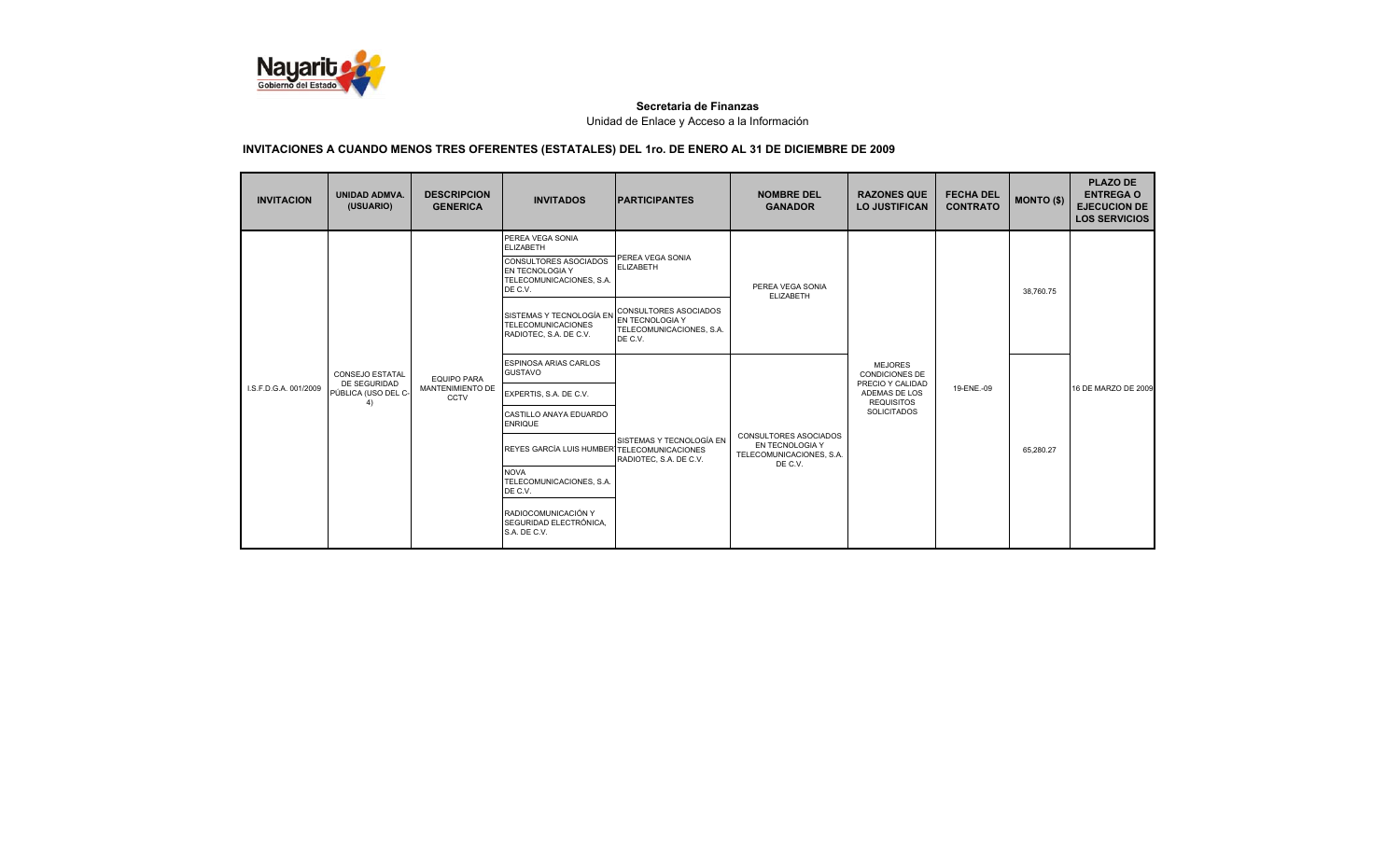

| <b>INVITACION</b>     | <b>UNIDAD ADMVA.</b><br>(USUARIO)                                                                                            | <b>DESCRIPCION</b><br><b>GENERICA</b> | <b>INVITADOS</b>                                                                                                                                                                                                                                            | <b>PARTICIPANTES</b>                                                                                                    | <b>NOMBRE DEL</b><br><b>GANADOR</b>                                                                                                                                                                                                            | <b>RAZONES QUE</b><br><b>LO JUSTIFICAN</b> | <b>FECHA DEL</b><br><b>CONTRATO</b> | <b>MONTO (\$)</b> | <b>PLAZO DE</b><br><b>ENTREGA O</b><br><b>EJECUCION DE</b><br><b>LOS SERVICIOS</b> |
|-----------------------|------------------------------------------------------------------------------------------------------------------------------|---------------------------------------|-------------------------------------------------------------------------------------------------------------------------------------------------------------------------------------------------------------------------------------------------------------|-------------------------------------------------------------------------------------------------------------------------|------------------------------------------------------------------------------------------------------------------------------------------------------------------------------------------------------------------------------------------------|--------------------------------------------|-------------------------------------|-------------------|------------------------------------------------------------------------------------|
| LS.F.D.G.A. 002/2009  | <b>CONSEJO ESTATAL</b><br>DE SEGURIDAD<br>PÚBLICA (USO DE LA<br><b>PROCURADURIA</b><br><b>GENERAL DE</b><br><b>JUSTICIA)</b> | <b>UNIFORMES</b>                      | CARLOS FRANCISCO CRESPO MARTHA MARTINA GONZALEZ<br>PEÑA<br>LINE UNIFORMES, S.A. DE<br>C.V.<br>BECERRA RODRÍGUEZ<br><b>YEZMIN</b><br><b>BORDADOS</b><br>COMPUTARIZADOS JASIE.<br>S.A. DE C.V.<br>STAR UNIFORMES, S.A. DE<br>C.V.<br><b>GONZALEZ GONZALEZ</b> | <b>GONZALEZ</b><br>STAR UNIFORMES, S.A. DE<br>C.V.<br>LINE UNIFORMES, SA. DE C.V.<br>BECERRA RODRIGUEZ<br><b>YEZMIN</b> | DESIERTA. EN VIRTUD DE QUE UNICAMENTE SE PRESENTARON TRES OFERENTES EN EL ACTO DE APERTURA DE<br>OFERTAS ECONÒMICAS; SE DESCALIFICÓ A UN OFERENTE; POR TAL MOTIVO YA NO SE TIENEN TRES<br>PROPUESTAS SUSCEPTIBLES DE ANALIZARSE ECONOMICAMENTE |                                            |                                     |                   |                                                                                    |
|                       |                                                                                                                              |                                       | <b>MARTHA MARTHA</b><br>ALVAREZ GOMEZ LORENA<br>OVALLE MARTINEZ SALOMÉ                                                                                                                                                                                      | CARLOS FRANCISCO CRESPO<br>PEÑA                                                                                         |                                                                                                                                                                                                                                                |                                            |                                     |                   |                                                                                    |
| I.S.F.D.G.A. 003/2009 |                                                                                                                              |                                       | GIRAMSA, S.A. DE C.V.<br><b>GUTIERREZ CAMPOS</b><br>MARCELA DEL ROSARIO<br><b>GONZALEZ TORRES JOSE</b><br><b>LUIS</b>                                                                                                                                       | GIRAMSA, S.A. DE C.V.                                                                                                   |                                                                                                                                                                                                                                                |                                            |                                     |                   |                                                                                    |
|                       | <b>CONSEJO ESTATAL</b><br>DE SEGURIDAD<br>PÚBLICA (USO DE LA<br><b>PROCURADURIA</b><br><b>GENERAL DE</b><br>JUSTICIA)        | EQUIPO ANTIMOTÍN                      | <b>TORRES LOPEZ FLORENTINA</b><br><b>JAZMIN</b><br>CARLOS FRANCISCO CRESPO CARLOS FRANCISCO CRESPO<br>PEÑA<br>VALDEZ DURÁN OZIEL<br><b>RAFAEL</b>                                                                                                           | PEÑA                                                                                                                    | DESIERTA EN VIRTUD DE QUE EN EL ACTO DE APERTURA DE OFERTAS ÚNICAMENTE SE PRESENTARON DOS<br><b>OFERENTES</b>                                                                                                                                  |                                            |                                     |                   |                                                                                    |
|                       |                                                                                                                              |                                       | ALVAREZ GOMEZ LORENA<br><b>SEÑALIZACIONES</b><br>PREVENTIVAS, S.A. DE C.V.<br>BECERRA RODRÍGUEZ<br><b>YEZMIN</b>                                                                                                                                            | <b>GUTIERREZ CAMPOS</b><br>MARCELA DEL ROSARIO                                                                          |                                                                                                                                                                                                                                                |                                            |                                     |                   |                                                                                    |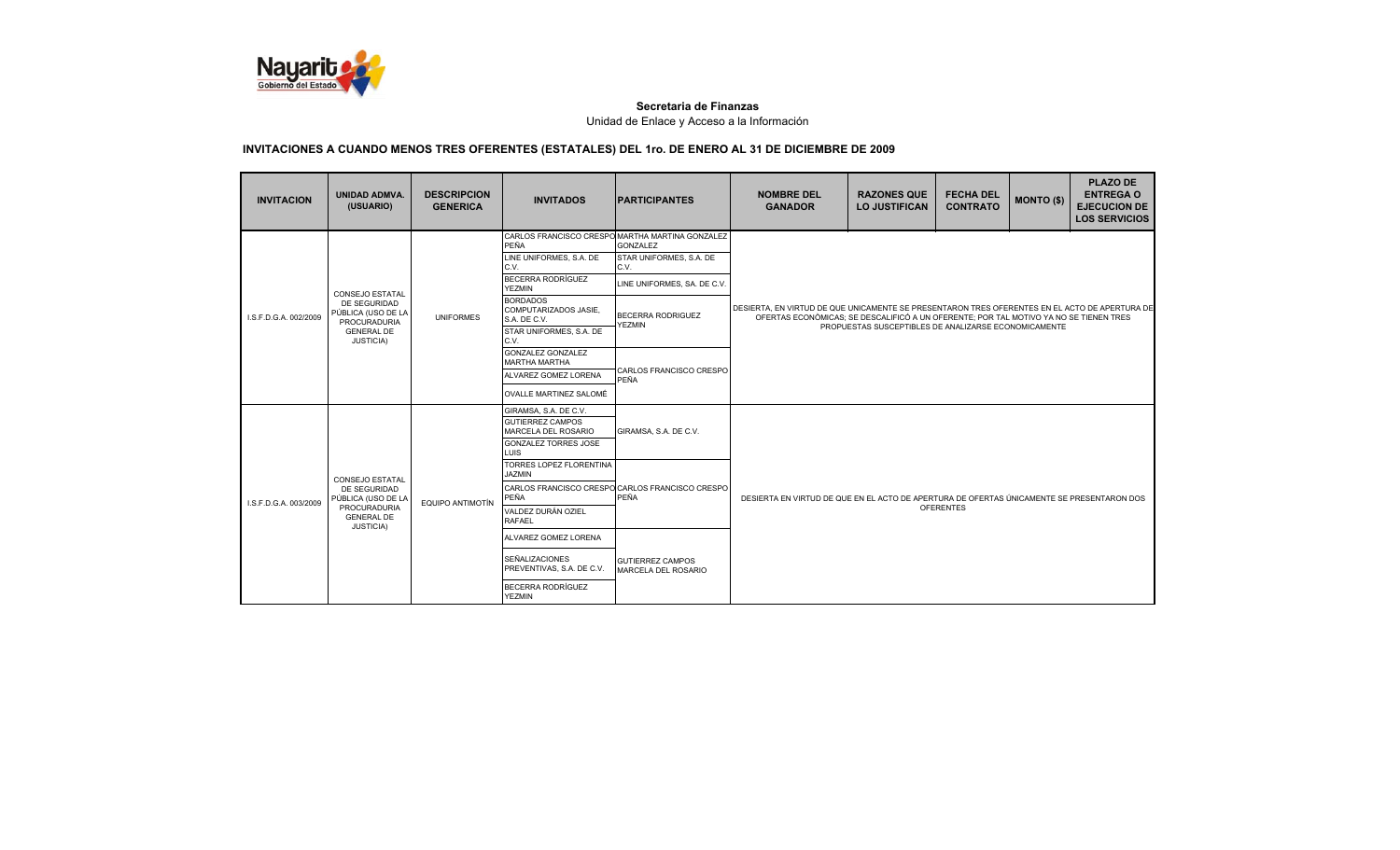

| <b>INVITACION</b>     | <b>UNIDAD ADMVA.</b><br>(USUARIO) | <b>DESCRIPCION</b><br><b>GENERICA</b>                       | <b>INVITADOS</b>                                                                                                                                                                                                                                                                                                                      | <b>IPARTICIPANTES</b>                                             | <b>NOMBRE DEL</b><br><b>GANADOR</b>                                                                                       | <b>RAZONES QUE</b><br><b>LO JUSTIFICAN</b> | <b>FECHA DEL</b><br><b>CONTRATO</b> | <b>MONTO (\$)</b> | <b>PLAZO DE</b><br><b>ENTREGA O</b><br><b>EJECUCION DE</b><br><b>LOS SERVICIOS</b> |
|-----------------------|-----------------------------------|-------------------------------------------------------------|---------------------------------------------------------------------------------------------------------------------------------------------------------------------------------------------------------------------------------------------------------------------------------------------------------------------------------------|-------------------------------------------------------------------|---------------------------------------------------------------------------------------------------------------------------|--------------------------------------------|-------------------------------------|-------------------|------------------------------------------------------------------------------------|
| I.S.F.D.G.A. 004/2009 | SECRETARIA DE<br>OBRAS PÚBLICAS   | CONTRATACIÓN DE<br><b>RENTA DE</b><br><b>FOTOCOPIADORAS</b> | MEDINA THOMÉ JUAN<br>CARLOS<br>CONTRERAS FREGOSO<br><b>MARÍA ISABEL</b><br>COMVENCE, S.A. DE C.V.<br>MORENO GÓMEZ JORGE<br><b>ARNULFO</b><br>TOVAR QUIÑONES ANA LILIA<br>JAUREGUI VALDIVIA JOSÉ DE<br><b>JESÚS</b><br>ÁVILA AGUIAR CONSUELO<br><b>EDITH</b><br>MEDINA BARRERA JOAQUÍN<br><b>MANUEL</b><br>DIGITAL WORLD, S.A. DE C.V. | MEDINA BARRERA JOAQUÍN<br><b>MANUEL</b>                           | DESIERTO EN VIRTUD DE QUE NO SE REGISTRARON CUANDO MENOS TRES OFERENTES PARA LLEVAR A CABO<br>EL PROCESO DE LA INVITACIÓN |                                            |                                     |                   |                                                                                    |
| I.S.F.D.G.A. 005/2009 | SECRETARIA DE<br>OBRAS PÚBLICAS   | CONTRATACIÓN DE<br><b>RENTA DE</b><br><b>FOTOCOPIADORAS</b> | BEJAR RIVERA LIZZETE<br><b>GUADALUPE</b><br>MEDINA BARRERA JOAQUÍN<br><b>MANUEL</b><br>OROZCO GARCÍA ANDRÉS<br>COMVENCE, S.A. DE C.V.<br><b>LEAL SORIA MARTHA</b><br>ABC TECNOLOGÍA DIGITAL,<br>S.A. DE C.V.<br>BECERRA CRUZ JOSÉ LUIS<br>SALAZAR LÓPEZ JOSÉ<br><b>ANTONIO</b>                                                        | JOAQUÍN MANUEL MEDINA<br><b>BARRERA</b><br>COMVENCE, S.A. DE C.V. | DESIERTO EN VIRTUD DE QUE NO SE REGISTRARON CUANDO MENOS TRES OFERENTES PARA LLEVAR A CABO                                |                                            | EL PROCESO DE LA INVITACIÓN         |                   |                                                                                    |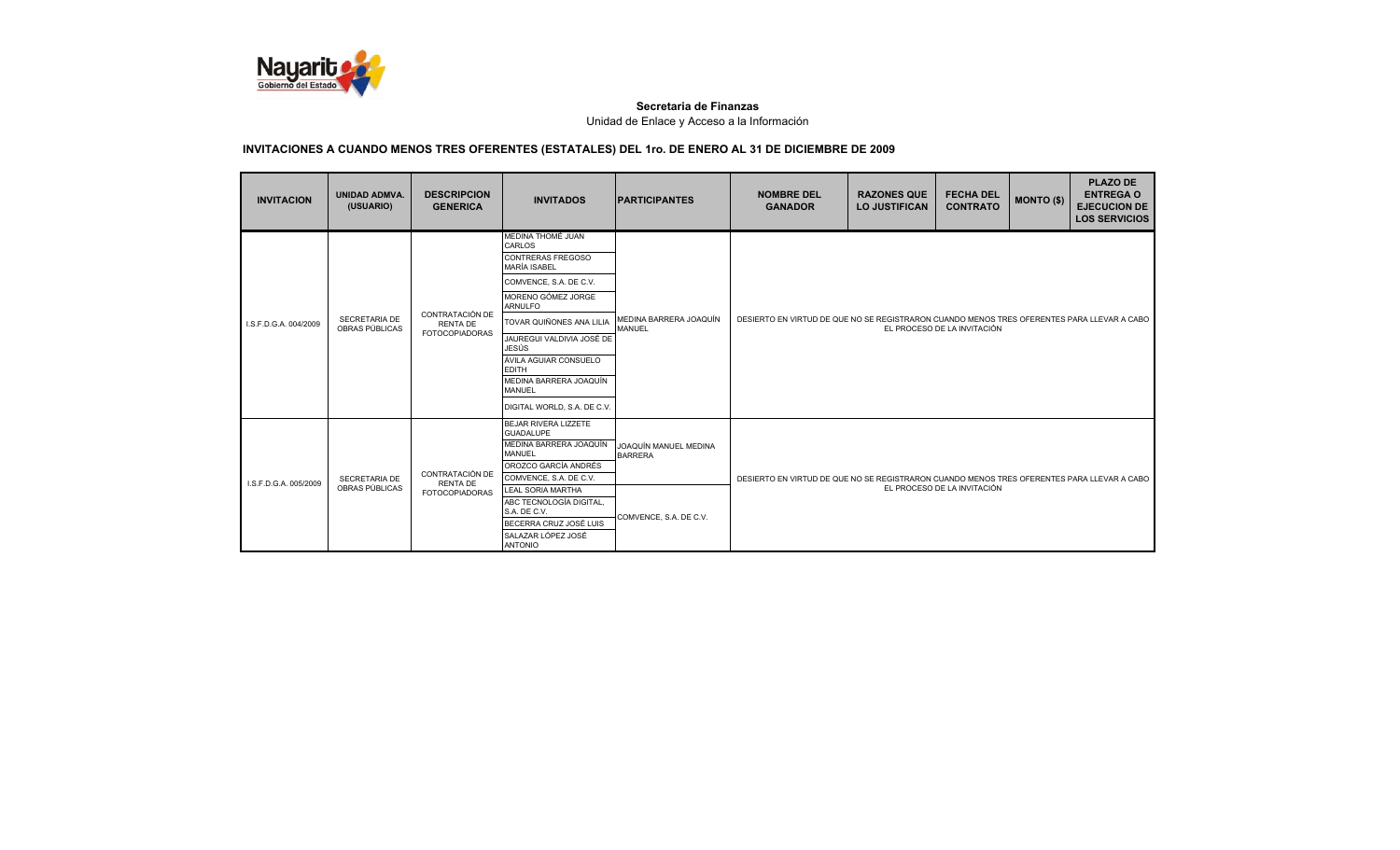

| <b>INVITACION</b>                                                                 | <b>UNIDAD ADMVA.</b><br>(USUARIO)             | <b>DESCRIPCION</b><br><b>GENERICA</b>      | <b>INVITADOS</b>                                     | <b>IPARTICIPANTES</b>                                | <b>NOMBRE DEL</b><br><b>GANADOR</b>                                                       | <b>RAZONES QUE</b><br><b>LO JUSTIFICAN</b>              | <b>FECHA DEL</b><br><b>CONTRATO</b>                                                       | <b>MONTO (\$)</b> | <b>PLAZO DE</b><br><b>ENTREGA O</b><br><b>EJECUCION DE</b><br><b>LOS SERVICIOS</b> |
|-----------------------------------------------------------------------------------|-----------------------------------------------|--------------------------------------------|------------------------------------------------------|------------------------------------------------------|-------------------------------------------------------------------------------------------|---------------------------------------------------------|-------------------------------------------------------------------------------------------|-------------------|------------------------------------------------------------------------------------|
|                                                                                   |                                               |                                            | AISLANTES Y EMPAQUES.<br>S.A. DE C.V.                | AISLANTES Y EMPAQUES, S.A.<br>DE C.V.                |                                                                                           |                                                         |                                                                                           |                   |                                                                                    |
| I.S.F.D.G.A. 006/2009                                                             | <b>COMISIÓN FORESTAL</b>                      | <b>CHAROLAS DE</b><br>POLIESTIRENO PARA    |                                                      | JOSÉ LUIS CARLOS VÁZQUEZ JOSÉ LUIS CARLOS VÁZQUEZ    |                                                                                           |                                                         | SE DECLARÓ DESIERTO EN LA APERTURA DE OFERTAS. EN VIRTUD DE QUE ÚNICAMENTE SE PRESENTARON |                   |                                                                                    |
|                                                                                   | DE NAYARIT                                    | <b>PLANTAS</b>                             | FAX MÉXICO, S.A. DE C.V.                             |                                                      |                                                                                           |                                                         | DOS OFERENTES.                                                                            |                   |                                                                                    |
|                                                                                   |                                               |                                            | <b>BEAVER PLÁSTICOS DE</b><br>MÉXICO, S.A. DE C.V.   | FAX MÉXICO, S.A. DE C.V.                             |                                                                                           |                                                         |                                                                                           |                   |                                                                                    |
|                                                                                   |                                               | <b>RENTA DE</b>                            | <b>CONSTRUCCIONES Y</b><br>ESTRUCTURAS, S.A. DE C.V. | <b>CONSTRUCCIONES Y</b><br>ESTRUCTURAS, S.A. DE C.V. |                                                                                           | <b>MEJORES</b><br><b>CONDICIONES DE</b>                 |                                                                                           |                   | DEL SIGUIENTE DÍA<br><b>HÁBIL A LA</b>                                             |
| LS.F.D.G.A. 007/2009                                                              | SECRETARÍA DE<br><b>TURISMO</b>               | <b>ESTRUCTURA</b><br><b>TRIDIMENSIONAL</b> | PROMOTORA COMERCIAL<br>PUBLIYAC, S.A. DE C.V.        | PROMOTORA COMERCIAL<br>PUBLIYAC, S.A. DE C.V.        | MA. DE JESÚS CORRALES<br><b>ARRONIZ</b>                                                   | PRECIO Y CALIDAD.<br>ADEMAS DE LOS<br><b>REQUISITOS</b> | 10-MZO.-2009                                                                              | 391.920.00        | NOTIFICACIÓN DEL<br>FALLO AL 30 DE                                                 |
|                                                                                   |                                               |                                            | MA, DE JESÚS CORRALES<br><b>ARRONIZ</b>              | MA, DE JESÚS CORRALES<br>ARRONIZ                     |                                                                                           | <b>SOLICITADOS</b>                                      |                                                                                           |                   | MARZO-2009                                                                         |
|                                                                                   |                                               |                                            | CRISTINA GUADALUPE<br><b>DÁVALOS ABAD</b>            | MAGDALENA CABELLO MEZA                               |                                                                                           |                                                         |                                                                                           |                   |                                                                                    |
|                                                                                   | <b>DIRECCIÓN GENERAL</b><br>DE ADMINISTRACIÓN |                                            | MAGDALENA CABELLO MEZA                               |                                                      |                                                                                           |                                                         |                                                                                           |                   |                                                                                    |
| (USO INTERNOS EN<br>I.S.F.D.G.A. 008/2009<br><b>REHABILITACIÓN</b><br>PREVENTIVA) |                                               | <b>DESPENSAS</b>                           | MARISELA OLVERA REAL                                 |                                                      | DESIERTO EN VIRTUD DE QUE EN EL ACTO DE APERTURA DE OFERTAS ÚNICAMENTE SE PRESENTARON DOS |                                                         | <b>OFERENTES</b>                                                                          |                   |                                                                                    |
|                                                                                   |                                               |                                            | CORNEJO HARO PATRICIA<br><b>MARIBEL</b>              | MARISELA OLVERA REAL                                 |                                                                                           |                                                         |                                                                                           |                   |                                                                                    |
|                                                                                   |                                               | ARROCERA DE NAYARIT, S.A.<br>DE C.V.       | ARROCERA DE NAYARIT, S.A.<br>DE C.V.                 |                                                      |                                                                                           |                                                         |                                                                                           |                   |                                                                                    |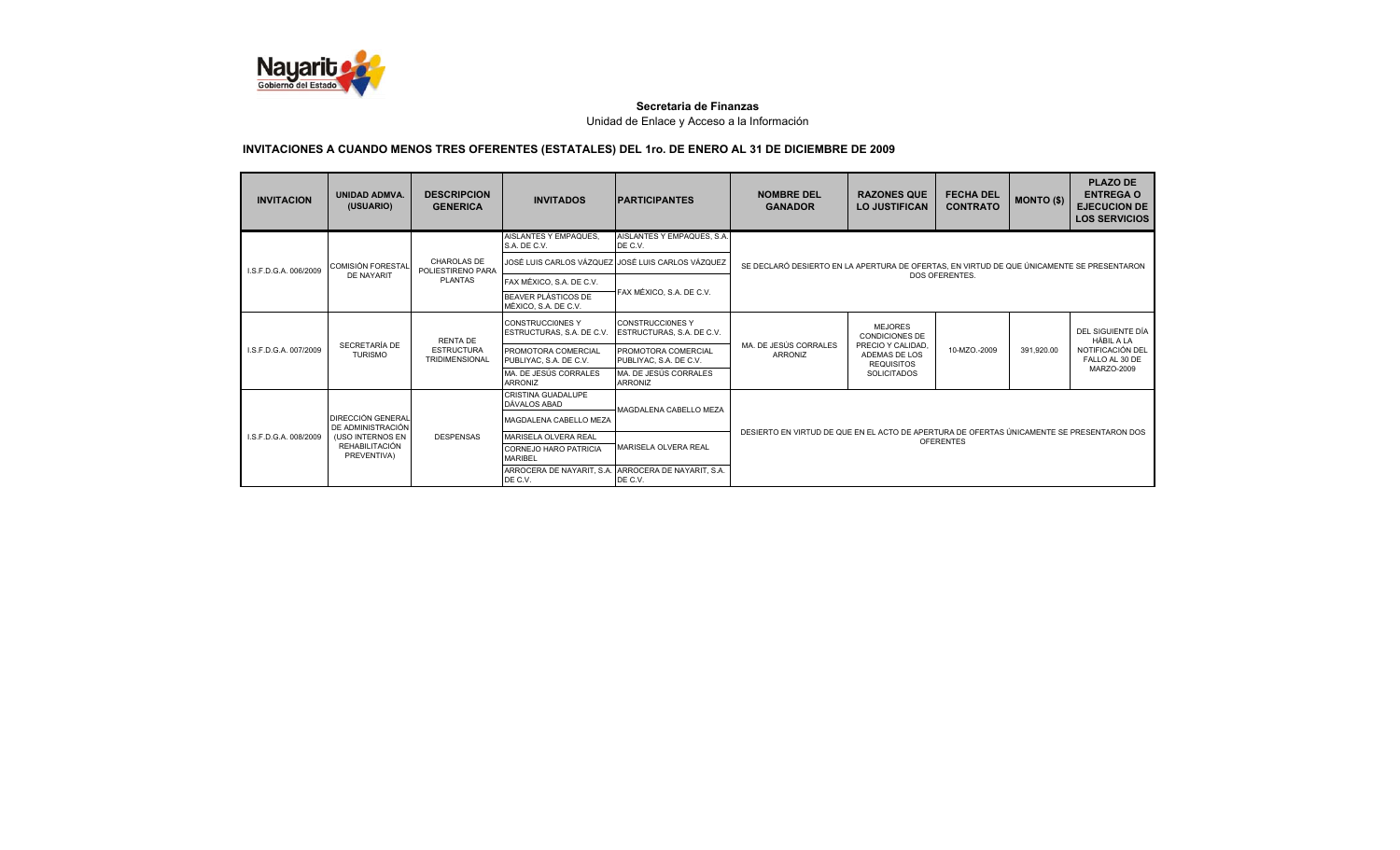

| <b>INVITACION</b>     | <b>UNIDAD ADMVA.</b><br>(USUARIO)             | <b>DESCRIPCION</b><br><b>GENERICA</b> | <b>INVITADOS</b>                                                                                             | <b>PARTICIPANTES</b>                              | <b>NOMBRE DEL</b><br><b>GANADOR</b>                                                                           | <b>RAZONES QUE</b><br><b>LO JUSTIFICAN</b> | <b>FECHA DEL</b><br><b>CONTRATO</b> | <b>MONTO (\$)</b> | <b>PLAZO DE</b><br><b>ENTREGA O</b><br><b>EJECUCION DE</b><br><b>LOS SERVICIOS</b> |  |
|-----------------------|-----------------------------------------------|---------------------------------------|--------------------------------------------------------------------------------------------------------------|---------------------------------------------------|---------------------------------------------------------------------------------------------------------------|--------------------------------------------|-------------------------------------|-------------------|------------------------------------------------------------------------------------|--|
|                       |                                               |                                       | AISLANTES Y EMPAQUES.<br>S.A. DE C.V.                                                                        | AISLANTES Y EMPAQUES, S.A.<br>DE C.V.             |                                                                                                               |                                            |                                     |                   |                                                                                    |  |
| I.S.F.D.G.A. 009/2009 | COFONAY                                       | CHAROLAS DE<br><b>POLIESTIRENO</b>    |                                                                                                              | JOSÉ LUIS CARLOS VAZQUEZ JOSÉ LUIS CARLOS VAZQUEZ | DESIERTO EN VIRTUD DE QUE AL ACTO DE APERTURA DE OFERTAS ÚNICAMENTE SE PRESENTARON DOS                        |                                            | <b>OFERENTES</b>                    |                   |                                                                                    |  |
|                       |                                               |                                       | FAX MÉXICO, S.A. DE C.V.                                                                                     | FAX MÉXICO, S.A. DE C.V.                          |                                                                                                               |                                            |                                     |                   |                                                                                    |  |
|                       |                                               |                                       | INFORMATICA OPCYON, S.A.<br>DE C.V.                                                                          | <b>FAUSTO GILBERTO OLMOS</b><br><b>RÍOS</b>       |                                                                                                               |                                            |                                     |                   |                                                                                    |  |
|                       |                                               |                                       | ENLACES INFORMATICOS DE CONSULTORES ASOCIADOS<br>NAYARIT, S.A. DE C.V.                                       | EN TECNOLOGÍA Y                                   |                                                                                                               |                                            |                                     |                   |                                                                                    |  |
|                       | <b>CONSEJO ESTATAL</b>                        | EQUIPO DE CÓMPUTO                     | CLAUDIA ALICIA VEGA CACHÚ DE C.V.                                                                            | TELECOMUNICACIONES, S.A.                          |                                                                                                               |                                            |                                     |                   |                                                                                    |  |
| I.S.F.D.G.A. 010/2009 | <b>DE SEGURIDAD</b>                           |                                       | <b>JESUS ANTONIO PARTIDA GIL</b>                                                                             | <b>INFORMATICA OPCYON, S.A.</b>                   | DESIERTO EN VIRTUD DE QUE EN EL ACTO DE APERTURA DE OFERTAS ÚNICAMENTE SE PRESENTARON DOS<br><b>OFERENTES</b> |                                            |                                     |                   |                                                                                    |  |
|                       | PÚBLICA (USO DEL<br>SITE)                     |                                       | <b>FAUSTO GILBERTO OLMOS</b><br><b>RÍOS</b>                                                                  | DE C.V.                                           |                                                                                                               |                                            |                                     |                   |                                                                                    |  |
|                       |                                               |                                       | <b>CONSULTORES ASOCIADOS</b><br>EN TECNOLOGÍA Y<br>TELECOMUNICACIONES, S.A. NAYARIT, S.A. DE C.V.<br>DE C.V. | ENLACES INFORMATICOS DE                           |                                                                                                               |                                            |                                     |                   |                                                                                    |  |
|                       |                                               |                                       | CRISTINA GUADALUPE<br>DÁVALOS ABAD                                                                           | MAGDALENA CABELLO MEZA                            |                                                                                                               |                                            |                                     |                   |                                                                                    |  |
|                       | <b>DIRECCIÓN GENERAL</b><br>DE ADMINISTRACIÓN |                                       | MAGDALENA CABELLO MEZA                                                                                       |                                                   |                                                                                                               |                                            |                                     |                   |                                                                                    |  |
| I.S.F.D.G.A. 011/2009 | (USO INTERNOS EN<br>REHABILITACIÓN            | <b>DESPENSAS</b>                      | MARISELA OLVERA REAL                                                                                         | CRISTINA GUADALUPE                                | DESIERTO EN VIRTUD DE QUE EN EL ACTO DE APERTURA DE OFERTAS ÚNICAMENTE SE PRESENTÓ UN SOLO                    |                                            | <b>OFERENTE</b>                     |                   |                                                                                    |  |
|                       | PREVENTIVA)                                   |                                       | CORNEJO HARO PATRICIA<br><b>MARIBEL</b>                                                                      | DÁVALOS ABAD                                      |                                                                                                               |                                            |                                     |                   |                                                                                    |  |
|                       |                                               |                                       | ARROCERA DE NAYARIT, S.A.<br>DE C.V.                                                                         | MARISELA OLVERA REAL                              |                                                                                                               |                                            |                                     |                   |                                                                                    |  |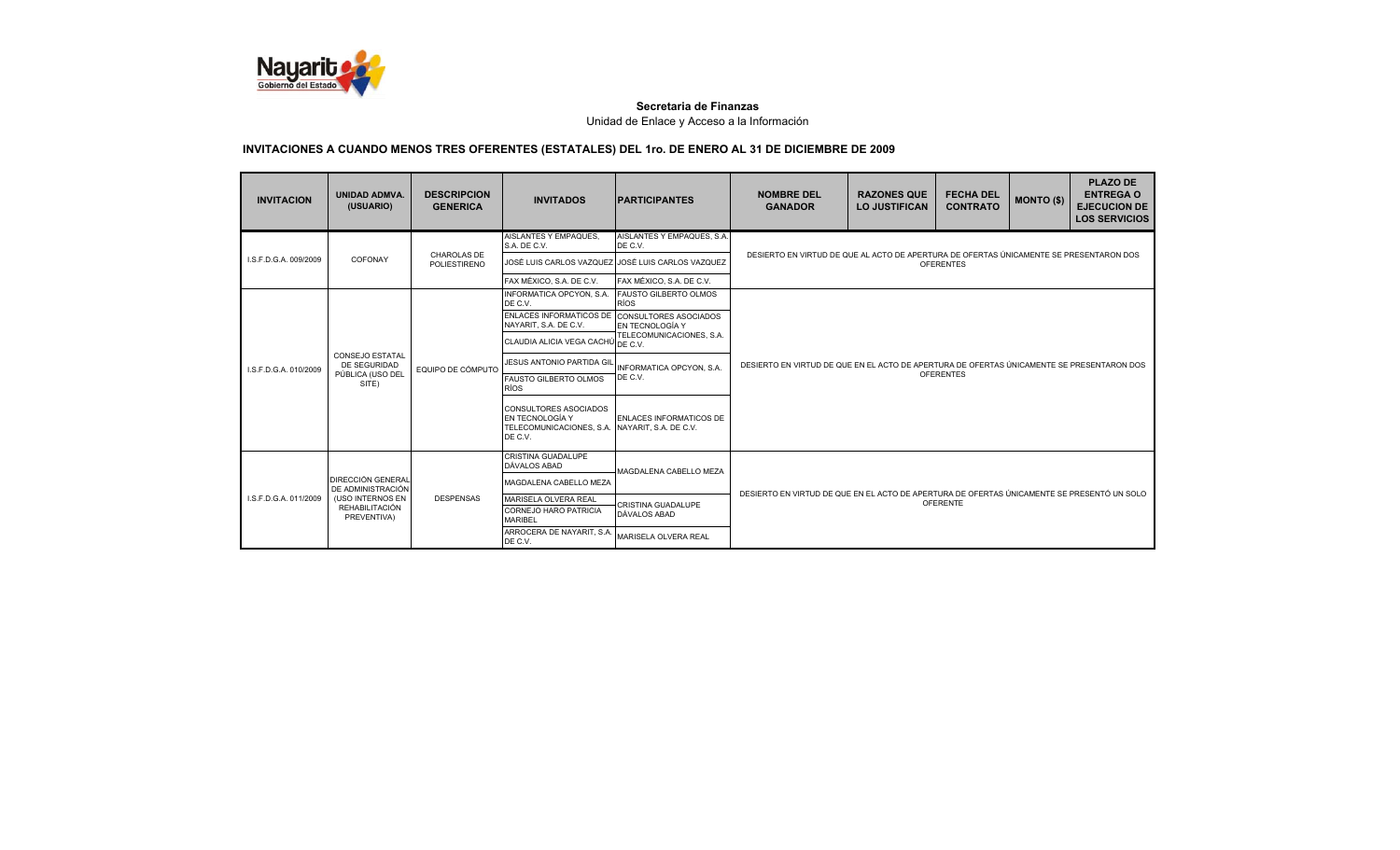

| <b>INVITACION</b>         | <b>UNIDAD ADMVA.</b><br>(USUARIO)                   | <b>DESCRIPCION</b><br><b>GENERICA</b>    | <b>INVITADOS</b>                                          | <b>IPARTICIPANTES</b>                                                      | <b>NOMBRE DEL</b><br><b>GANADOR</b>                                                                                                                                                   | <b>RAZONES QUE</b><br><b>LO JUSTIFICAN</b>                               | <b>FECHA DEL</b><br><b>CONTRATO</b> | <b>MONTO (\$)</b> | <b>PLAZO DE</b><br><b>ENTREGA O</b><br><b>EJECUCION DE</b><br><b>LOS SERVICIOS</b> |  |  |
|---------------------------|-----------------------------------------------------|------------------------------------------|-----------------------------------------------------------|----------------------------------------------------------------------------|---------------------------------------------------------------------------------------------------------------------------------------------------------------------------------------|--------------------------------------------------------------------------|-------------------------------------|-------------------|------------------------------------------------------------------------------------|--|--|
|                           |                                                     |                                          | CLAUDIA ALICIA VEGA CACHÚ                                 | ENLACES INFORMATICOS DE<br>NAYARIT, S.A. DE C.V.                           |                                                                                                                                                                                       |                                                                          |                                     |                   |                                                                                    |  |  |
| LS.F.D.G.A. 012/2009      | SECRETARÍA DE<br>EDUCACIÓN MEDIA<br><b>SUPERIOR</b> | <b>COMPUTADORAS</b><br><b>PORTÁTILES</b> | <b>INFORMATICA Y SISTEMAS</b><br>DE NAYARIT, S.A. DE C.V. | INFORMATICA OPCYON, S.A.<br>DE C.V.                                        | DESEIRTO. EN VIRTUD DE QUE UN OFERENTE NO SE PRESENTÓ AL ACTO DE APERTURA DE OFERTAS. A UN<br>OFERENTE SE LE DESCALIFICÓ EN EL ACTO: POR TAL MOTIVO YA NO SE TIENEN TRES OFERTAS PARA |                                                                          | ANALIZARSE                          |                   |                                                                                    |  |  |
|                           |                                                     |                                          | INFORMATICA OPCYON, S.A.<br>DE C.V.                       | CLAUDIA ALICIA VEGA CACHÚ                                                  |                                                                                                                                                                                       |                                                                          |                                     |                   |                                                                                    |  |  |
|                           |                                                     |                                          | NAYARIT, S.A. DE C.V.                                     | ENLACES INFORMATICOS DE INFORMATICA Y SISTEMAS DE<br>NAYARIT, S.A. DE C.V. |                                                                                                                                                                                       |                                                                          |                                     |                   |                                                                                    |  |  |
|                           |                                                     |                                          | <b>INFORMATICA Y SISTEMAS</b><br>DE NAYARIT, S.A. DE C.V. |                                                                            |                                                                                                                                                                                       |                                                                          |                                     |                   |                                                                                    |  |  |
| I.S.F.D.G.A. 013/2009     | SECRETARÍA DE<br>EDUCACIÓN MEDIA                    | <b>COMPUTADORAS</b><br><b>PORTÁTILES</b> | CLAUDIA ALICIA VEGA CACHÚ                                 | U INFORMATICA OPCYON, S.A.<br>DE C.V.                                      |                                                                                                                                                                                       | DESIERTO, EN VIRTUD DE QUE NO SE REGISTRARON CUANDO MENOS TRES OFERENTES |                                     |                   |                                                                                    |  |  |
|                           | <b>SUPERIOR</b>                                     |                                          | <b>INFORMATICA OPCYON, S.A.</b><br>DE C.V.                |                                                                            |                                                                                                                                                                                       |                                                                          |                                     |                   |                                                                                    |  |  |
|                           |                                                     |                                          | <b>ENLACES INFORMATICOS DE</b><br>NAYARIT, S.A. DE C.V.   |                                                                            |                                                                                                                                                                                       |                                                                          |                                     |                   |                                                                                    |  |  |
|                           |                                                     |                                          | MARTHA MARTINA GONZALEZ<br><b>GONZALEZ</b>                | <b>MARTHA MARTINA GONZALEZ</b>                                             |                                                                                                                                                                                       |                                                                          |                                     |                   |                                                                                    |  |  |
|                           |                                                     |                                          | ORTIZ MORONES RODRIGO                                     | <b>GONZALEZ</b>                                                            |                                                                                                                                                                                       |                                                                          |                                     |                   |                                                                                    |  |  |
| I.S.F.D.G.A. 014/2009     | DIRECCIÓN DE<br>ADMINISTRACIÓN Y                    | PLAYERAS TIPO POLO                       | JOSE LUIS MALDONADO<br>LUNA                               | KARLA CECILIA JAIME SILVA                                                  | DESIERTO. EN VIRTUD DE QUE AL ACTO DE APERTURA DE OFERTAS ÚNICAMENTE SE PRESENTARON DOS                                                                                               |                                                                          | <b>OFERENTES</b>                    |                   |                                                                                    |  |  |
| DESARROLLO DE<br>PERSONAL |                                                     |                                          | KARLA CECILIA JAIME SILVA                                 |                                                                            |                                                                                                                                                                                       |                                                                          |                                     |                   |                                                                                    |  |  |
|                           |                                                     | <b>DINORAH DE JESÚS</b><br>BECERRA LÓPEZ | DINORAH DE JESÚS BECERRA                                  |                                                                            |                                                                                                                                                                                       |                                                                          |                                     |                   |                                                                                    |  |  |
|                           |                                                     |                                          | JUAN CARLOS HERNANDEZ<br>ÁLVAREZ                          | LÓPEZ                                                                      |                                                                                                                                                                                       |                                                                          |                                     |                   |                                                                                    |  |  |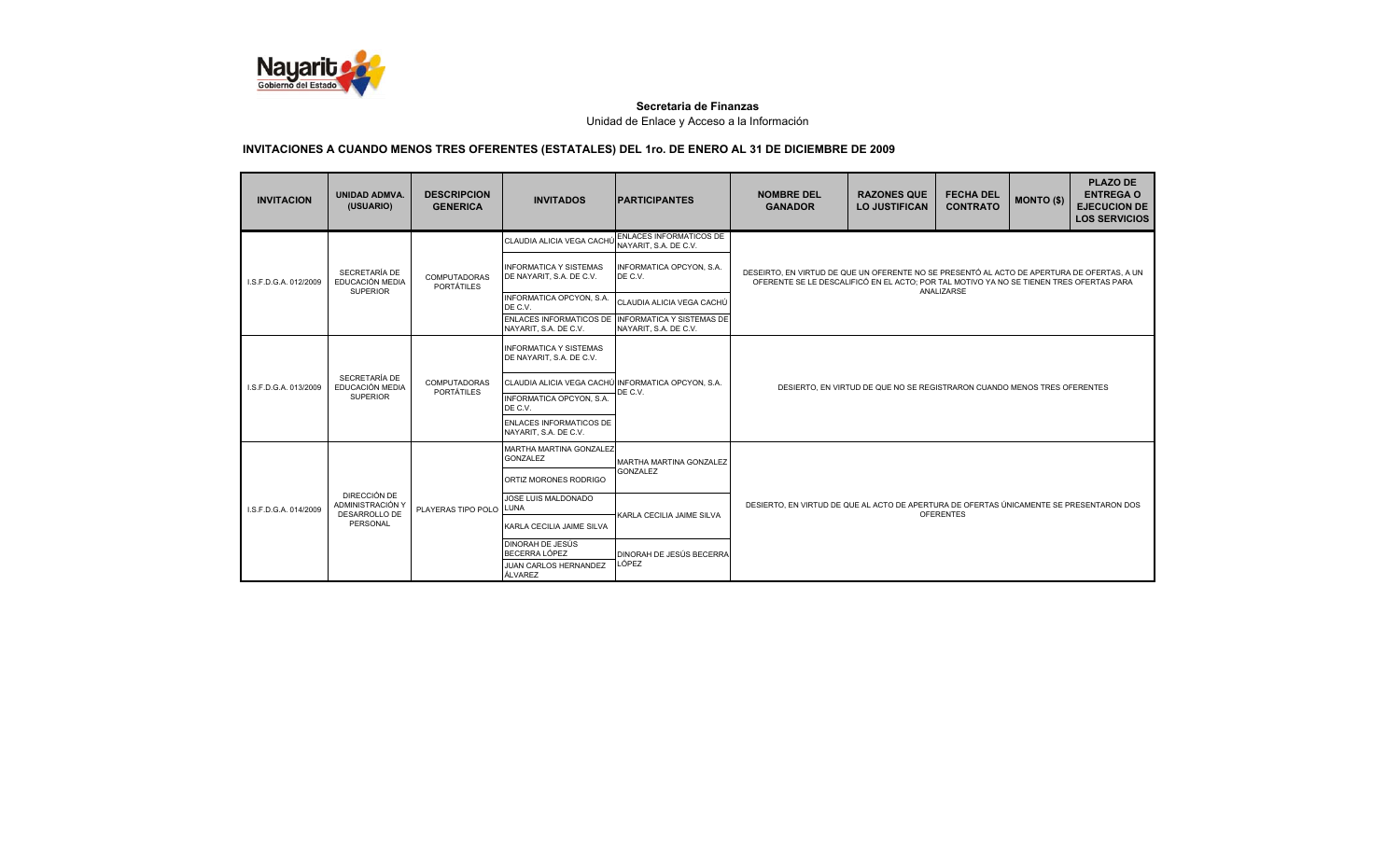

| <b>INVITACION</b>     | <b>UNIDAD ADMVA.</b><br>(USUARIO) | <b>DESCRIPCION</b><br><b>GENERICA</b>       | <b>INVITADOS</b>                                                                | <b>IPARTICIPANTES</b>               | <b>NOMBRE DEL</b><br><b>GANADOR</b>                                      | <b>RAZONES QUE</b><br><b>LO JUSTIFICAN</b>                               | <b>FECHA DEL</b><br><b>CONTRATO</b> | <b>MONTO (\$)</b> | <b>PLAZO DE</b><br><b>ENTREGA O</b><br><b>EJECUCION DE</b><br><b>LOS SERVICIOS</b> |  |
|-----------------------|-----------------------------------|---------------------------------------------|---------------------------------------------------------------------------------|-------------------------------------|--------------------------------------------------------------------------|--------------------------------------------------------------------------|-------------------------------------|-------------------|------------------------------------------------------------------------------------|--|
|                       |                                   |                                             | CABELLO MEZA MAGDALENA                                                          |                                     |                                                                          |                                                                          |                                     |                   |                                                                                    |  |
|                       |                                   |                                             | PLASYDERNAY, S.A. DE C.V.                                                       | RODRIGUEZ FAUSTO<br><b>HUMBERTO</b> |                                                                          |                                                                          |                                     |                   |                                                                                    |  |
|                       |                                   |                                             | SOCORRO ESPARZA URIBE                                                           |                                     |                                                                          |                                                                          |                                     |                   |                                                                                    |  |
| I.S.F.D.G.A. 015/2009 | <b>SEDIF</b>                      | <b>DULCES</b>                               | PATRICIA MARIBEL CORNEJO<br><b>HARO</b>                                         |                                     |                                                                          | DESIERTO, EN VIRTUD DE QUE NO SE REGISTRARON CUANDO MENOS TRES OFERENTES |                                     |                   |                                                                                    |  |
|                       |                                   |                                             | RODRIGO ORTÍZ MORONES                                                           | CABELLO MEZA MAGDALENA              |                                                                          |                                                                          |                                     |                   |                                                                                    |  |
|                       |                                   |                                             | RODRIGUEZ FAUSTO<br><b>HUMBERTO</b>                                             |                                     |                                                                          |                                                                          |                                     |                   |                                                                                    |  |
|                       |                                   |                                             | OLVERA REAL MARISELA                                                            |                                     |                                                                          |                                                                          |                                     |                   |                                                                                    |  |
|                       |                                   | PROCURADURÍA                                | <b>GARCIA BECERRA ANTONIO</b>                                                   |                                     |                                                                          |                                                                          |                                     |                   |                                                                                    |  |
| I.S.F.D.G.A. 016/2009 | PAPELERÍA                         | <b>GENERAL DE JUSTICIA</b><br>(INSTITUTO DE | ESPINOZA BARRAGÁN<br><b>RICARDO</b>                                             |                                     | DESIERTO, EN VIRTUD DE QUE NO SE REGISTRARON CUANDO MENOS TRES OFERENTES |                                                                          |                                     |                   |                                                                                    |  |
|                       |                                   | CAPACITACIÓN Y<br>SEGURIDAD PÚBLICA)        | SERGIO ALONSO CARRILLO<br>CASTILLO                                              |                                     |                                                                          |                                                                          |                                     |                   |                                                                                    |  |
|                       |                                   |                                             | SERGIO GONZÁLEZ RAMÍREZ                                                         |                                     |                                                                          |                                                                          |                                     |                   |                                                                                    |  |
|                       | <b>CONSEJO ESTATAL</b>            |                                             | INFORMÁTICA OPCYÓN, S.A.<br>DE C.V.                                             | INFORMATICA OPCYON, S.A.            |                                                                          |                                                                          |                                     |                   |                                                                                    |  |
| I.S.F.D.G.A. 017/2009 | DE SEGURIDAD<br>PÚBLICA           | EQUIPO DE CÓMPUTO                           | CONSULTORES ASOCIADOS<br>EN TECNOLOGÍA Y<br>TELECOMUNICACIONES, S.A.<br>DE C.V. | DE C.V.                             | DESIERTO, EN VIRTUD DE QUE NO SE REGISTRARON CUANDO MENOS TRES OFERENTES |                                                                          |                                     |                   |                                                                                    |  |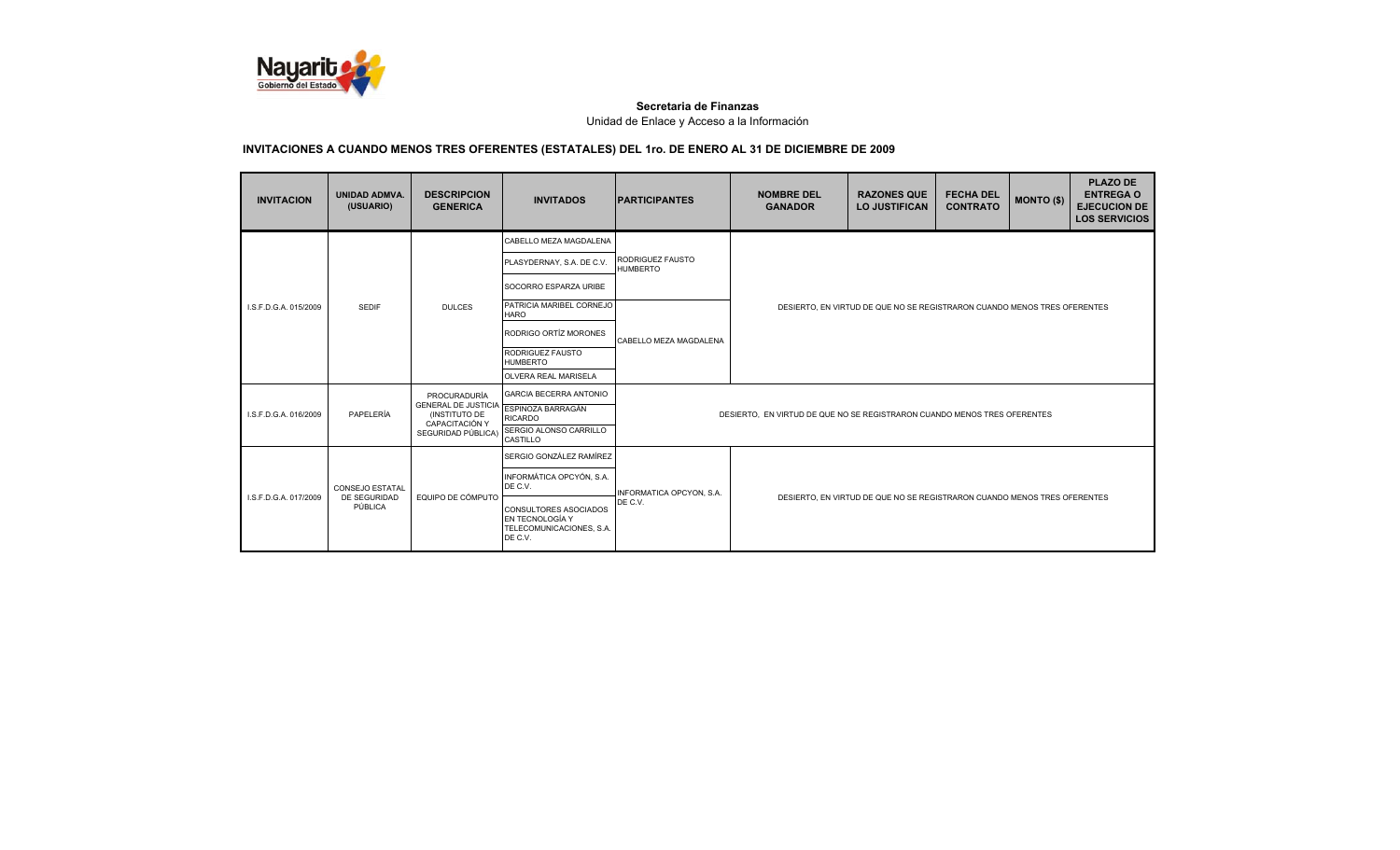

| <b>INVITACION</b>         | <b>UNIDAD ADMVA.</b><br>(USUARIO) | <b>DESCRIPCION</b><br><b>GENERICA</b> | <b>INVITADOS</b>                                 | <b>IPARTICIPANTES</b>                      | <b>NOMBRE DEL</b><br><b>GANADOR</b>                                                            | <b>RAZONES QUE</b><br><b>LO JUSTIFICAN</b> | <b>FECHA DEL</b><br><b>CONTRATO</b> | <b>MONTO (\$)</b> | <b>PLAZO DE</b><br><b>ENTREGA O</b><br><b>EJECUCION DE</b><br><b>LOS SERVICIOS</b> |  |
|---------------------------|-----------------------------------|---------------------------------------|--------------------------------------------------|--------------------------------------------|------------------------------------------------------------------------------------------------|--------------------------------------------|-------------------------------------|-------------------|------------------------------------------------------------------------------------|--|
|                           |                                   |                                       | CABELLO MEZA MAGDALENA                           |                                            |                                                                                                |                                            |                                     |                   |                                                                                    |  |
|                           |                                   |                                       | PLASYDERNAY, S.A. DE C.V.                        | <b>RODRIGUEZ FAUSTO</b><br><b>HUMBERTO</b> |                                                                                                |                                            |                                     |                   |                                                                                    |  |
|                           |                                   |                                       | SOCORRO ESPARZA URIBE                            |                                            |                                                                                                |                                            |                                     |                   |                                                                                    |  |
| I.S.F.D.G.A. 018/2009     | <b>SEDIF</b>                      | <b>DULCES</b>                         | PATRICIA MARIBEL CORNEJO<br><b>HARO</b>          | CABELLO MEZA MAGDALENA                     | DESIERTO, EN VIRTUD DE QUE NO SE REGISTRARON CUANDO MENOS TRES OFERENTES PARA PARTICIPAR       |                                            |                                     |                   |                                                                                    |  |
|                           |                                   |                                       | RODRIGO ORTIZ MORONES                            |                                            |                                                                                                |                                            |                                     |                   |                                                                                    |  |
|                           |                                   |                                       | RODRIGUEZ FAUSTO<br><b>HUMBERTO</b>              |                                            |                                                                                                |                                            |                                     |                   |                                                                                    |  |
|                           |                                   |                                       | <b>OLVERA REAL MARISELA</b>                      |                                            |                                                                                                |                                            |                                     |                   |                                                                                    |  |
|                           |                                   |                                       | JOSE LUIS MALDONADO<br>LUNA                      | MARTHA MARTINA GONZÁLEZ                    |                                                                                                |                                            |                                     |                   |                                                                                    |  |
|                           |                                   |                                       | ORTIZ MORONES RODRIGO                            | GONZÁLEZ                                   |                                                                                                |                                            |                                     |                   |                                                                                    |  |
| LS.F.D.G.A. 019/2009      | DIRECCIÓN DE<br>ADMINISTRACIÓN Y  | PLAYERAS TIPO POLO                    | <b>DINORAH DE JESÚS</b><br>BECERRA LÓPEZ         | <b>DINORAH DE JESÚS BECERRA</b>            | DESIERTA, EN VIRTUD DE QUE SE DESCALIFICÓ A UN OFERENTE EN EL ACTO DE APERTURA DE OFERTAS, POR |                                            |                                     |                   |                                                                                    |  |
| DESARROLLO DE<br>PERSONAL |                                   |                                       | MARTHA MARTINA GONZALEZ LÓPEZ<br><b>GONZALEZ</b> |                                            | TAL MOTIVO YA NO SE CUENTAN CON TRES OFERTAS SUSCEPTIBLES DE ANALIZARSE TÉCNICAMENTE           |                                            |                                     |                   |                                                                                    |  |
|                           |                                   | KARLA CECILIA JAIME SILVA             | KARLA CECILIA JAIME SILVA                        |                                            |                                                                                                |                                            |                                     |                   |                                                                                    |  |
|                           |                                   |                                       | JUAN CARLOS HERNANDEZ<br>ÁLVAREZ                 |                                            |                                                                                                |                                            |                                     |                   |                                                                                    |  |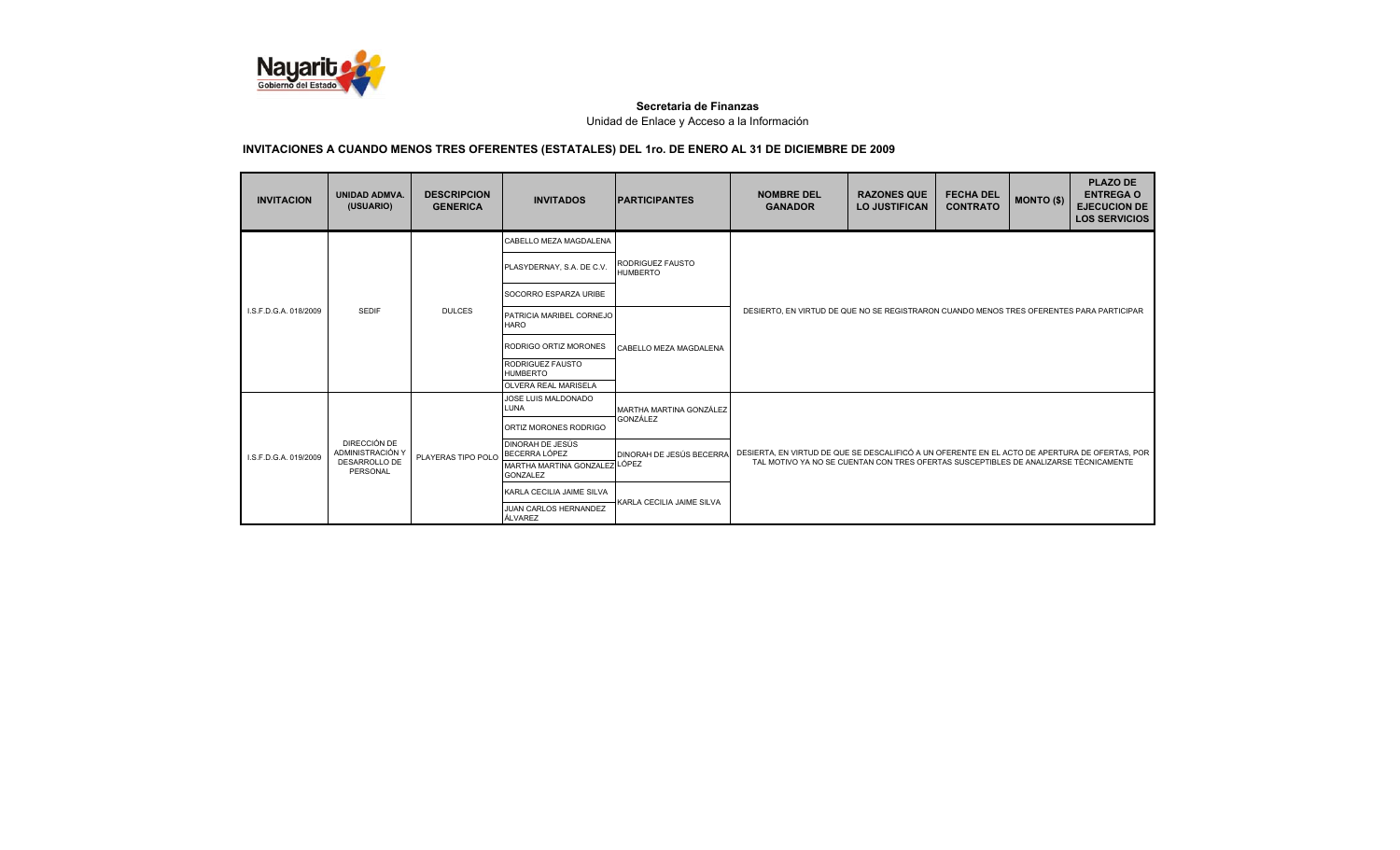

| <b>INVITACION</b>     | <b>UNIDAD ADMVA.</b><br>(USUARIO)             | <b>DESCRIPCION</b><br><b>GENERICA</b> | <b>INVITADOS</b>                                                    | <b>IPARTICIPANTES</b>                                      | <b>NOMBRE DEL</b><br><b>GANADOR</b>                                                                             | <b>RAZONES QUE</b><br><b>LO JUSTIFICAN</b> | <b>FECHA DEL</b><br><b>CONTRATO</b> | <b>MONTO (\$)</b> | <b>PLAZO DE</b><br><b>ENTREGA O</b><br><b>EJECUCION DE</b><br><b>LOS SERVICIOS</b> |
|-----------------------|-----------------------------------------------|---------------------------------------|---------------------------------------------------------------------|------------------------------------------------------------|-----------------------------------------------------------------------------------------------------------------|--------------------------------------------|-------------------------------------|-------------------|------------------------------------------------------------------------------------|
|                       |                                               |                                       | <b>ANTONIO RAMIREZ</b><br><b>CERVANTES</b>                          | EL FOQUITO DE TEPIC, S.A.<br>DE C.V.                       |                                                                                                                 |                                            |                                     |                   |                                                                                    |
|                       |                                               |                                       | AVILA GOMEZ GUILLERMO<br><b>RAMÓN</b>                               | LUIS EDUARDO CHAVEZ<br><b>BUSTOS</b>                       |                                                                                                                 |                                            |                                     |                   |                                                                                    |
|                       |                                               |                                       | <b>INSTALACIONES ELÉCTRICAS</b><br>Y SUBESTACIONES, S.A. DE<br>C.V. | JOSE CRUZ CHAVEZ                                           |                                                                                                                 |                                            |                                     |                   |                                                                                    |
|                       |                                               |                                       | NAVARRO MARTÍN PERLA<br><b>LORENA</b>                               | RAMIREZ CERVANTES                                          |                                                                                                                 |                                            |                                     |                   |                                                                                    |
|                       | <b>DIRECCIÓN GENERAL</b><br>DE ADMINISTRACIÓN |                                       | <b>CHAVEZ BUSTOS LUIS</b><br><b>EDUARDO</b>                         | <b>ANTONIO</b>                                             |                                                                                                                 |                                            |                                     |                   |                                                                                    |
|                       |                                               |                                       | FERRELECTRICA LA CRUZ.<br>S.A. DE C.V.                              |                                                            | DESIERTO. EN VIRTUD DE QUE AL ACTO DE PRESENTACIÓN DE APERTURA DE OFERTAS NO SE PRESENTARON                     |                                            |                                     |                   |                                                                                    |
| I.S.F.D.G.A. 020/2009 | (USO SERVICIOS<br><b>GENERALES)</b>           | <b>LUMINARIAS</b>                     | FERRETERÍA Y TLAPALERÍA<br>LA MEXICANA, S.A. DE C.V.                | FERRETERÍA Y TLAPALERÍA<br>LA MEXICANA, S.A. DE C.V.       | CUATRO OFERENTES, A UNO SE LE DESCALIFICA Y EN EL DICTAMEN TÉCNICO SE LE DESCALIFICÓ A TRES<br><b>OFERENTES</b> |                                            |                                     |                   |                                                                                    |
|                       |                                               |                                       | CHAVEZ JOSE CRUZ                                                    |                                                            |                                                                                                                 |                                            |                                     |                   |                                                                                    |
|                       |                                               |                                       | <b>CENTRO FERRETERO Y</b><br>ELÉCTRICO BOBADILLA, S.A.<br>DE C.V.   | NAVARRO MARTÍN PERLA<br><b>LORENA</b>                      |                                                                                                                 |                                            |                                     |                   |                                                                                    |
|                       |                                               |                                       | SERVIDELTA, S.A. DE C.V.                                            |                                                            |                                                                                                                 |                                            |                                     |                   |                                                                                    |
|                       |                                               |                                       | <b>MORENO SIERRA VICTOR</b><br><b>DANIEL</b>                        | SERVIDELTA, S.A. DE C.V.                                   |                                                                                                                 |                                            |                                     |                   |                                                                                    |
|                       |                                               |                                       | EL FOQUITO DE TEPIC. S.A.<br>DE C.V.                                | CENTRO FERRETERO Y<br>ELÉCTRICO BOBADILLA, S.A.<br>DE C.V. |                                                                                                                 |                                            |                                     |                   |                                                                                    |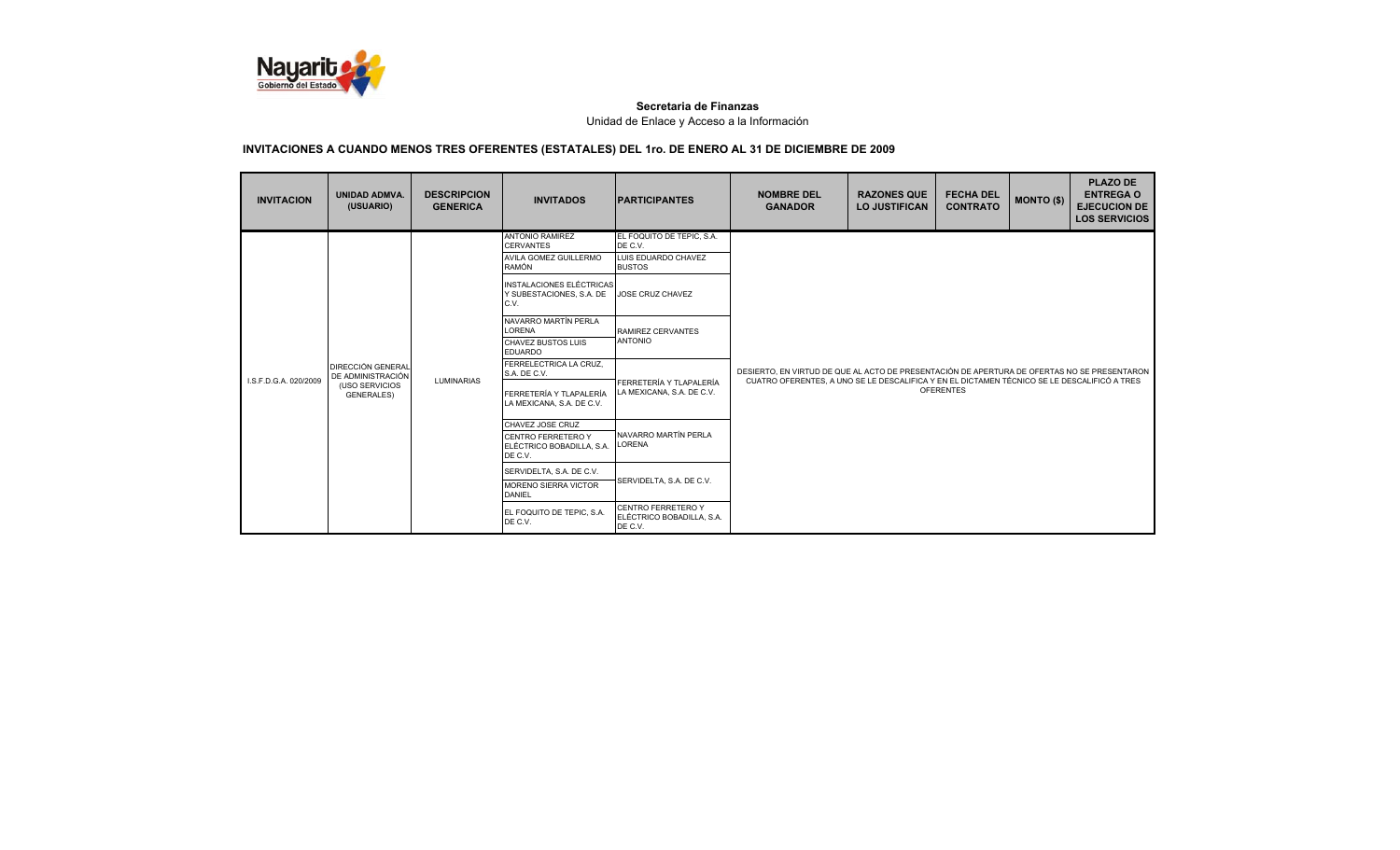

| <b>INVITACION</b>     | <b>UNIDAD ADMVA.</b><br>(USUARIO)             | <b>DESCRIPCION</b><br><b>GENERICA</b>  | <b>INVITADOS</b>                                                       | <b>IPARTICIPANTES</b>                       | <b>NOMBRE DEL</b><br><b>GANADOR</b>                                                             | <b>RAZONES QUE</b><br><b>LO JUSTIFICAN</b>                               | <b>FECHA DEL</b><br><b>CONTRATO</b> | <b>MONTO (\$)</b> | <b>PLAZO DE</b><br><b>ENTREGA O</b><br><b>EJECUCION DE</b><br><b>LOS SERVICIOS</b> |
|-----------------------|-----------------------------------------------|----------------------------------------|------------------------------------------------------------------------|---------------------------------------------|-------------------------------------------------------------------------------------------------|--------------------------------------------------------------------------|-------------------------------------|-------------------|------------------------------------------------------------------------------------|
|                       | <b>DIRECCIÓN GENERAL</b><br>DE ADMINISTRACIÓN |                                        | MAGDALENA CABELLO MEZA                                                 | MAGDALENA CABELLO MEZA                      |                                                                                                 |                                                                          |                                     |                   |                                                                                    |
| I.S.F.D.G.A. 021/2009 | (USO INTERNOS EN<br>REHABILITACIÓN)           | <b>DESPENSAS</b>                       | <b>CORNEJO HARO PATRICIA</b><br><b>MARIBEL</b><br>OLVERA REAL MARISELA | MARISELA OLVERA REAL                        | DESIERTO, EN VIRTUD DE QUE NO SE REGISTRARON CUANDO MENOS TRES OFERENTES PARA PARTICIPAR        |                                                                          |                                     |                   |                                                                                    |
|                       | PROCURADURÍA<br><b>GENERAL DE</b>             |                                        | JOSÉ LUIS GONZÁLEZ<br><b>TORRES</b>                                    | <b>OLIVIA RODRÍGUEZ</b><br><b>HERNÁNDEZ</b> | DESIERTO. ENVIRTUD DE QUE EN EL ACTO DE PRESENTACIÓN DE APERTURA DE OFERTAS SE LE DESCALIFICÓ A |                                                                          |                                     |                   |                                                                                    |
| I.S.F.D.G.A. 022/2009 | JUSTICIA (USO DEL<br><b>INSTITUTO DE</b>      | <b>UNIFORMES</b>                       | <b>MARTÍN BECERRA</b><br><b>RODRÍGUEZ</b>                              | JOSÉ LUIS GONZÁLEZ<br><b>TORRES</b>         | UN OFERENTE. POR TAL MOTIVO YA NO EXISTEN TRES OFERTAS QUE CUMPLAN CON TODOS LOS REQUISITOS     |                                                                          | SOLICITADOS EN LAS BASES.           |                   |                                                                                    |
|                       | CAPACITACIÓN DE<br>SEGURIDAD PÚBLICA)         |                                        | <b>OLIVIA RODRÍGUEZ</b><br><b>HERNÁNDEZ</b>                            | <b>MARTÍN BECERRA</b><br><b>RODRÍGUEZ</b>   |                                                                                                 |                                                                          |                                     |                   |                                                                                    |
|                       | <b>DIRECCIÓN GENERAL</b><br>DE ADMINISTRACIÓN |                                        | CABELLO MEZA MAGDALENA                                                 | CORNEJO HARO PATRICIA<br><b>MARIBEL</b>     |                                                                                                 |                                                                          |                                     |                   |                                                                                    |
| I.S.F.D.G.A. 023/2009 | (USO DE LOS<br><b>INTERNOS EN</b>             | <b>DESPENSAS</b>                       | <b>OLVERA REAL MARISELA</b>                                            | CABELLO MEZA MAGDALENA                      | DESIERTO, EN VIRTUD DE QUE NO SE REGISTRARON CUANDO MENOS TRES OFERENTES PARA PARTICIPAR        |                                                                          |                                     |                   |                                                                                    |
|                       | <b>REHABILITACIÓN</b><br>PREVENTIVA)          |                                        | <b>CORNEJO HARO PATRICIA</b><br><b>MARIBEL</b>                         |                                             |                                                                                                 |                                                                          |                                     |                   |                                                                                    |
|                       | PROCURADURÍA<br><b>GENERAL DE</b>             | PAPELERÍA Y                            | ESPINOZA BARRAGÁN<br><b>RICARDO</b>                                    | ESPINOZA BARRAGÁN<br><b>RICARDO</b>         |                                                                                                 |                                                                          |                                     |                   |                                                                                    |
| LS.F.D.G.A. 024/2009  | JUSTICIA (USO DEL<br><b>INSTITUTO DE</b>      | CONSUMIBLES DE<br>EQUIPO DE CÓMPUTO    | GARCÍA BECERRA ANTONIO                                                 | <b>GARCÍA BECERRA ANTONIO</b>               | DESIERTA. EN VIRTUD DE QUE AL ACTO DE APERTURA DE OFERTAS NO SE REGISTRARON CUANDO MENOS TRES   | OFERENTES PARA LLEVAR A CABO EL PROCESO                                  |                                     |                   |                                                                                    |
|                       | CAPACITACIÓN DE<br>SEGURIDAD PÚBLICA)         |                                        | SERGIO ALONSO CARRILLO<br>CASTILLO                                     | SERGIO ALONSO CARRILLO<br>CASTILLO          |                                                                                                 |                                                                          |                                     |                   |                                                                                    |
|                       |                                               |                                        | ALICA AUTOMOTRIZ, S.A. DE<br>C.V.                                      |                                             |                                                                                                 |                                                                          |                                     |                   |                                                                                    |
|                       |                                               |                                        | AUTOMOTORES SIERRA, S.A.<br>DE C.V.                                    |                                             |                                                                                                 |                                                                          |                                     |                   |                                                                                    |
| LS.F.D.G.A. 025/2009  | SECRETARÍA DE<br>DESARROLLO RURAL             | <b>VEHICULOS CON</b><br><b>REDILAS</b> | RICARDO L. GARATE Y CIA<br>S.A. DE C.V.                                | PLASENCIA DE NAYARIT. S.A.<br>DE C.V.       |                                                                                                 | DESIERTA. EN VIRTUD DE QUE NO SE REGISTRARON CUANDO MENOS TRES OFERENTES |                                     |                   |                                                                                    |
|                       |                                               |                                        | <b>AVANTE DISTRIBUIDOR</b><br>AUTOMOTRIZ, S.A. DE C.V.                 |                                             |                                                                                                 |                                                                          |                                     |                   |                                                                                    |
|                       |                                               |                                        | PLASENCIA DE NAYARIT, S.A.<br>DE C.V.                                  |                                             |                                                                                                 |                                                                          |                                     |                   |                                                                                    |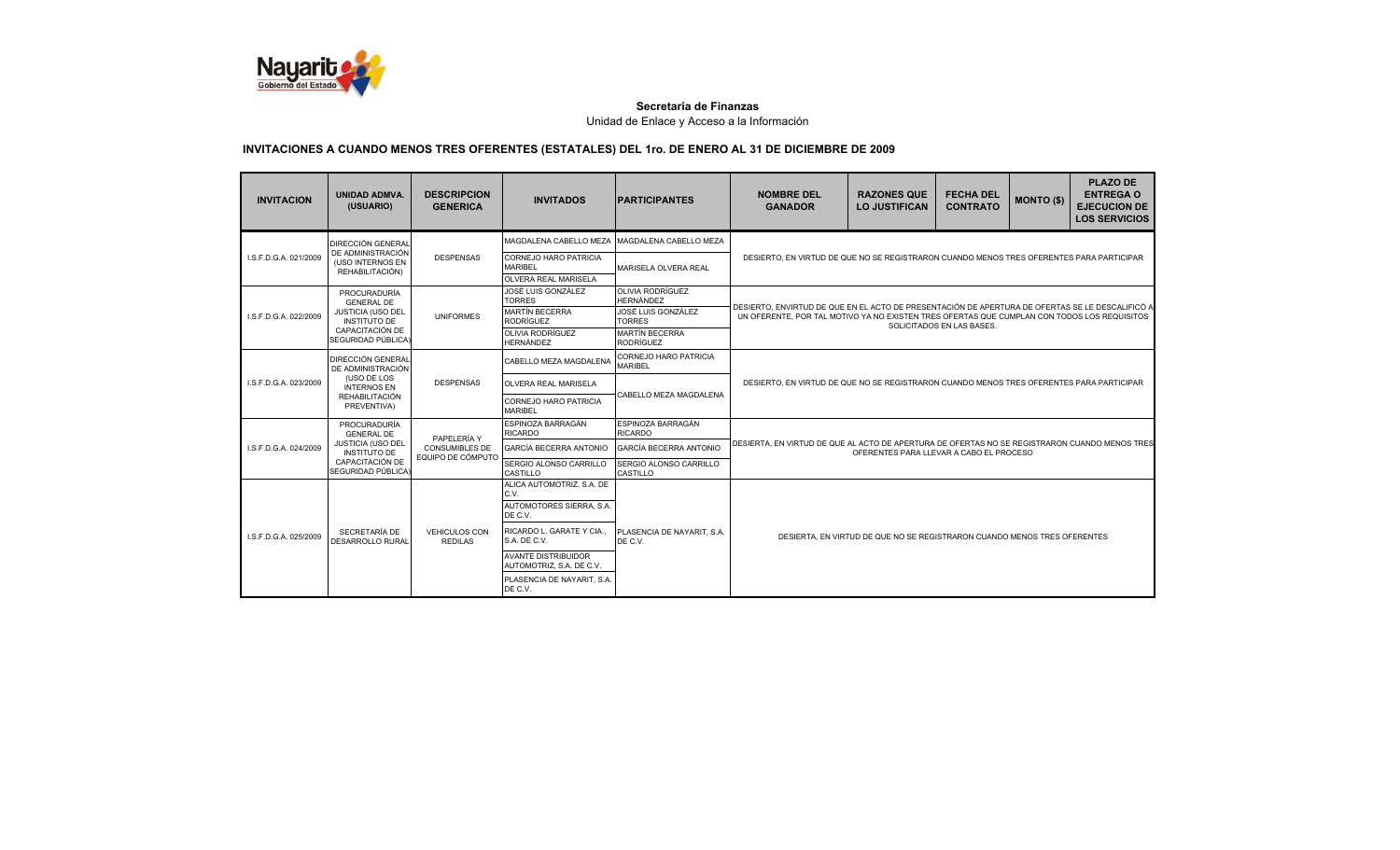

| <b>INVITACION</b>                     | <b>UNIDAD ADMVA.</b><br>(USUARIO)        | <b>DESCRIPCION</b><br><b>GENERICA</b> | <b>INVITADOS</b>                                                                       | <b>IPARTICIPANTES</b>                                              | <b>NOMBRE DEL</b><br><b>GANADOR</b>                                                                                                                                                                                         | <b>RAZONES QUE</b><br><b>LO JUSTIFICAN</b> | <b>FECHA DEL</b><br><b>CONTRATO</b> | <b>MONTO (\$)</b> | <b>PLAZO DE</b><br><b>ENTREGA O</b><br><b>EJECUCION DE</b><br><b>LOS SERVICIOS</b> |
|---------------------------------------|------------------------------------------|---------------------------------------|----------------------------------------------------------------------------------------|--------------------------------------------------------------------|-----------------------------------------------------------------------------------------------------------------------------------------------------------------------------------------------------------------------------|--------------------------------------------|-------------------------------------|-------------------|------------------------------------------------------------------------------------|
|                                       |                                          |                                       | STAR UNIFORMES, S.A. DE<br>C.V.                                                        | STAR UNIFORMES, S.A. DE<br>C.V.                                    |                                                                                                                                                                                                                             |                                            |                                     |                   |                                                                                    |
| I.S.F.D.G.A. 026/2009                 | SECRETARÍA DE<br>OBRAS PÚBLICAS          | <b>UNIFORMES</b>                      | LINE UNIFORMES, S.A. DE<br>C.V.                                                        | LINE UNIFORMES, S.A. DE C.V                                        | DESIERTA. EN VIRTUD DE QUE AL ACTO DE APERTURA DE OFERTAS NO SE REGISTRARON CUANDO MENOS TRES                                                                                                                               | OFERENTES PARA LLEVAR A CABO EL PROCESO    |                                     |                   |                                                                                    |
|                                       |                                          |                                       | LORENA ÁLVAREZ GÓMEZ                                                                   | LORENA ÁLVAREZ GÓMEZ                                               |                                                                                                                                                                                                                             |                                            |                                     |                   |                                                                                    |
|                                       |                                          |                                       | LUIS HUMBERTO REYES<br><b>GARCÍA</b>                                                   |                                                                    |                                                                                                                                                                                                                             |                                            |                                     |                   |                                                                                    |
|                                       | <b>CONSEJO ESTATAL</b>                   |                                       |                                                                                        | PARTIDA GIL JESÚS ANTONIO CONSULTORES ASOCIADOS<br>EN TECNOLOGÍA Y |                                                                                                                                                                                                                             |                                            |                                     |                   |                                                                                    |
| LS.F.D.G.A. 027/2009                  | DE SEGURIDAD<br>PÚBLICA (USO C-4)        | <b>UPS</b>                            | <b>CONSULTORES ASOCIADOS</b><br>EN TECNOLOGÍA Y<br>TELECOMUNICACIONES, S.A.<br>DE C.V. | TELECOMUNICACIONES, S.A.<br>DE C.V.                                | DESIERTA. EN VIRTUD DE QUE NO SE REGISTRARON CUANDO MENOS TRES OFERENTES                                                                                                                                                    |                                            |                                     |                   |                                                                                    |
|                                       | <b>PROCURADURÍA</b><br><b>GENERAL DE</b> |                                       | JOSÉ LUIS GONZÁLEZ<br><b>TORRES</b>                                                    | JOSÉ LUIS GONZÁLEZ<br><b>TORRES</b>                                |                                                                                                                                                                                                                             |                                            |                                     |                   |                                                                                    |
| LS.F.D.G.A. 028/2009                  | JUSTICIA (USO DEL<br><b>INSTITUTO DE</b> | <b>UNIFORMES</b>                      | <b>MARTÍN BECERRA</b><br><b>RODRÍGUEZ</b>                                              | <b>OLIVIA RODRÍGUEZ</b><br>HERNÁNDEZ                               | DESIERTO, ENVIRTUD DE QUE EN EL ACTO DE PRESENTACIÓN DE APERTURA DE OFERTAS SE LE DESCALIFICÓ A<br>UN OFERENTE. POR TAL MOTIVO YA NO EXISTEN TRES OFERTAS QUE CUMPLAN CON TODOS LOS REQUISITOS<br>SOLICITADOS EN LAS BASES. |                                            |                                     |                   |                                                                                    |
| CAPACITACIÓN DE<br>SEGURIDAD PÚBLICA) |                                          |                                       | <b>OLIVIA RODRÍGUEZ</b><br><b>HERNÁNDEZ</b>                                            | <b>MARTÍN BECERRA</b><br><b>RODRÍGUEZ</b>                          |                                                                                                                                                                                                                             |                                            |                                     |                   |                                                                                    |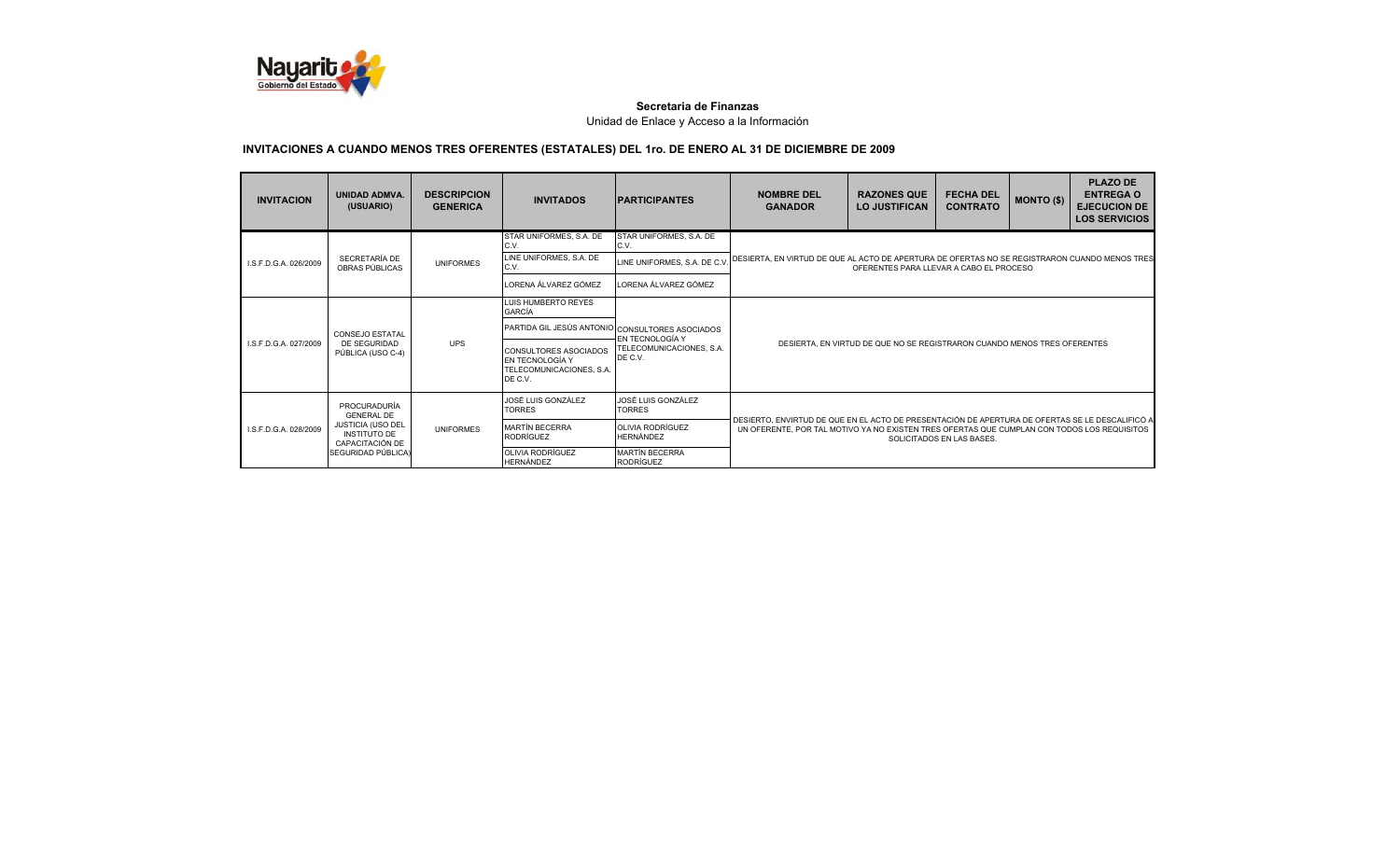

| <b>INVITACION</b>     | <b>UNIDAD ADMVA.</b><br>(USUARIO)                               | <b>DESCRIPCION</b><br><b>GENERICA</b>  | <b>INVITADOS</b>                                           | <b>PARTICIPANTES</b>                                   | <b>NOMBRE DEL</b><br><b>GANADOR</b>                                                                                               | <b>RAZONES QUE</b><br><b>LO JUSTIFICAN</b> | <b>FECHA DEL</b><br><b>CONTRATO</b> | <b>MONTO (\$)</b> | <b>PLAZO DE</b><br><b>ENTREGA O</b><br><b>EJECUCION DE</b><br><b>LOS SERVICIOS</b> |  |
|-----------------------|-----------------------------------------------------------------|----------------------------------------|------------------------------------------------------------|--------------------------------------------------------|-----------------------------------------------------------------------------------------------------------------------------------|--------------------------------------------|-------------------------------------|-------------------|------------------------------------------------------------------------------------|--|
|                       |                                                                 |                                        | <b>ANTONIO RAMIREZ</b><br><b>CERVANTES</b>                 | EL FOQUITO DE TEPIC, S.A.<br>DE C.V.                   |                                                                                                                                   |                                            |                                     |                   |                                                                                    |  |
|                       |                                                                 |                                        | <b>CHAVEZ BUSTOS LUIS</b><br><b>EDUARDO</b>                | <b>CENTRO FERRETERO Y</b><br>ELÉCTRICO BOBADILLA, S.A. |                                                                                                                                   |                                            |                                     |                   |                                                                                    |  |
|                       |                                                                 |                                        | NAVARRO MARTÍN PERLA<br><b>LORENA</b>                      | DE C.V.                                                |                                                                                                                                   |                                            |                                     |                   |                                                                                    |  |
|                       |                                                                 |                                        | FERRELECTRICA LA CRUZ,<br>S.A. DE C.V.                     | FERRELECTRICA LA CRUZ.                                 | DESIERTO, EN VIRTUD DE QUE AL ACTO DE PRESENTACIÓN DE APERTURA DE OFERTAS NO SE REGISTRARON<br><b>CUANDO MENOS TRES OFERENTES</b> |                                            |                                     |                   |                                                                                    |  |
| I.S.F.D.G.A. 029/2009 | <b>DIRECCIÓN GENERAL</b><br>DE ADMINISTRACIÓN<br>(USO SERVICIOS | <b>LUMINARIAS</b>                      | CENTRO FERRETERO Y<br>ELÉCTRICO BOBADILLA, S.A.<br>DE C.V. | S.A. DE C.V.                                           |                                                                                                                                   |                                            |                                     |                   |                                                                                    |  |
|                       | <b>GENERALES)</b>                                               |                                        | FERRETERÍA Y TLAPALERÍA<br>LA MEXICANA, S.A. DE C.V.       | CHAVEZ PADILLA JOSÉ CRUZ                               |                                                                                                                                   |                                            |                                     |                   |                                                                                    |  |
|                       |                                                                 |                                        | <b>MORENO SIERRA VICTOR</b><br><b>DANIEL</b>               | CHAVEZ BUSTOS LUIS<br><b>EDUARDO</b>                   |                                                                                                                                   |                                            |                                     |                   |                                                                                    |  |
|                       |                                                                 |                                        | SERVIDELTA, S.A. DE C.V.                                   |                                                        |                                                                                                                                   |                                            |                                     |                   |                                                                                    |  |
|                       |                                                                 |                                        | EL FOQUITO DE TEPIC, S.A.<br>DE C.V.                       | <b>ANTONIO RAMIREZ</b>                                 |                                                                                                                                   |                                            |                                     |                   |                                                                                    |  |
|                       |                                                                 |                                        | CHAVEZ PADILLA JOSÉ CRUZ                                   | <b>CERVANTES</b>                                       |                                                                                                                                   |                                            |                                     |                   |                                                                                    |  |
| I.S.F.D.G.A. 030/2009 | SECRETARÍA DE<br><b>DESARROLLO RURAL</b>                        | <b>VEHICULOS CON</b><br><b>REDILAS</b> |                                                            |                                                        | <b>EN PROCESO</b>                                                                                                                 |                                            |                                     |                   |                                                                                    |  |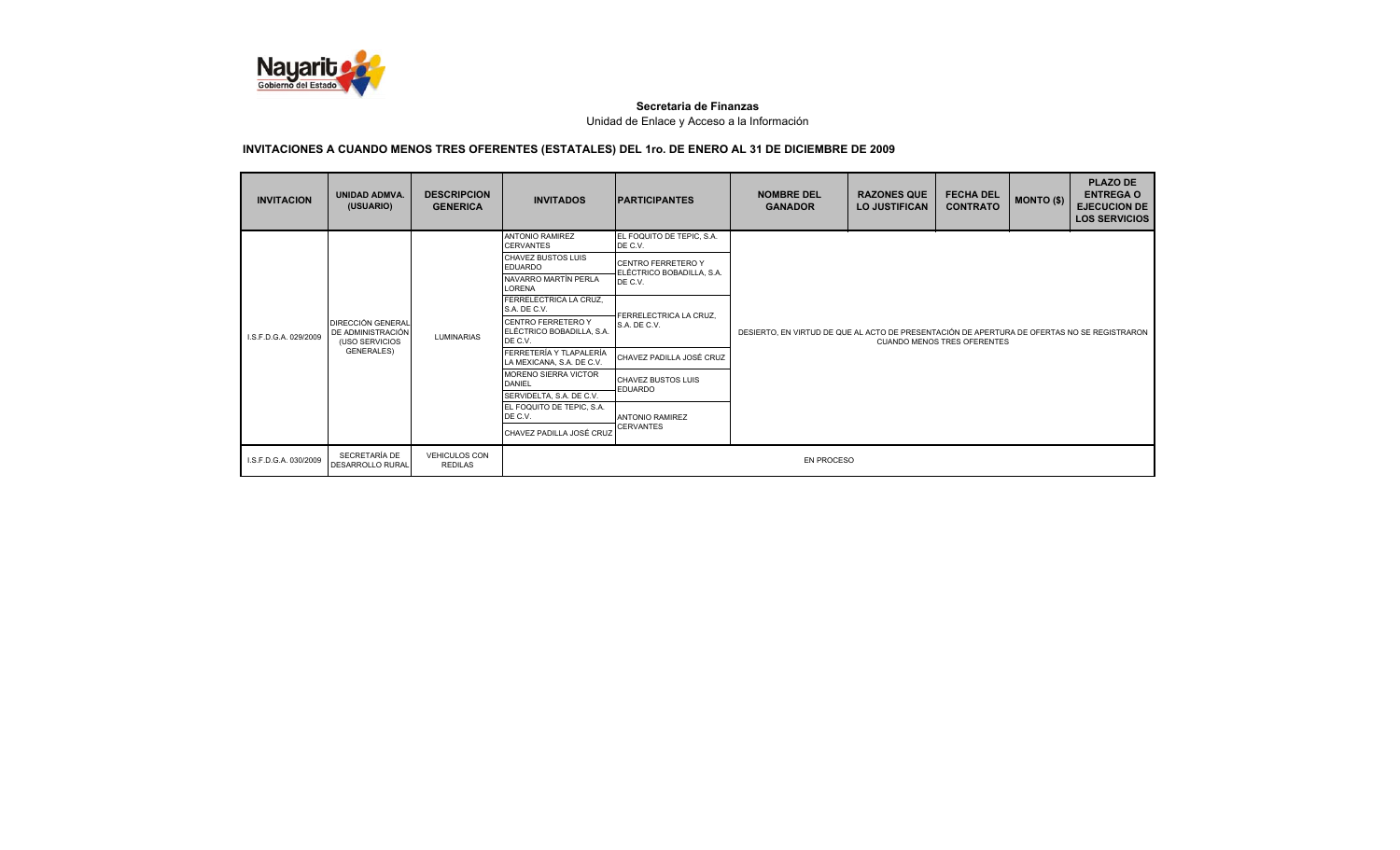

| <b>INVITACION</b>     | <b>UNIDAD ADMVA.</b><br>(USUARIO)         | <b>DESCRIPCION</b><br><b>GENERICA</b>                                               | <b>INVITADOS</b>                                                                                                                                         | <b>PARTICIPANTES</b>                                                            | <b>NOMBRE DEL</b><br><b>GANADOR</b>                                     | <b>RAZONES QUE</b><br><b>LO JUSTIFICAN</b>                   | <b>FECHA DEL</b><br><b>CONTRATO</b> | <b>MONTO (\$)</b> | <b>PLAZO DE</b><br><b>ENTREGA O</b><br><b>EJECUCION DE</b><br><b>LOS SERVICIOS</b> |
|-----------------------|-------------------------------------------|-------------------------------------------------------------------------------------|----------------------------------------------------------------------------------------------------------------------------------------------------------|---------------------------------------------------------------------------------|-------------------------------------------------------------------------|--------------------------------------------------------------|-------------------------------------|-------------------|------------------------------------------------------------------------------------|
| I.S.F.D.G.A. 030/2009 | SECRETARÍA DE<br>DESARROLLO RURAL         | <b>VEHICULOS CON</b><br><b>REDILAS</b>                                              | RICARDO L. GARATE Y CIA<br>S.A. DE C.V.<br>PLASENCIA DE NAYARIT, S.A.<br>DE C.V.<br>PLASENCIA DE NAYARIT, S.A.<br>DE C.V.<br>ALICA AUTOMOTRIZ, S.A. DE C |                                                                                 | DESIERTA, NO SE REGISTRARON CUANDO MENOS TRES OFERENTES                 |                                                              |                                     |                   |                                                                                    |
|                       | <b>CONSEJO ESTATAL</b>                    |                                                                                     | <b>CONSULTORES ASOCIADOS</b><br>EN TECNOLOGÍA Y<br>TELECOMUNICACIONES, S.A.<br>DE C.V.                                                                   | LUIS HUMBERTO REYES<br>GARCÍA                                                   |                                                                         | <b>MEJORES</b><br><b>CONDICIONES DE</b><br>PRECIO Y CALIDAD. |                                     |                   |                                                                                    |
| LS.F.D.G.A 031/2009   | DE SEGURIDAD<br>PÚBLICA (USO DEL C-<br>4) | <b>UPS</b>                                                                          | JESÚS ANTONIO PARTIDA GIL                                                                                                                                | JESÚS ANTONIO PARTIDA GIL                                                       | LUIS HUMBERTO REYES<br><b>GARCÍA</b>                                    | ADEMAS DE LOS<br><b>REQUISITOS</b><br><b>SOLICITADOS</b>     | 14-May-09                           | 473,719.50        | 25-JUN.-09                                                                         |
|                       |                                           |                                                                                     | LUIS HUMBERTO REYES<br><b>GARCÍA</b>                                                                                                                     | CONSULTORES ASOCIADOS<br>EN TECNOLOGÍA Y<br>TELECOMUNICACIONES, S.A.<br>DE C.V. |                                                                         |                                                              |                                     |                   |                                                                                    |
|                       |                                           |                                                                                     | STAR UNIFORMES, S.A. DE<br>C.V.                                                                                                                          | STAR UNIFORMES, S.A. DE<br>C.V.                                                 | STAR UNIFORMES, S.A. DE C.V.                                            | <b>MEJORES</b><br><b>CONDICIONES DE</b>                      |                                     | 172.158.45        |                                                                                    |
| I.S.F.D.G.A. 032/2009 | S.O.P.                                    | <b>UNIFORMES</b>                                                                    | LINE UNIFORMES, S.A. DE<br>C.V.                                                                                                                          | LINE UNIFORMES, S.A. DE C.V.                                                    |                                                                         | PRECIO Y CALIDAD.<br>ADEMAS DE LOS                           | 21-May-09                           |                   | 01-JUL.09                                                                          |
|                       |                                           |                                                                                     | LORENA ÁLVAREZ GÓMEZ                                                                                                                                     | LORENA ÁLVAREZ GÓMEZ                                                            | LORENA ÁLVAREZ GÓMEZ                                                    | <b>REQUISITOS</b><br><b>SOLICITADOS</b>                      |                                     | 118.973.25        |                                                                                    |
| I.S.F.D.G.A. 033/2009 | DE ADMINISTRACIÓN<br>(USO DEL SEDIF)      | DIRECCIÓN GENERAL DESPENSAS PARA LOS<br><b>INTERNOS EN</b><br><b>REHABILITACIÓN</b> | MAGDALENA CABELLO MEZA<br>PATRICIA MARIBEL CORNEJO<br><b>HARO</b><br>MARISELA OLVERA REAL                                                                |                                                                                 | DESIERTA EN VIRTUD DE QUE NO SE REGISTRARON CUANDO MENOS TRES OFERENTES |                                                              |                                     |                   |                                                                                    |
|                       |                                           |                                                                                     | ALBERTO FAUSTO VÁZQUEZ<br><b>DEL MERCADO</b>                                                                                                             |                                                                                 |                                                                         |                                                              |                                     |                   |                                                                                    |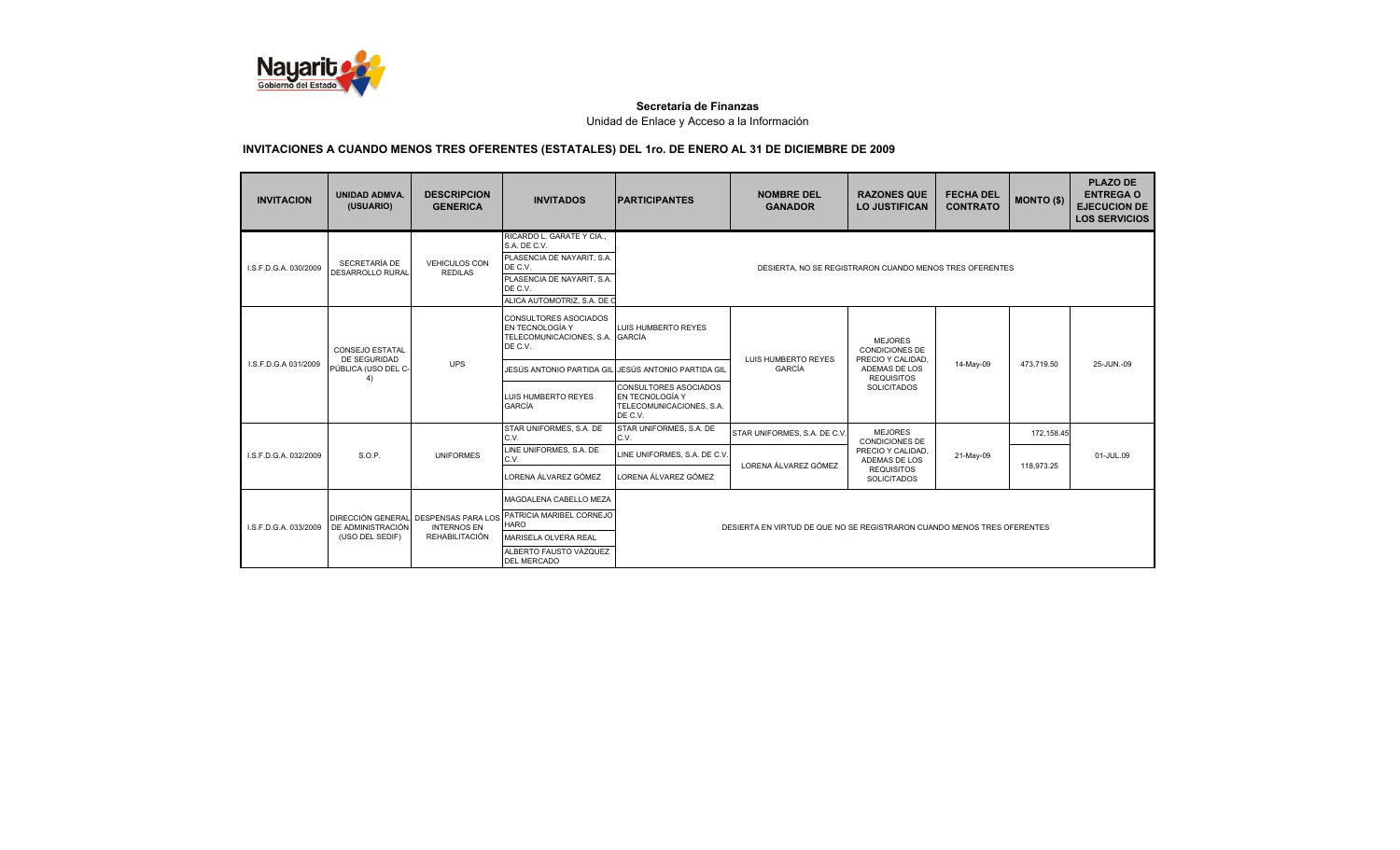

| <b>INVITACION</b>     | UNIDAD ADMVA.<br>(USUARIO) | <b>DESCRIPCION</b><br><b>GENERICA</b>   | <b>INVITADOS</b>                                                                                                                                                                                                                                                                                                                                                  | <b>PARTICIPANTES</b>  | <b>NOMBRE DEL</b><br><b>GANADOR</b>                                     | <b>RAZONES QUE</b><br><b>LO JUSTIFICAN</b>                              | <b>FECHA DEL</b><br><b>CONTRATO</b> | <b>MONTO (\$)</b> | <b>PLAZO DE</b><br><b>ENTREGA O</b><br><b>EJECUCION DE</b><br><b>LOS SERVICIOS</b> |
|-----------------------|----------------------------|-----------------------------------------|-------------------------------------------------------------------------------------------------------------------------------------------------------------------------------------------------------------------------------------------------------------------------------------------------------------------------------------------------------------------|-----------------------|-------------------------------------------------------------------------|-------------------------------------------------------------------------|-------------------------------------|-------------------|------------------------------------------------------------------------------------|
| I.S.F.D.G.A. 034/2009 | S.E.B.                     | <b>VEHÍCULO NUEVO</b>                   | AUTOMOTORES SIERRA, S.A.<br>DE C.V.<br>RICARDO L. GARATE Y CIA<br>S.A. DE C.V.<br>PLASENCIA DE NAYARIT, S.A.<br>DE C.V.<br>CCD AUTOSALES DE PUERTO<br>VALLARTA, S. DE R.L. DE C.V.                                                                                                                                                                                |                       | DESIERTA EN VIRTUD DE QUE NO SE REGISTRARON CUANDO MENOS TRES OFERENTES |                                                                         |                                     |                   |                                                                                    |
| I.S.F.D.G.A. 035/2009 | S.E.B.                     | <b>VEHICULO NUEVO</b>                   | RICARDO L. GARATE Y CIA.,<br>S.A. DE C.V.<br>AUTOMOTORES SIERRA, S.A.<br>DE C.V.<br>PLASENCIA DE NAYARIT, S.A.<br>DE C.V.<br>CCD AUTOSALES DE PUERTO<br>VALLARTA, S. DE R.L. DE C.V.<br>AUTOMOTRIZ DE NAYARIT,<br>S.A. DE C.V.                                                                                                                                    |                       | DESIERTA EN VIRTUD DE QUE NO SE REGISTRARON CUANDO MENOS TRES OFERENTES |                                                                         |                                     |                   |                                                                                    |
| I.S.F.D.G.A. 036/2009 | S.E.B. (USO DEL<br>R.T.N.) | KIT DE HERRAMIENTAS<br>PARA TRANSMISIÓN | DICIMEX, S.A. DE C.V.<br><b>NOVA</b><br>TELECOMUNICACIONES, S.A.<br>DE C.V.<br><b>EXCELENCIA EN</b><br><b>COMUNICACIONES Y</b><br>TELECOMUNICACIONES, S.A.<br>DE C.V.<br><b>INDICO INGENIEROS Y</b><br>ARQUITECTOS, S.A. DE C.V.<br>SISTEMA Y TECNOLOGÍA EN<br><b>TELECOMUNICACIONES</b><br>RADIOTEC, S.A. DE C.V.<br>ESTRATEGIA COMERCIAL. S.<br>DE R.L. DE C.V. | DICIMEX, S.A. DE C.V. |                                                                         | DESIERTA EN VIRTUD DE QUE NO SE REGISTRARON CUANDO MENOS TRES OFERENTES |                                     |                   |                                                                                    |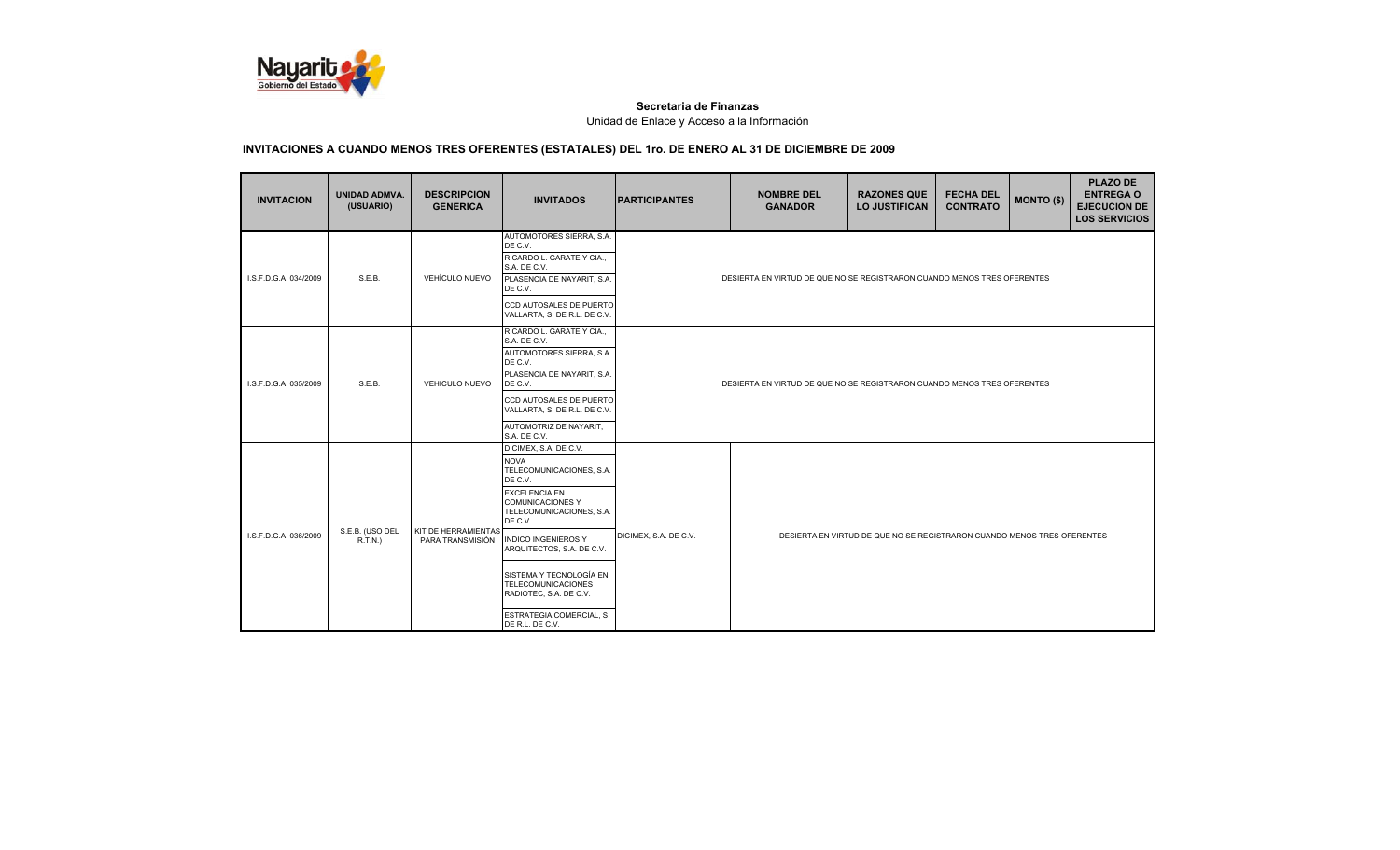

| <b>INVITACION</b>     | <b>UNIDAD ADMVA.</b><br>(USUARIO)                                       | <b>DESCRIPCION</b><br><b>GENERICA</b> | <b>INVITADOS</b>                                           | <b>PARTICIPANTES</b>         | <b>NOMBRE DEL</b><br><b>GANADOR</b>                                     | <b>RAZONES QUE</b><br><b>LO JUSTIFICAN</b>                              | <b>FECHA DEL</b><br><b>CONTRATO</b> | <b>MONTO (\$)</b> | <b>PLAZO DE</b><br><b>ENTREGA O</b><br><b>EJECUCION DE</b><br><b>LOS SERVICIOS</b> |  |  |
|-----------------------|-------------------------------------------------------------------------|---------------------------------------|------------------------------------------------------------|------------------------------|-------------------------------------------------------------------------|-------------------------------------------------------------------------|-------------------------------------|-------------------|------------------------------------------------------------------------------------|--|--|
|                       |                                                                         |                                       | DISHOP, S.A. DE C.V.                                       |                              |                                                                         |                                                                         |                                     |                   |                                                                                    |  |  |
|                       |                                                                         |                                       | CORPORATIVO INDUSTRIAL<br>CHROTAMI, S.A. DE C.V.           |                              |                                                                         |                                                                         |                                     |                   |                                                                                    |  |  |
|                       |                                                                         |                                       | <b>COMERCIALIZADORA</b><br>MATATIPAC, S.A. DE C.V.         |                              |                                                                         |                                                                         |                                     |                   |                                                                                    |  |  |
|                       |                                                                         |                                       | LUIS OUSSET R., S.A. DE C.V.                               |                              | DESIERTA EN VIRTUD DE QUE NO SE REGISTRARON CUANDO MENOS TRES OFERENTES |                                                                         |                                     |                   |                                                                                    |  |  |
| I.S.F.D.G.A 037/2009  | CONSEJO ESTATAL<br>DE SEGURIDAD<br>PÚBLICA (USO DEL                     | LAVADORA<br><b>EXTRACTORA</b>         | IN MEDICAL NACIONAL, S.A.<br>DE C.V.                       | LUIS OUSSET R., S.A. DE C.V. |                                                                         |                                                                         |                                     |                   |                                                                                    |  |  |
|                       | CEFERESO NO. 04)                                                        |                                       | QUIMICA INTERNACIONAL<br>PARA LABORATORIO, S.A. DE<br>C.V. |                              |                                                                         |                                                                         |                                     |                   |                                                                                    |  |  |
|                       |                                                                         |                                       | ARMENTA NUÑEZ ABRAHAM                                      |                              |                                                                         |                                                                         |                                     |                   |                                                                                    |  |  |
|                       |                                                                         |                                       | REPRESENTACIONES MAY,<br>S.A. DE C.V.                      |                              |                                                                         |                                                                         |                                     |                   |                                                                                    |  |  |
|                       |                                                                         |                                       | MONCADA TREJO EDGAR<br>JESÚS                               |                              |                                                                         |                                                                         |                                     |                   |                                                                                    |  |  |
|                       |                                                                         |                                       | MA. DE LOURDES VELARDE CA                                  |                              |                                                                         |                                                                         |                                     |                   |                                                                                    |  |  |
|                       |                                                                         |                                       | ELECTROMUEBLES DE<br>OCCIDENTE, S.A. DE C.V.               |                              |                                                                         |                                                                         |                                     |                   |                                                                                    |  |  |
|                       |                                                                         |                                       | MUEBLERÍA BLANQUITA, S.A.<br>DE C.V.                       |                              |                                                                         |                                                                         |                                     |                   |                                                                                    |  |  |
|                       | CONSEJO ESTATAL<br>DE SEGURIDAD<br>PÚBLICA (USO DEL<br>CEFERESO NO. 04) |                                       | MUEBLES Y REFACCIONES<br>ACEVEDO, S.A. DE C.V.             |                              |                                                                         |                                                                         |                                     |                   |                                                                                    |  |  |
| I.S.F.D.G.A. 038/2009 |                                                                         | LAVADORA<br><b>EXTRACTORA</b>         | LUIS OUSSET R., S.A. DE C.V.                               | LUIS OUSSET R., S.A. DE C.V. |                                                                         | DESIERTA EN VIRTUD DE QUE NO SE REGISTRARON CUANDO MENOS TRES OFERENTES |                                     |                   |                                                                                    |  |  |
|                       |                                                                         |                                       | MAQ. INOX. INDUSTRIAL, S.A.<br>DE C.V.                     |                              |                                                                         |                                                                         |                                     |                   |                                                                                    |  |  |
|                       |                                                                         |                                       | EQUIPOS COMERCIALES, S.A.<br>DE C.V.                       |                              |                                                                         |                                                                         |                                     |                   |                                                                                    |  |  |
|                       |                                                                         |                                       | <b>BERNAL CORTES FRANCISCO</b><br><b>JAVIER</b>            |                              |                                                                         |                                                                         |                                     |                   |                                                                                    |  |  |
|                       |                                                                         |                                       | ASESORIA INDUSTRIAL EN<br>DISEÑO AGROPECUARIO, S.A.        |                              |                                                                         |                                                                         |                                     |                   |                                                                                    |  |  |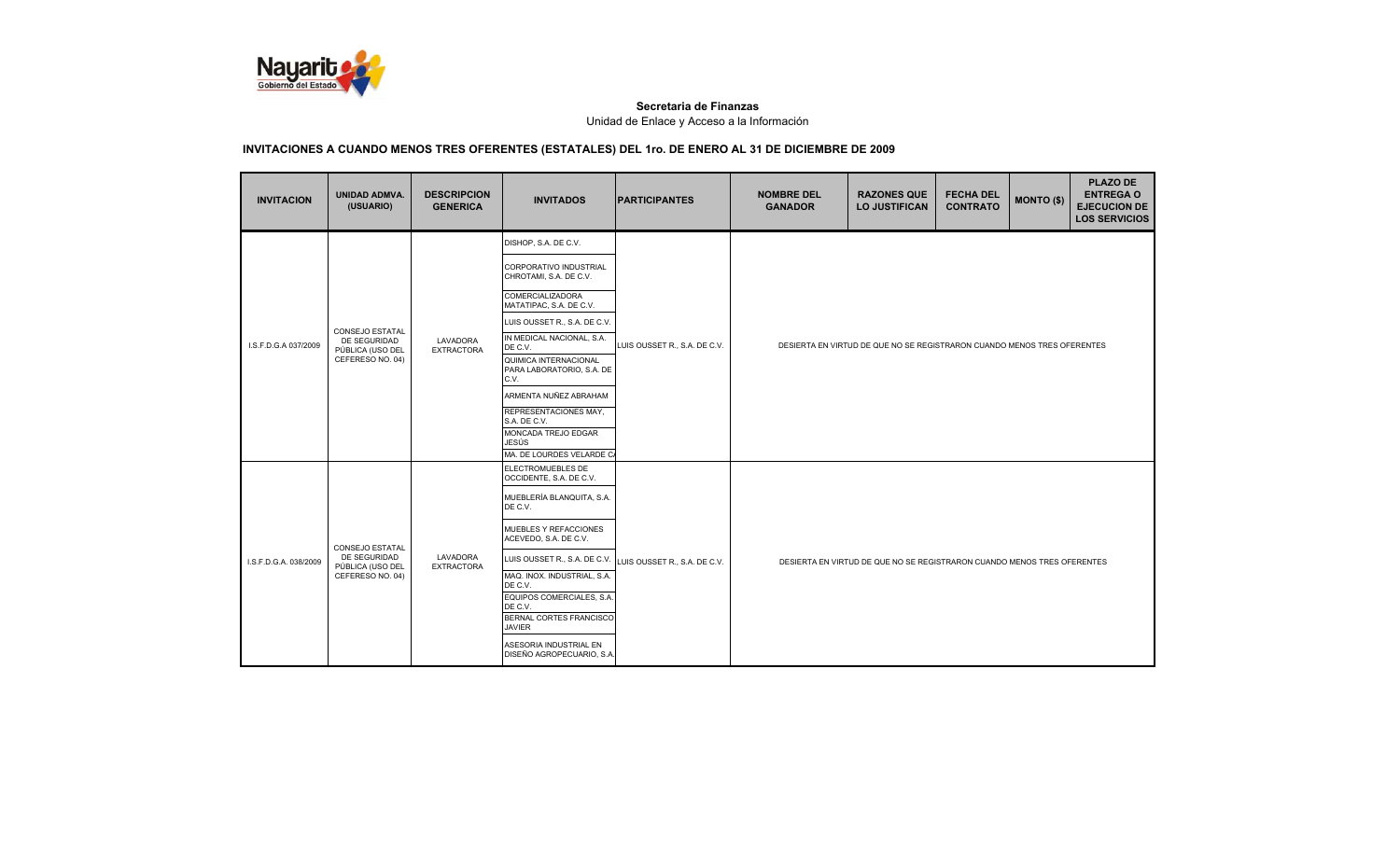

| <b>INVITACION</b>     | <b>UNIDAD ADMVA.</b><br>(USUARIO)              | <b>DESCRIPCION</b><br><b>GENERICA</b> | <b>INVITADOS</b>                                                                                                                                                                                                                                                 | <b>IPARTICIPANTES</b>                                                    | <b>NOMBRE DEL</b><br><b>GANADOR</b>                                     | <b>RAZONES QUE</b><br><b>LO JUSTIFICAN</b> | <b>FECHA DEL</b><br><b>CONTRATO</b> | <b>MONTO (\$)</b> | <b>PLAZO DE</b><br><b>ENTREGA O</b><br><b>EJECUCION DE</b><br><b>LOS SERVICIOS</b> |  |
|-----------------------|------------------------------------------------|---------------------------------------|------------------------------------------------------------------------------------------------------------------------------------------------------------------------------------------------------------------------------------------------------------------|--------------------------------------------------------------------------|-------------------------------------------------------------------------|--------------------------------------------|-------------------------------------|-------------------|------------------------------------------------------------------------------------|--|
| I.S.F.D.G.A. 039/2009 | DE ADMINISTRACIÓN<br>(USO DEL SEDIF)           | <b>INTERNOS EN</b><br>REHABILITACIÓN  | MAGDALENA CABELLO MEZA<br>DIRECCIÓN GENERAL DESPENSAS PARA LOS PATRICIA MARIBEL CORNEJO<br><b>HARO</b><br>MARISELA OLVERA REAL<br>ALBERTO FAUSTO VÁZQUEZ<br><b>DEL MERCADO</b>                                                                                   |                                                                          | DESIERTA EN VIRTUD DE QUE NO SE REGISTRARON CUANDO MENOS TRES OFERENTES |                                            |                                     |                   |                                                                                    |  |
| I.S.F.D.G.A. 040/2009 | SECRETARÍA DE<br>EDUCACIÓN BÁSICA<br>(USO RTN) | PARA TRANSMISIÓN                      | DICIMEX, S.A. DE C.V.<br><b>NOVA</b><br>TELECOMUNICACIONES, S.A.<br>DE C.V.<br><b>EXCELENCIA EN</b><br><b>COMUNICACIONES Y</b><br>KIT DE HERRAMIENTAS TECNOLOGIA, S.A. DE C.V.<br>SISTEMA Y TECNOLOGÍA EN<br><b>TELECOMUNICACIONES</b><br>RADIOTEC, S.A. DE C.V. | DICIMEX, S.A. DE C.V.<br><b>EXCELENCIA EN</b><br><b>COMUNICACIONES Y</b> | DESIERTA EN VIRTUD DE QUE NO SE REGISTRARON CUANDO MENOS TRES OFERENTES |                                            |                                     |                   |                                                                                    |  |
|                       |                                                |                                       | ESTRATEGIA COMERCIAL, S.<br>DE R.L. DE C.V.<br>AUTOMOTORES SIERRA, S.A.                                                                                                                                                                                          | TECNOLOGIA, S.A. DE C.V.                                                 |                                                                         |                                            |                                     |                   |                                                                                    |  |
| I.S.F.D.G.A. 041/2009 | SECRETARÍA DE<br>EDUCACIÓN BÁSICA              | VEHÍCULO NUEVO                        | DE C.V.<br>PLASENCIA DE NAYARIT, S.A.<br>DE C.V.<br>RICARDO L. GARATE Y CIA<br>S.A. DE C.V.<br>ALICA AUTOMOTRIZ, S.A. DE<br>C.V.                                                                                                                                 | DESIERTA EN VIRTUD DE QUE NO SE REGISTRARON CUANDO MENOS TRES OFERENTES  |                                                                         |                                            |                                     |                   |                                                                                    |  |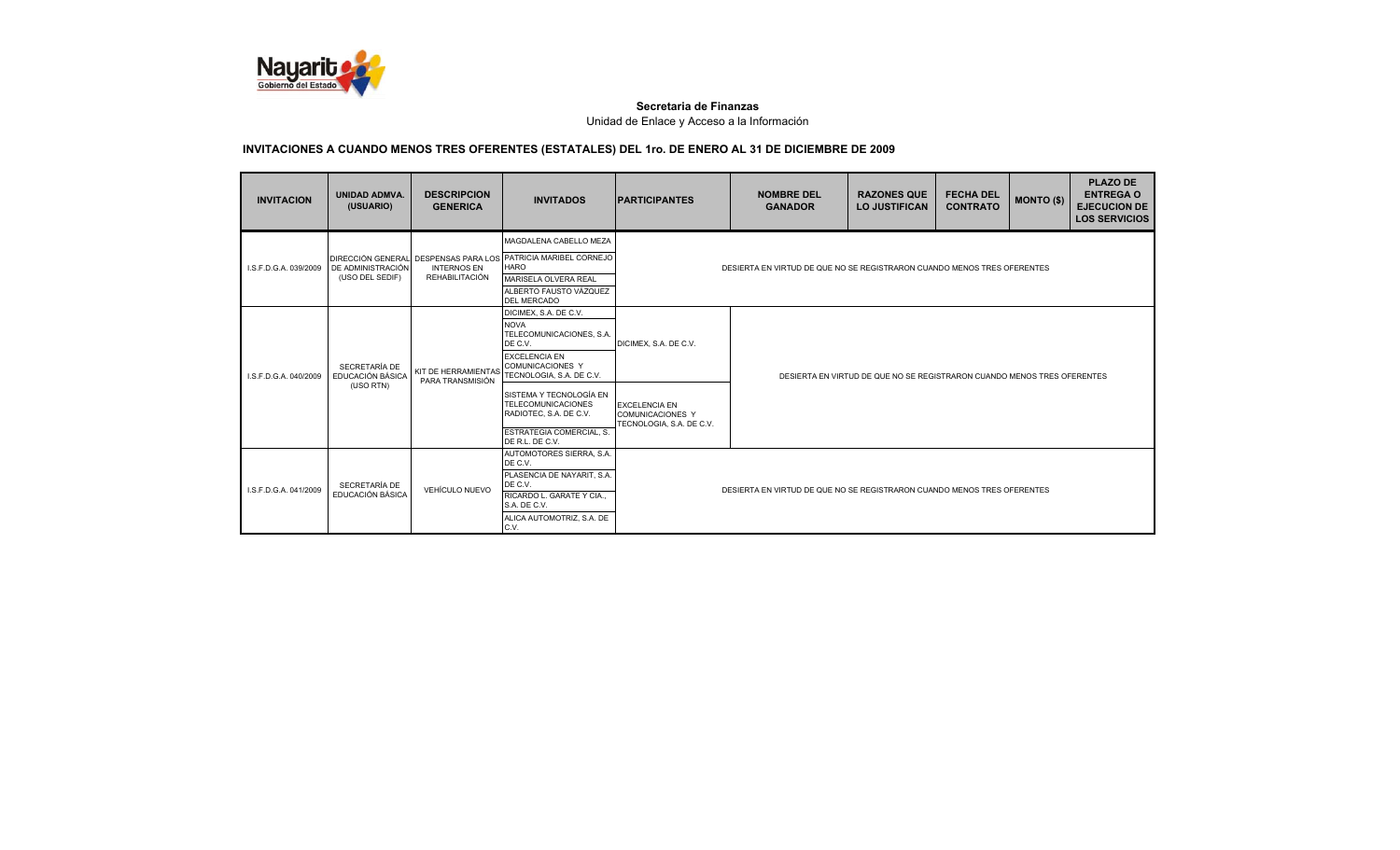

| <b>INVITACION</b>     | <b>UNIDAD ADMVA.</b><br>(USUARIO) | <b>DESCRIPCION</b><br><b>GENERICA</b> | <b>INVITADOS</b>                                                                                                                                                                                                                        | <b>IPARTICIPANTES</b>                                                      | <b>NOMBRE DEL</b><br><b>GANADOR</b>                                                                       | <b>RAZONES QUE</b><br><b>LO JUSTIFICAN</b> | <b>FECHA DEL</b><br><b>CONTRATO</b> | <b>MONTO (\$)</b> | <b>PLAZO DE</b><br><b>ENTREGA O</b><br><b>EJECUCION DE</b><br><b>LOS SERVICIOS</b> |
|-----------------------|-----------------------------------|---------------------------------------|-----------------------------------------------------------------------------------------------------------------------------------------------------------------------------------------------------------------------------------------|----------------------------------------------------------------------------|-----------------------------------------------------------------------------------------------------------|--------------------------------------------|-------------------------------------|-------------------|------------------------------------------------------------------------------------|
| I.S.F.D.G.A. 042/2009 | SECRETARÍA DE<br>EDUCACIÓN BÁSICA | VEHÍCULO NUEVO                        | ALICA AUTOMOTRIZ, S.A. DE<br>C.V.<br>RICARDO L. GARATE Y CIA<br>S.A. DE C.V.<br>PLASENCIA DE NAYARIT, S.A.<br>DE C.V.<br>AUTOMOTORES SIERRA, S.A.<br>DE C.V.                                                                            |                                                                            | DESIERTA EN VIRTUD DE QUE NO SE REGISTRARON CUANDO MENOS TRES OFERENTES                                   |                                            |                                     |                   |                                                                                    |
| LS.F.D.G.A. 043/2009  | INIFE (USO DE<br>SEPEN)           | MOBILIARIO Y EQUIPO                   | EQUIPOS DE OFICINA GB, S.A.<br>DE C.V.<br>LAB-TECH<br>INSTRUMENTACIÓN, S.A. DE<br>C.V.<br>DISEÑO TECNOLÓGICO EN<br>LABORATORIOS, S.A. DE C.V.<br>ALFA, S.A. DE C.V.<br>RIVELAB, S.A. DE C.V.                                            | RIVELAB, S.A. DE C.V.                                                      | DESIERTA, EN VIRTUD DE QUE NO SE REGISTRARON CUANDO MENOS TRES OFERENTES PARA LLEVAR A CABO<br>EL PROCESO |                                            |                                     |                   |                                                                                    |
| I.S.F.D.G.A. 044/2009 | INIFE (USO DE<br>SEPEN)           | <b>MOBILIARIO Y EQUIPO</b>            | EQUIPOS DE OFICINA GB, S.A.<br>DE C.V.<br>DISEÑO TECNOLÓGICO EN<br>LABORATORIOS, S.A. DE C.V.<br>ALFA, S.A. DE C.V.<br>RIVELAB, S.A. DE C.V.<br>EQUIPOS DIDÁCTICOS PARA<br>ESCUELAS, S.A. DE C.V.<br>ICA DISTRIBUIDORA, S.A. DE<br>C.V. | RIVELAB, S.A. DE C.V.<br>EQUIPOS DIDÁCTICOS PARA<br>ESCUELAS, S.A. DE C.V. | DESIERTA, EN VIRTUD DE QUE NO SE REGISTRARON CUANDO MENOS TRES OFERENTES PARA LLEVAR A CABO               |                                            | EL PROCESO                          |                   |                                                                                    |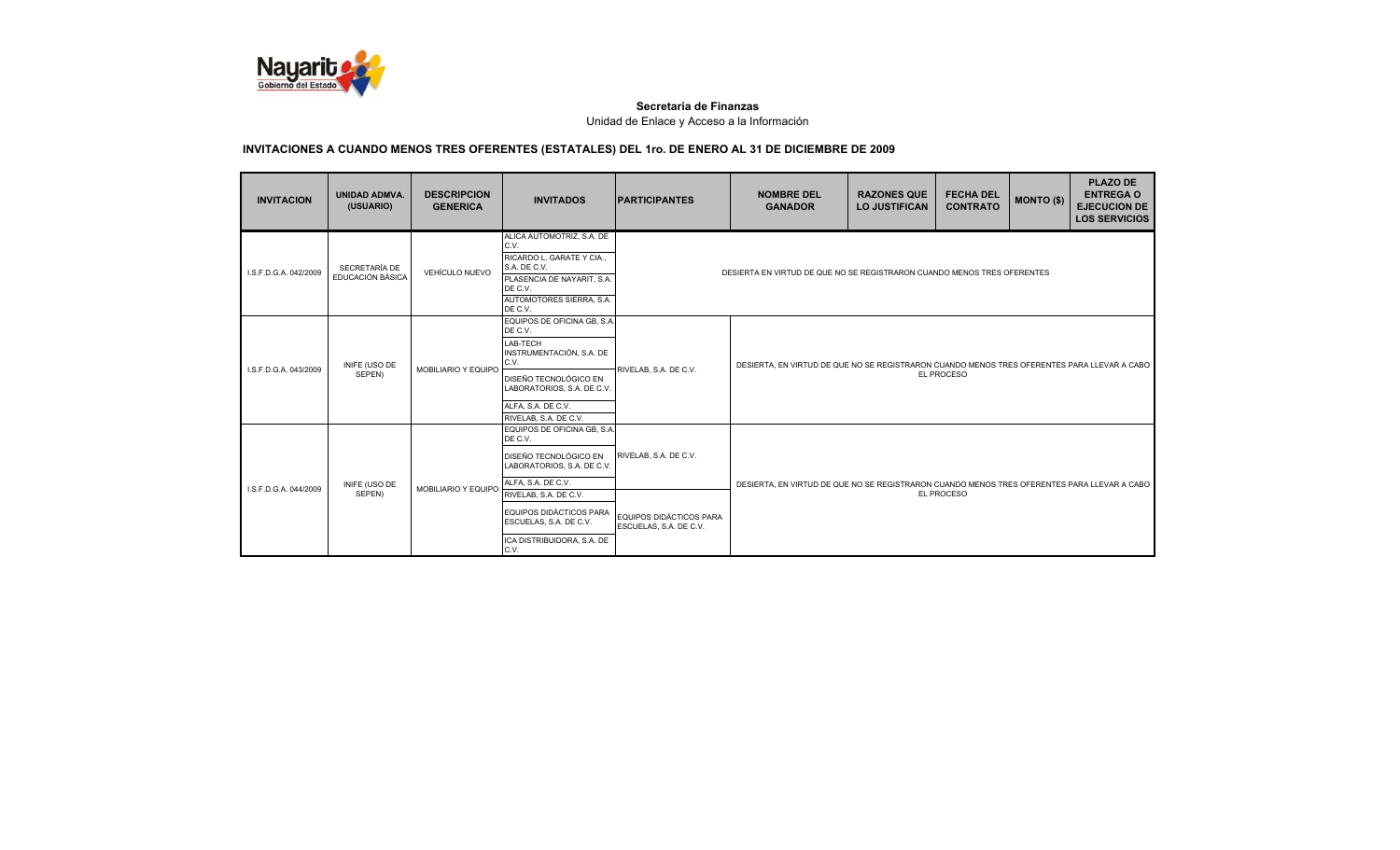

| <b>INVITACION</b>                                          | <b>UNIDAD ADMVA.</b><br>(USUARIO) | <b>DESCRIPCION</b><br><b>GENERICA</b>      | <b>INVITADOS</b>                                                                | <b>PARTICIPANTES</b>                                                                   | <b>NOMBRE DEL</b><br><b>GANADOR</b>                                                                    | <b>RAZONES QUE</b><br><b>LO JUSTIFICAN</b>                                                                               | <b>FECHA DEL</b><br><b>CONTRATO</b> | <b>MONTO (\$)</b> | <b>PLAZO DE</b><br><b>ENTREGA O</b><br><b>EJECUCION DE</b><br><b>LOS SERVICIOS</b> |
|------------------------------------------------------------|-----------------------------------|--------------------------------------------|---------------------------------------------------------------------------------|----------------------------------------------------------------------------------------|--------------------------------------------------------------------------------------------------------|--------------------------------------------------------------------------------------------------------------------------|-------------------------------------|-------------------|------------------------------------------------------------------------------------|
|                                                            |                                   |                                            | CONSULTORES ASOCIADOS<br>EN TECNOLOGIA Y<br>TELECOMUNICACIONES, S.A.<br>DE C.V. | SERGIO GONZALEZ RAMIREZ                                                                |                                                                                                        |                                                                                                                          |                                     |                   |                                                                                    |
|                                                            |                                   |                                            | CARLOS DANIEL SANCHEZ<br>NOLASCO                                                | ARIEL HUMBERTO HARO<br><b>HERNANDEZ</b>                                                |                                                                                                        |                                                                                                                          |                                     |                   |                                                                                    |
| I.S.F.D.G.A. 045/2009                                      | SECRETARÍA DE<br>EDUCACIÓN BÁSICA | <b>CONSUMIBLES DE</b><br>EQUIPO DE CÓMPUTO | ARIEL HUMBERTO HARO<br><b>HERNANDEZ</b>                                         | <b>CONSULTORES ASOCIADOS</b><br>EN TECNOLOGIA Y<br>TELECOMUNICACIONES, S.A.<br>DE C.V. | NELY ESMERALDA CHÁVEZ<br><b>RODRÍGUEZ</b>                                                              | <b>MEJORES</b><br><b>CONDICIONES DE</b><br>PRECIO Y CALIDAD.<br>ADEMAS DE LOS<br><b>REQUISITOS</b><br><b>SOLICITADOS</b> | 31-AGTO.-09                         | 457,779.76        | 07-SEPT.-09                                                                        |
|                                                            |                                   |                                            | NELY ESMERALDA CHÁVEZ<br>RODRÍGUEZ                                              |                                                                                        |                                                                                                        |                                                                                                                          |                                     |                   |                                                                                    |
|                                                            |                                   | SERGIO GONZALEZ RAMIREZ                    | NELY ESMERALDA CHÁVEZ<br><b>RODRÍGUEZ</b>                                       |                                                                                        |                                                                                                        |                                                                                                                          |                                     |                   |                                                                                    |
|                                                            |                                   |                                            | AXEL GUERRERO GUTIERREZ                                                         |                                                                                        |                                                                                                        |                                                                                                                          |                                     |                   |                                                                                    |
|                                                            |                                   |                                            | MARÍA DE JESÚS DÍAZ<br>SÁNCHEZ                                                  | JOSÉ A. JAIME LÓPEZ<br><b>MANJARREZ</b>                                                | JOSÉ A. JAIME LÓPEZ<br><b>MANJARREZ</b>                                                                |                                                                                                                          |                                     | 102,051.00        |                                                                                    |
|                                                            |                                   |                                            | MOISÉS ALBERTO DELGADO<br><b>SICARI</b><br>JOSE A. JAIME LÓPEZ                  | MARÍA DE JESÚS DÍAZ<br>SÁNCHEZ                                                         | MARÍA DE JESÚS DÍAZ<br>SÁNCHEZ                                                                         | <b>MEJORES</b><br><b>CONDICIONES DE</b>                                                                                  |                                     | 137,138.59        |                                                                                    |
| I.S.F.D.G.A. 046/2009                                      | SECRETARÍA DE<br>EDUCACIÓN BÁSICA | PAPELERÍA                                  | <b>MANJARREZ</b>                                                                |                                                                                        |                                                                                                        | PRECIO Y CALIDAD,<br>ADEMAS DE LOS                                                                                       | 07-SEPT.-09                         |                   | 21-SEPT.-09                                                                        |
|                                                            |                                   |                                            | ANTONIO GARCÍA BECERRA                                                          | ANTONIO GARCÍA BECERRA                                                                 | ANTONIO GARCÍA BECERRA                                                                                 | <b>REQUISITOS</b><br><b>SOLICITADOS</b>                                                                                  |                                     | 104,381.48        |                                                                                    |
|                                                            |                                   |                                            | LEONOR MEZA CUETO                                                               |                                                                                        |                                                                                                        |                                                                                                                          |                                     |                   |                                                                                    |
| SECRETARÍA DE<br>I.S.F.D.G.A. 047/2009<br>EDUCACIÓN BÁSICA |                                   |                                            | PLASENCIA DE NAYARIT, S.A.<br>DE C.V.                                           |                                                                                        |                                                                                                        |                                                                                                                          |                                     |                   |                                                                                    |
|                                                            |                                   |                                            | RICARDO L. GARATE Y CIA<br>S.A. DE C.V.                                         |                                                                                        |                                                                                                        |                                                                                                                          |                                     |                   |                                                                                    |
|                                                            |                                   | <b>VEHICULO</b>                            | AUTOMOTRIZ DE NAYARIT.<br>S.A. DE C.V.                                          |                                                                                        | DESIERTA, EN VIRTUD DE QUE NO SE REGISTRARON CUANDO MENOS TRES OFERENTES PARA LLEVAR A CABO EL PROCESO |                                                                                                                          |                                     |                   |                                                                                    |
|                                                            |                                   |                                            | AUTOMOTORES SIERRA, S.A.<br>DE C.V.                                             |                                                                                        |                                                                                                        |                                                                                                                          |                                     |                   |                                                                                    |
|                                                            |                                   | ALICA AUTOMOTRIZ, S.A. DE<br>C.V.          |                                                                                 |                                                                                        |                                                                                                        |                                                                                                                          |                                     |                   |                                                                                    |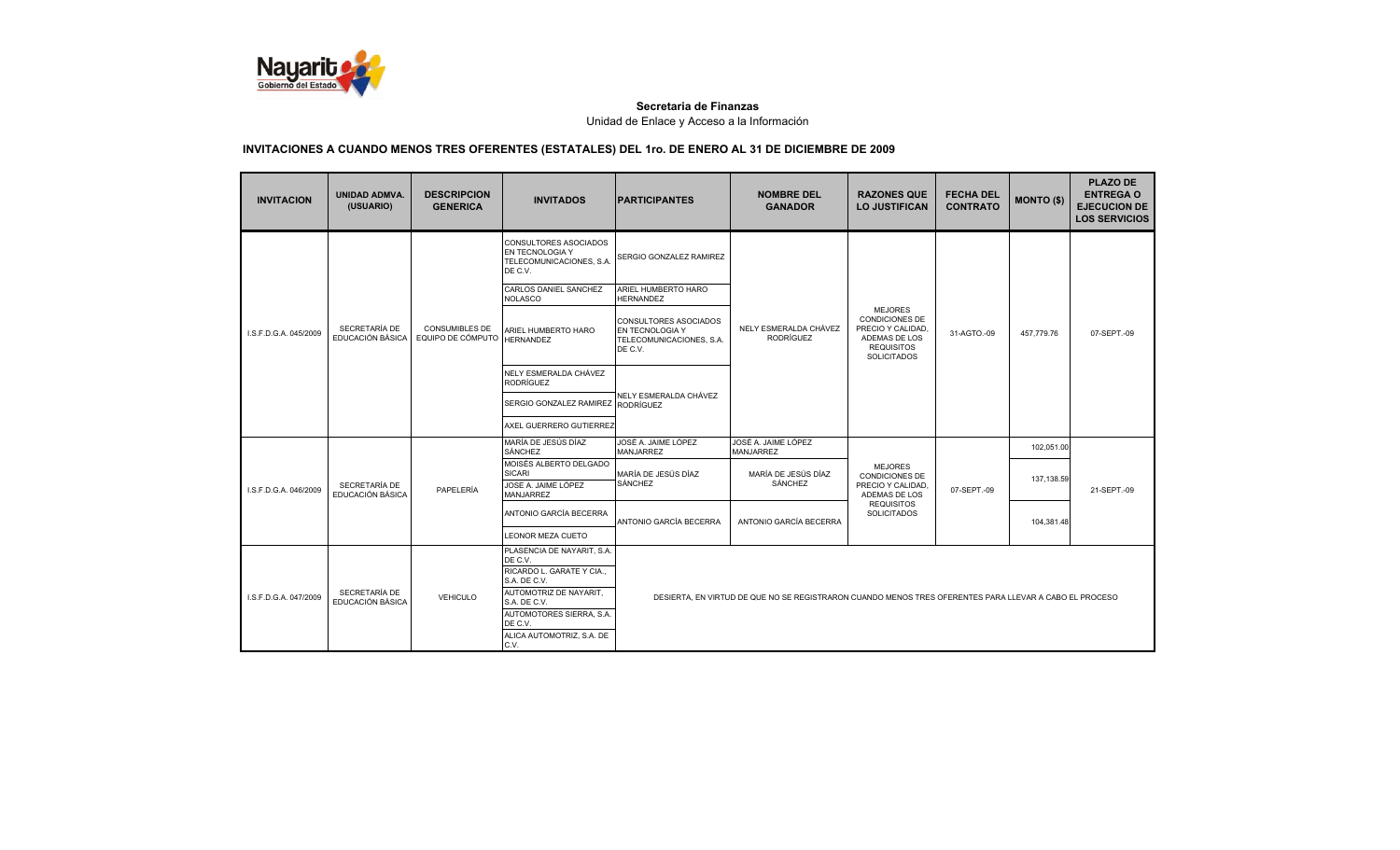

| <b>INVITACION</b>     | <b>UNIDAD ADMVA.</b><br>(USUARIO)                 | <b>DESCRIPCION</b><br><b>GENERICA</b>   | <b>INVITADOS</b>                                                                                                                                                                                                                            | <b>IPARTICIPANTES</b>                     | <b>NOMBRE DEL</b><br><b>GANADOR</b>                                                                       | <b>RAZONES QUE</b><br><b>LO JUSTIFICAN</b> | <b>FECHA DEL</b><br><b>CONTRATO</b> | <b>MONTO (\$)</b> | <b>PLAZO DE</b><br><b>ENTREGA O</b><br><b>EJECUCION DE</b><br><b>LOS SERVICIOS</b> |
|-----------------------|---------------------------------------------------|-----------------------------------------|---------------------------------------------------------------------------------------------------------------------------------------------------------------------------------------------------------------------------------------------|-------------------------------------------|-----------------------------------------------------------------------------------------------------------|--------------------------------------------|-------------------------------------|-------------------|------------------------------------------------------------------------------------|
| I.S.F.D.G.A. 048/2009 | SECRETARÍA DE<br>EDUCACIÓN BÁSICA                 | VEHICULO                                | AUTOMOTORES SIERRA, S.A.<br>DE C.V.<br>RICARDO L. GARATE Y CIA.,<br>S.A. DE C.V.<br>PLASENCIA DE NAYARIT, S.A.<br>DE C.V.<br>ALICA AUTOMOTRIZ, S.A. DE<br>C.V.<br>AUTOMOTRIZ DE NAYARIT.<br>S.A. DE C.V.<br>ORIENTE MOTORS, S.A. DE<br>C.V. | ORIENTE MOTORS, S.A. DE<br>TC.V.          | DESIERTA, EN VIRTUD DE QUE NO SE REGISTRARON CUANDO MENOS TRES OFERENTES PARA LLEVAR A CABO<br>EL PROCESO |                                            |                                     |                   |                                                                                    |
| I.S.F.D.G.A. 049/2009 | U.T.B.B.                                          | VEHICULO                                | RICARDO L. GARATE Y CIA<br>S.A. DE C.V.<br>AUTOMOTRIZ DE NAYARIT.<br>S.A. DE C.V.<br>ALICA AUTOMOTRIZ, S.A. DE<br>C.V.<br>PLASENCIA DE NAYARIT, S.A.<br>DE C.V.<br>AUTOMOTORES SIERRA, S.A.<br>DE C.V.                                      | RICARDO L. GARATE Y CIA.,<br>S.A. DE C.V. | DESIERTA, EN VIRTUD DE QUE NO SE REGISTRARON CUANDO MENOS TRES OFERENTES PARA LLEVAR A CABO               |                                            | EL PROCESO                          |                   |                                                                                    |
| I.S.F.D.G.A. 050/2009 | SECRETARÍA DE<br>OBRAS PÚBLICAS                   | <b>IMPLEMENTOS DE</b><br><b>TRABAJO</b> |                                                                                                                                                                                                                                             |                                           | <b>EN PROCESO</b>                                                                                         |                                            |                                     |                   |                                                                                    |
| I.S.F.D.G.A. 051/2009 | <b>CONSEJO ESTATAL</b><br>DE SEGURIDAD<br>PÚBLICA | EQUIPO DE COCINA                        |                                                                                                                                                                                                                                             |                                           | EN PROCESO                                                                                                |                                            |                                     |                   |                                                                                    |
| I.S.F.D.G.A. 052/2009 | CONSEJO ESTATAL<br>DE SEGURIDAD<br>PÚBLICA        | <b>COPIADORAS</b>                       |                                                                                                                                                                                                                                             |                                           | <b>EN PROCESO</b>                                                                                         |                                            |                                     |                   |                                                                                    |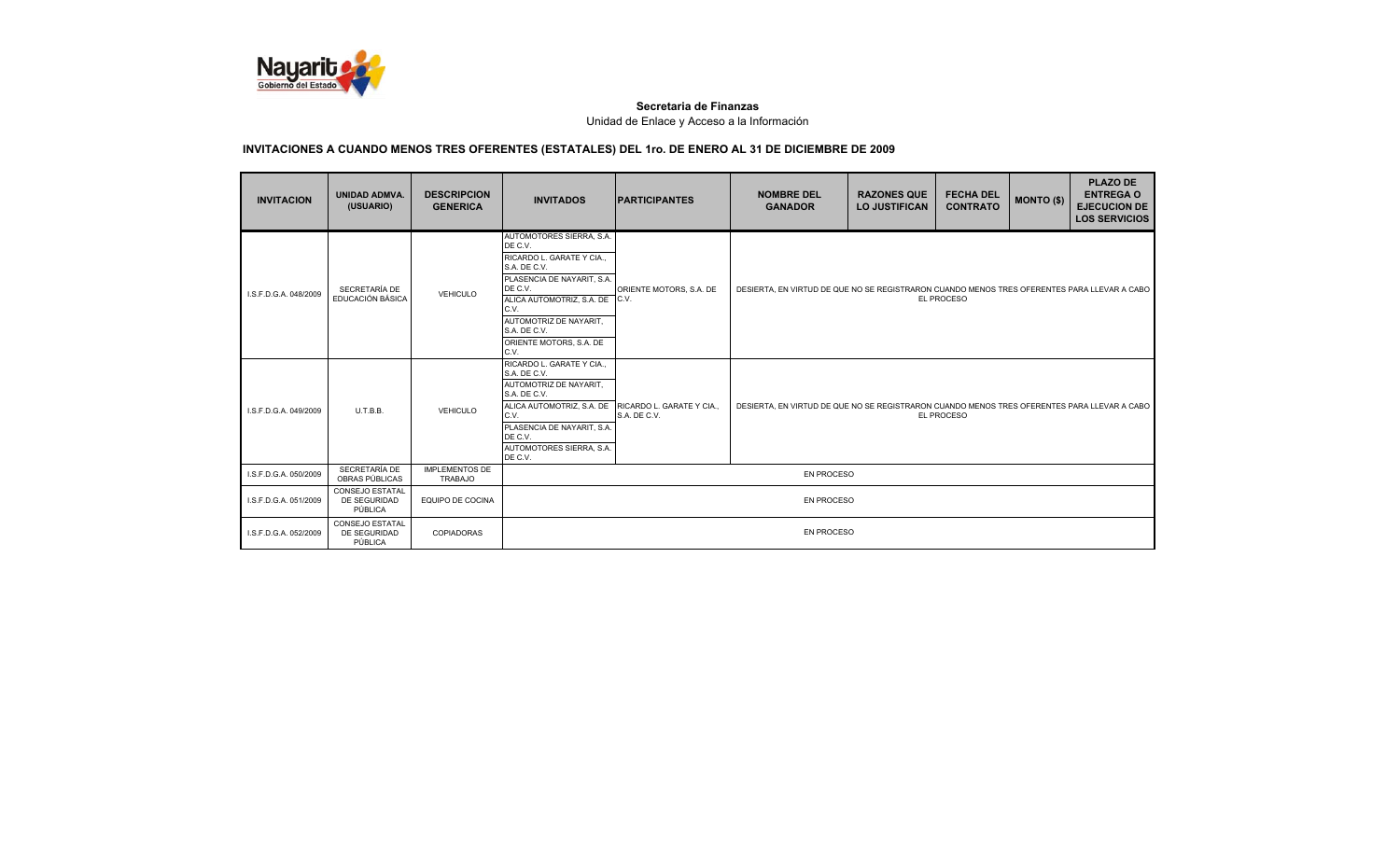

| <b>INVITACION</b>     | <b>UNIDAD ADMVA.</b><br>(USUARIO)                             | <b>DESCRIPCION</b><br><b>GENERICA</b> | <b>INVITADOS</b>                                                                                                                                                                                                                                                                                                                                      | <b>PARTICIPANTES</b>                   | <b>NOMBRE DEL</b><br><b>GANADOR</b>                                                                    | <b>RAZONES QUE</b><br><b>LO JUSTIFICAN</b> | <b>FECHA DEL</b><br><b>CONTRATO</b> | <b>MONTO (\$)</b> | <b>PLAZO DE</b><br><b>ENTREGA O</b><br><b>EJECUCION DE</b><br><b>LOS SERVICIOS</b> |
|-----------------------|---------------------------------------------------------------|---------------------------------------|-------------------------------------------------------------------------------------------------------------------------------------------------------------------------------------------------------------------------------------------------------------------------------------------------------------------------------------------------------|----------------------------------------|--------------------------------------------------------------------------------------------------------|--------------------------------------------|-------------------------------------|-------------------|------------------------------------------------------------------------------------|
| I.S.F.D.G.A. 053/2009 | U.T.B.B.                                                      | <b>VEHICULO</b>                       | PLASENCIA DE NAYARIT, S.A.<br>DE C.V.<br>ALICA AUTOMOTRIZ, S.A. DE<br>C.V.<br>RICARDO L. GARATE Y CIA<br>S.A. DE C.V.<br>AUTOMOTRIZ DE NAYARIT,<br>S.A. DE C.V.<br>AUTOMOTORES SIERRA, S.A.<br>DE C.V.                                                                                                                                                |                                        | DESIERTA, EN VIRTUD DE QUE NO SE REGISTRARON CUANDO MENOS TRES OFERENTES PARA LLEVAR A CABO EL PROCESO |                                            |                                     |                   |                                                                                    |
| LS.F.D.G.A. 054/2009  | DIRECCIÓN DE<br>ADMINISTRACIÓN Y<br>DESARROLLO DE<br>PERSONAL | PLAYERAS TIPO POLO                    | COX LTD, S.A. DE C.V.<br>STAR UNIFORMES, S.A. DE<br>C.V.<br>BORDAMANIA, S.A. DE C.V.<br><b>MARTHA MARTINA</b><br>GONZALAEZ GONZALEZ<br><b>DINORAH DE JESUS</b><br><b>BECERRA LOPEZ</b><br>ORTIZ MORONES RODRIGO<br>JOSE LUIS MALDONADO<br>LUNA<br><b>BORDADOS</b><br>COMPUTARIZADOS JASIE,<br>S.A. DE C.V.<br>JUAN CARLOS HERNANDEZ<br><b>ALVAREZ</b> | <b>STAR UNIFORMES, S.A. DE</b><br>C.V. | DESIERTA. EN VIRTUD DE QUE NO SE REGISTRARON CUANDO MENOS TRES OFERENTES PARA LLEVAR A CABO            |                                            | EL PROCESO                          |                   |                                                                                    |
| I.S.F.D.G.A. 055/2009 | CONSEJO ESTATAL<br>DE SEGURIDAD<br>PÚBLICA                    | <b>MUEBLES</b>                        | DISTRIBUIDORA DE MUEBLES<br>ROMA, S.A. DE C.V.<br>CARRAZCO DELGADO NILIA<br><b>TEZCATLIPOCA</b><br>COLCHOMUNDY, S.A. DE C.V<br>KARINA RODRIGUEZ<br><b>MACHUCA</b><br>AYÓN SANCHEZ ARTURO<br>MUEBLERÍA BLANQUITA, S.A.<br>DE C.V.                                                                                                                      | MUEBLERÍA BLANQUITA, S.A.<br>DE C.V.   | DESIERTA, EN VIRTUD DE QUE NO SE REGISTRARON CUANDO MENOS TRES OFERENTES PARA LLEVAR A CABO            |                                            | EL PROCESO                          |                   |                                                                                    |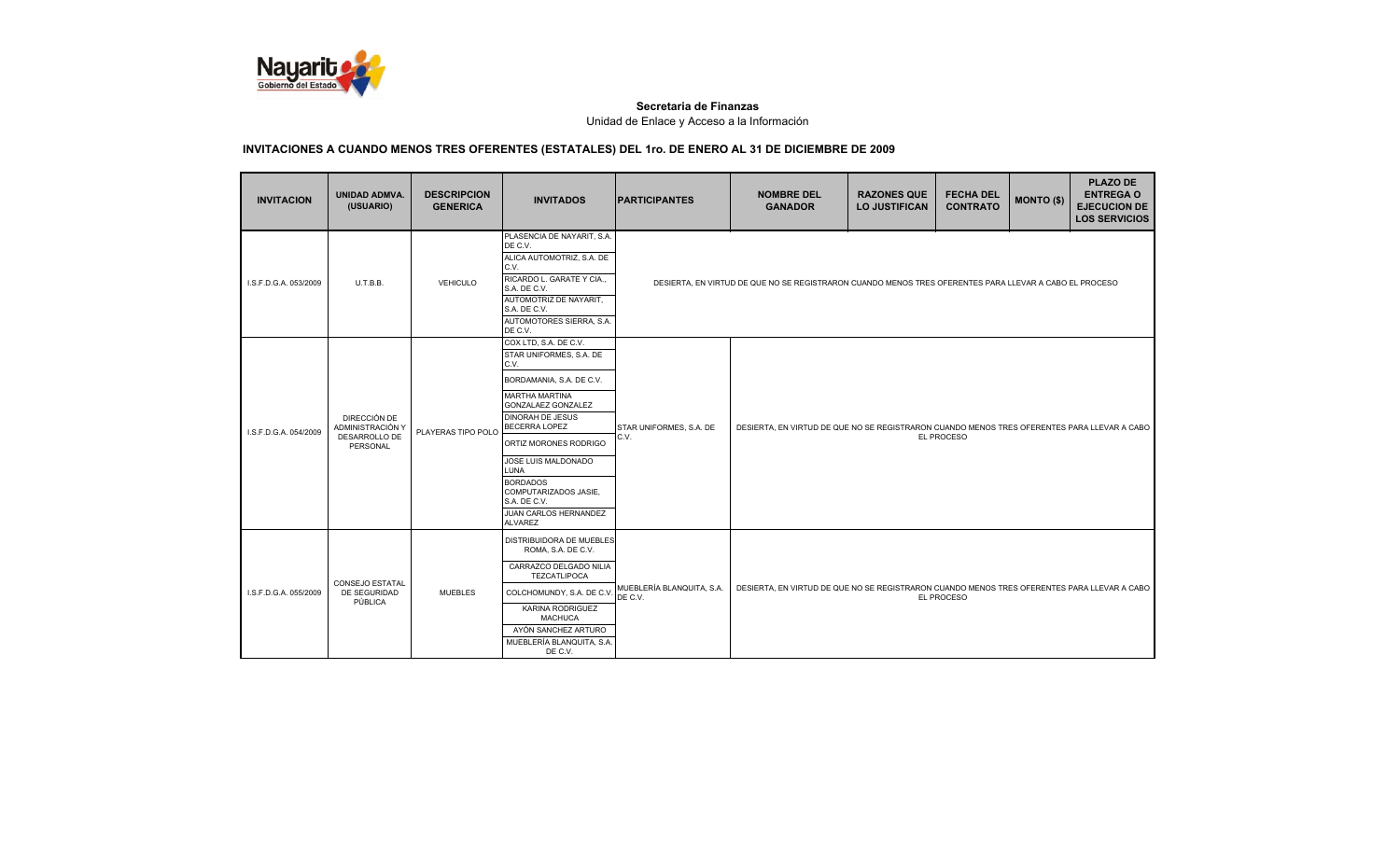

| <b>INVITACION</b>     | <b>UNIDAD ADMVA.</b><br>(USUARIO)                 | <b>DESCRIPCION</b><br><b>GENERICA</b> | <b>INVITADOS</b>                                                                                                                                                                                                                                     | <b>IPARTICIPANTES</b>                             | <b>NOMBRE DEL</b><br><b>GANADOR</b>                                                                       | <b>RAZONES QUE</b><br><b>LO JUSTIFICAN</b> | <b>FECHA DEL</b><br><b>CONTRATO</b> | <b>MONTO (\$)</b> | <b>PLAZO DE</b><br><b>ENTREGA O</b><br><b>EJECUCION DE</b><br><b>LOS SERVICIOS</b> |
|-----------------------|---------------------------------------------------|---------------------------------------|------------------------------------------------------------------------------------------------------------------------------------------------------------------------------------------------------------------------------------------------------|---------------------------------------------------|-----------------------------------------------------------------------------------------------------------|--------------------------------------------|-------------------------------------|-------------------|------------------------------------------------------------------------------------|
| I.S.F.D.G.A. 056/2009 | DIRECCIÓN DE<br>ADMINISTRACIÓN Y<br>DESARROLLO DE | PLAYERAS TIPO POLO                    | COX LTD, S.A. DE C.V.<br>STAR UNIFORMES, S.A. DE<br>C.V.<br><b>MARTHA MARTINA</b><br>GONZALAEZ GONZALEZ<br>RODRIGO ORTÍZ MORONES<br>BORDAMANIA, S.A. DE C.V.                                                                                         | MARTHA MARTINA GONZALEZ<br><b>GONZALEZ</b>        | DESIERTA, EN VIRTUD DE QUE NO SE REGISTRARON CUANDO MENOS TRES OFERENTES PARA LLEVAR A CABO               |                                            |                                     |                   |                                                                                    |
|                       | PERSONAL                                          |                                       | DINORAH DE JESUS<br><b>BECERRA LOPEZ</b><br>JOSE LUIS MALDONADO<br>LUNA<br><b>BORDADOS</b><br>COMPUTARIZADOS JASIE.<br>S.A. DE C.V.<br>JUAN CARLOS HERNANDEZ<br>ALVAREZ                                                                              | STAR UNIFORMES, S.A. DE<br>C.V.                   | EL PROCESO                                                                                                |                                            |                                     |                   |                                                                                    |
| I.S.F.D.G.A. 057/2009 | <b>DIRECCIÓN GENERAL</b><br>DE ADMINISTRACIÓN     | DESPENSAS INTERNOS                    | MARISELA OLVERA REAL<br>KARLA CECILIA JAIME SILVA<br>JUAN FERNANDO GODINEZ<br>GONZALEZ                                                                                                                                                               | KARLA CECILIA JAIME SILVA<br>MARISELA OLVERA REAL | DESIERTA, EN VIRTUD DE QUE NO SE REGISTRARON CUANDO MENOS TRES OFERENTES PARA LLEVAR A CABO<br>EL PROCESO |                                            |                                     |                   |                                                                                    |
| I.S.F.D.G.A. 058/2009 | <b>CONSEJO ESTATAL</b><br>DE SEGURIDAD<br>PÚBLICA | <b>MUEBLES</b>                        | MUEBLERIA BLANQUITA, S.A.<br>DE C.V.<br>AYÓN SANCHEZ ARTURO<br>CARRAZCO DELGADO NILIA<br>TEZCATLIPOCA<br>DISTRIBUIDORA DE MUEBLES DE C.V.<br>ROMA, S.A. DE C.V.<br>KARINA RODRIGUEZ<br><b>MACHUCA</b><br><b>MUEBLES ROMA</b><br><b>DAVID ARCADIA</b> | MUEBLERÍA BLANQUITA, S.A.                         | DESIERTA, EN VIRTUD DE QUE NO SE REGISTRARON CUANDO MENOS TRES OFERENTES PARA LLEVAR A CABO<br>EL PROCESO |                                            |                                     |                   |                                                                                    |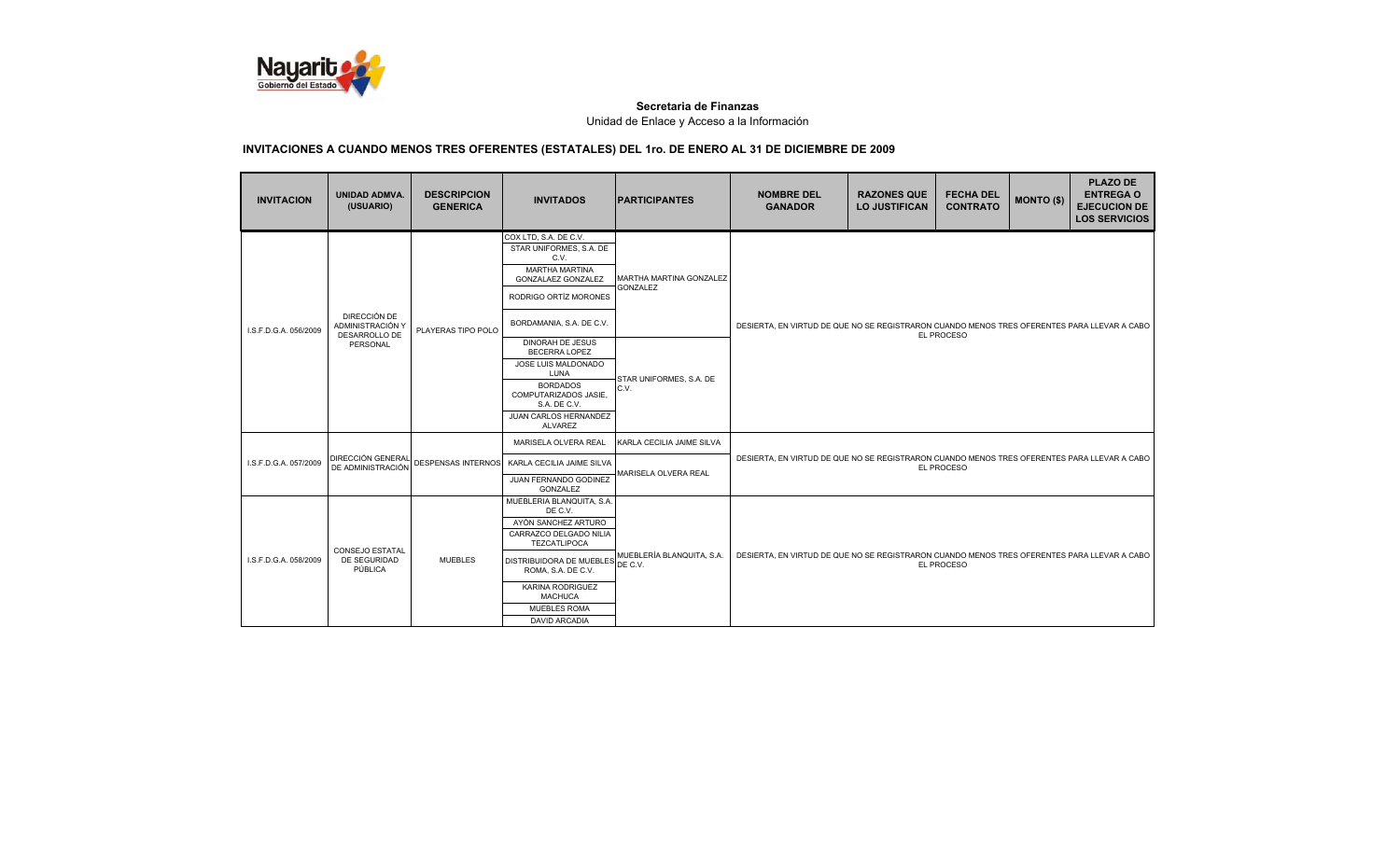

| <b>INVITACION</b>                                                          | <b>UNIDAD ADMVA.</b><br>(USUARIO) | <b>DESCRIPCION</b><br><b>GENERICA</b>                                                                                                                                                     | <b>INVITADOS</b>                                                                                                                                                  | <b>IPARTICIPANTES</b>                                                                                     | <b>NOMBRE DEL</b><br><b>GANADOR</b> | <b>RAZONES QUE</b><br><b>LO JUSTIFICAN</b>                  | <b>FECHA DEL</b><br><b>CONTRATO</b> | <b>MONTO (\$)</b> | <b>PLAZO DE</b><br><b>ENTREGA O</b><br><b>EJECUCION DE</b><br><b>LOS SERVICIOS</b> |
|----------------------------------------------------------------------------|-----------------------------------|-------------------------------------------------------------------------------------------------------------------------------------------------------------------------------------------|-------------------------------------------------------------------------------------------------------------------------------------------------------------------|-----------------------------------------------------------------------------------------------------------|-------------------------------------|-------------------------------------------------------------|-------------------------------------|-------------------|------------------------------------------------------------------------------------|
|                                                                            |                                   |                                                                                                                                                                                           | <b>BORDADOS</b><br>COMPUTARIZADOS JASIE.<br>S.A. DE C.V.                                                                                                          | STAR UNIFORMES, S.A. DE<br>C.V.                                                                           |                                     |                                                             |                                     |                   |                                                                                    |
|                                                                            |                                   |                                                                                                                                                                                           | <b>MARTHA MARTINA</b><br>GONZALAEZ GONZALEZ<br>LORENA ÁLVAREZ GÓMEZ                                                                                               | RODRIGO ORTÍZ MORONES                                                                                     |                                     | <b>MEJORES</b>                                              |                                     |                   |                                                                                    |
| LS.F.D.G.A. 059/2009                                                       | SECRETARÍA DE<br>OBRAS PÚBLICAS   | <b>IMPLEMENTOS DE</b><br><b>TRABAJO</b>                                                                                                                                                   | ORTIZ MORONES RODRIGO                                                                                                                                             |                                                                                                           | STAR UNIFORMES, S.A. DE C.V.        | <b>CONDICIONES DE</b><br>PRECIO Y CALIDAD.<br>ADEMÁS DE LOS | 30-OCT.-09                          | 54,268.50         | 25-NOV.-2009                                                                       |
|                                                                            |                                   |                                                                                                                                                                                           | MARTINEZ MARTINEZ GLORIA<br><b>DOMINICK</b>                                                                                                                       | <b>GLORIA DOMINICK MARTINEZ</b><br><b>MARTINEZ</b>                                                        |                                     | <b>REQUISITOS</b><br><b>SOLICITADOS</b>                     |                                     |                   |                                                                                    |
| <b>CONSEJO ESTATAL</b><br>DE SEGURIDAD<br>I.S.F.D.G.A. 060/2009<br>PÚBLICA |                                   | <b>ISMAEL MARTINEZ JIMENEZ</b>                                                                                                                                                            | MARTHA MARTINA GONZALEZ                                                                                                                                           |                                                                                                           |                                     |                                                             |                                     |                   |                                                                                    |
|                                                                            |                                   | STAR UNIFORMES, S.A. DE<br>C.V.                                                                                                                                                           | <b>GONZALEZ</b>                                                                                                                                                   |                                                                                                           |                                     |                                                             |                                     |                   |                                                                                    |
|                                                                            |                                   |                                                                                                                                                                                           | BERNAL CORTES FRANCISCO<br><b>JAVIER</b><br>MUEBLERÍA BLANQUITA, S.A.<br>DE C.V.<br>DE C.V.<br>MAQ. INOX INDUSTRIAL, S.A.<br>DE C.V.<br>EQUIPOS COMERCIALES, S.A. | EQUIPOS DE OFICINA GB, S.A. BERNAL CORTES FRANCISCO<br><b>JAVIER</b>                                      |                                     |                                                             |                                     |                   |                                                                                    |
|                                                                            | EQUIPO DE COCINA                  | DE C.V.<br><b>DISTRIBUIDORA DE MUEBLES</b><br>ROMA, S.A. DE C.V.<br>MUEBLES Y REFACCIONES<br>C.V.<br>ESTRATEGIA COMERCIAL.<br>S.A. DE C.V.<br><b>MORENO RAMIREZ LUIS</b><br><b>ARTURO</b> | GUZMAN ACEVEDO, S.A. DE EQUIPOS COMERCIALES, S.A.<br>DE C.V.                                                                                                      | DESIERTA, EN VIRTUD DE QUE NO SE REGISTRARON CUANDO MENOS TRES OFERENTES PARA LLEVAR A CABO<br>EL PROCESO |                                     |                                                             |                                     |                   |                                                                                    |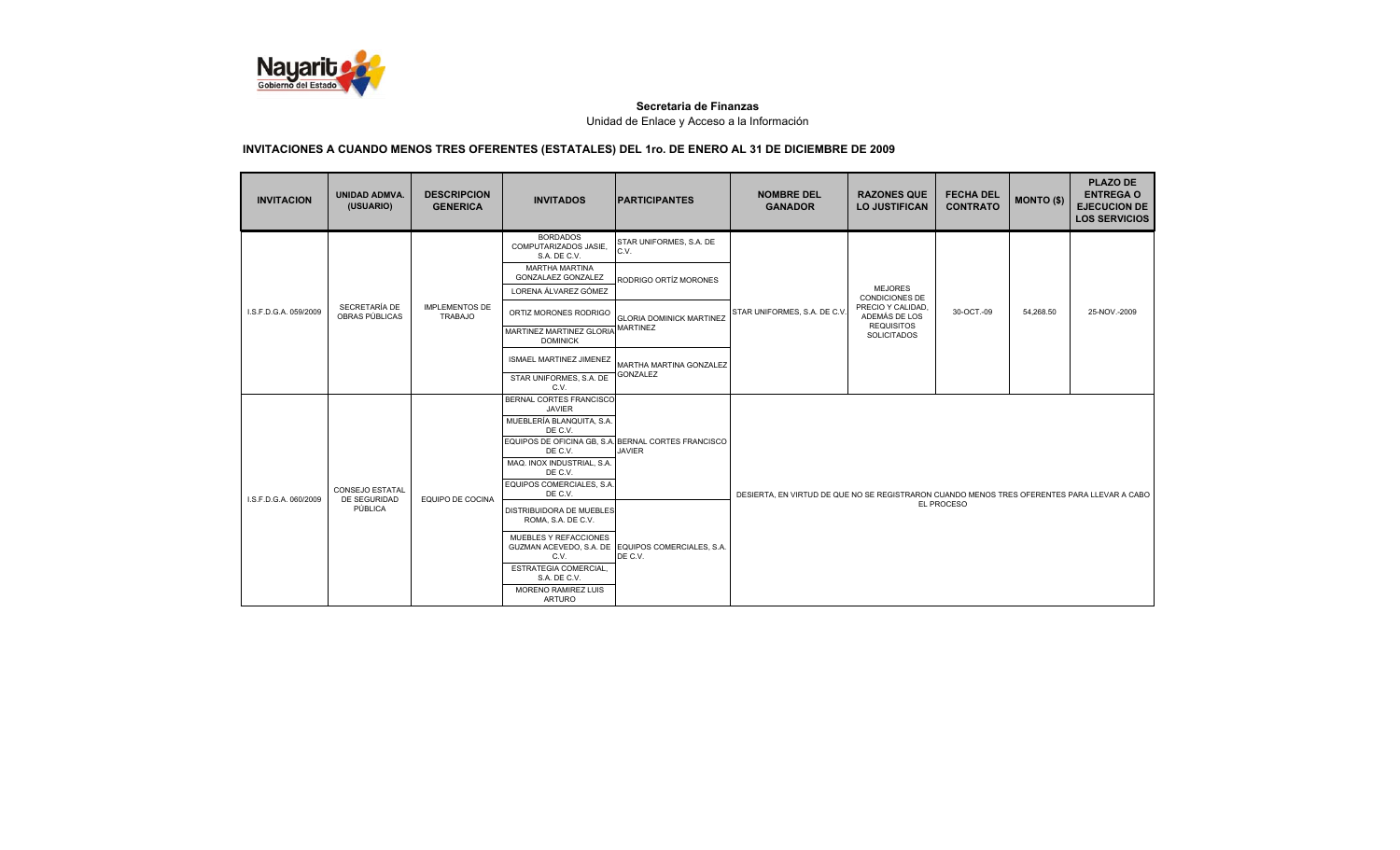

| <b>INVITACION</b>                                                         | <b>UNIDAD ADMVA.</b><br>(USUARIO) | <b>DESCRIPCION</b><br><b>GENERICA</b> | <b>INVITADOS</b>                                  | <b>IPARTICIPANTES</b> | <b>NOMBRE DEL</b><br><b>GANADOR</b>                                                         | <b>RAZONES QUE</b><br><b>LO JUSTIFICAN</b> | <b>FECHA DEL</b><br><b>CONTRATO</b> | <b>MONTO (\$)</b> | <b>PLAZO DE</b><br><b>ENTREGA O</b><br><b>EJECUCION DE</b><br><b>LOS SERVICIOS</b> |  |
|---------------------------------------------------------------------------|-----------------------------------|---------------------------------------|---------------------------------------------------|-----------------------|---------------------------------------------------------------------------------------------|--------------------------------------------|-------------------------------------|-------------------|------------------------------------------------------------------------------------|--|
|                                                                           |                                   |                                       | MARISELA OLVERA REAL                              |                       |                                                                                             |                                            |                                     |                   |                                                                                    |  |
|                                                                           |                                   |                                       | JUAN FERNANDO GODINEZ<br>GONZALEZ                 |                       |                                                                                             |                                            |                                     |                   |                                                                                    |  |
| I.S.F.D.G.A. 061/2009                                                     |                                   |                                       | KARLA CECILIA JAIME SILVA MARISELA OLVERA REAL    |                       | DESIERTA. EN VIRTUD DE QUE NO SE REGISTRARON CUANDO MENOS TRES OFERENTES PARA LLEVAR A CABO |                                            | EL PROCESO                          |                   |                                                                                    |  |
|                                                                           |                                   |                                       | PATRICIA MARIBEL CORNEJO<br>HARO                  |                       |                                                                                             |                                            |                                     |                   |                                                                                    |  |
|                                                                           |                                   |                                       | MAGADALENA CABELLO<br><b>MEZA</b>                 |                       |                                                                                             |                                            |                                     |                   |                                                                                    |  |
|                                                                           |                                   |                                       | <b>GONZALEZ ESPARZA DELIA</b><br><b>MARGARITA</b> |                       |                                                                                             |                                            |                                     |                   |                                                                                    |  |
|                                                                           |                                   | SUM. E INST. DE EQ.                   | IMAGEN A TODO COLOR, S.A.<br>DE C.V.              | ANA ELIZABETH PÉREZ   |                                                                                             |                                            |                                     |                   |                                                                                    |  |
|                                                                           |                                   |                                       | MARTINEZ ANCHONDO JULIO<br>CÉSAR                  |                       | DESIERTA. EN VIRTUD DE QUE NO SE REGISTRARON CUANDO MENOS TRES OFERENTES PARA LLEVAR A CABO |                                            |                                     |                   |                                                                                    |  |
| I.S.F.D.G.A. 062/2009                                                     | <b>U.T.N.</b>                     | <b>AUDIOVISUAL</b>                    | ANA ELIZABETH PÉREZ<br>GONZÁLEZ                   | GONZÁLEZ              | EL PROCESO                                                                                  |                                            |                                     |                   |                                                                                    |  |
|                                                                           |                                   |                                       | SAUCEDO HERNÁNDEZ<br><b>REYNALDO</b>              |                       |                                                                                             |                                            |                                     |                   |                                                                                    |  |
|                                                                           |                                   |                                       | VILLAR LÓPEZ CARLOS                               |                       |                                                                                             |                                            |                                     |                   |                                                                                    |  |
|                                                                           |                                   |                                       | SOLÍS FELIPE DE JESÚS                             |                       |                                                                                             |                                            |                                     |                   |                                                                                    |  |
|                                                                           |                                   |                                       | <b>TRANSMISIONES Y</b><br>SEGURIDAD, S.A. DE C.V. | ÁLVAREZ GÓMEZ LORENA  | <b>MEJORES</b>                                                                              |                                            |                                     |                   |                                                                                    |  |
| <b>CONSEJO ESTATAL</b><br>DE SEGURIDAD<br>LS.F.D.G.A. 063/2009<br>PÚBLICA |                                   | OVALLE MARTÍNEZ SALOMÉ                | SALOMÉ OVALLE MARTÍNEZ                            |                       | <b>CONDICIONES DE</b><br>PRECIO Y CALIDAD.                                                  |                                            |                                     |                   |                                                                                    |  |
|                                                                           |                                   | <b>BARRA DE LUCES</b>                 | <b>VEGA VELA ENRIQUE</b>                          |                       | SALOMÉ OVALLE MARTÍNEZ                                                                      | ADEMÁS DE LOS                              | 28-OCT.-09                          | 545,008.00        | 27-NOV.-09                                                                         |  |
|                                                                           |                                   |                                       | ÁLVAREZ GÓMEZ LORENA                              |                       |                                                                                             | <b>REQUISITOS</b><br><b>SOLICITADOS</b>    |                                     |                   |                                                                                    |  |
|                                                                           |                                   | REYES GARCÍA LUIS<br><b>HUMBERTO</b>  | <b>VEGA VELA ENRIQUE</b>                          |                       |                                                                                             |                                            |                                     |                   |                                                                                    |  |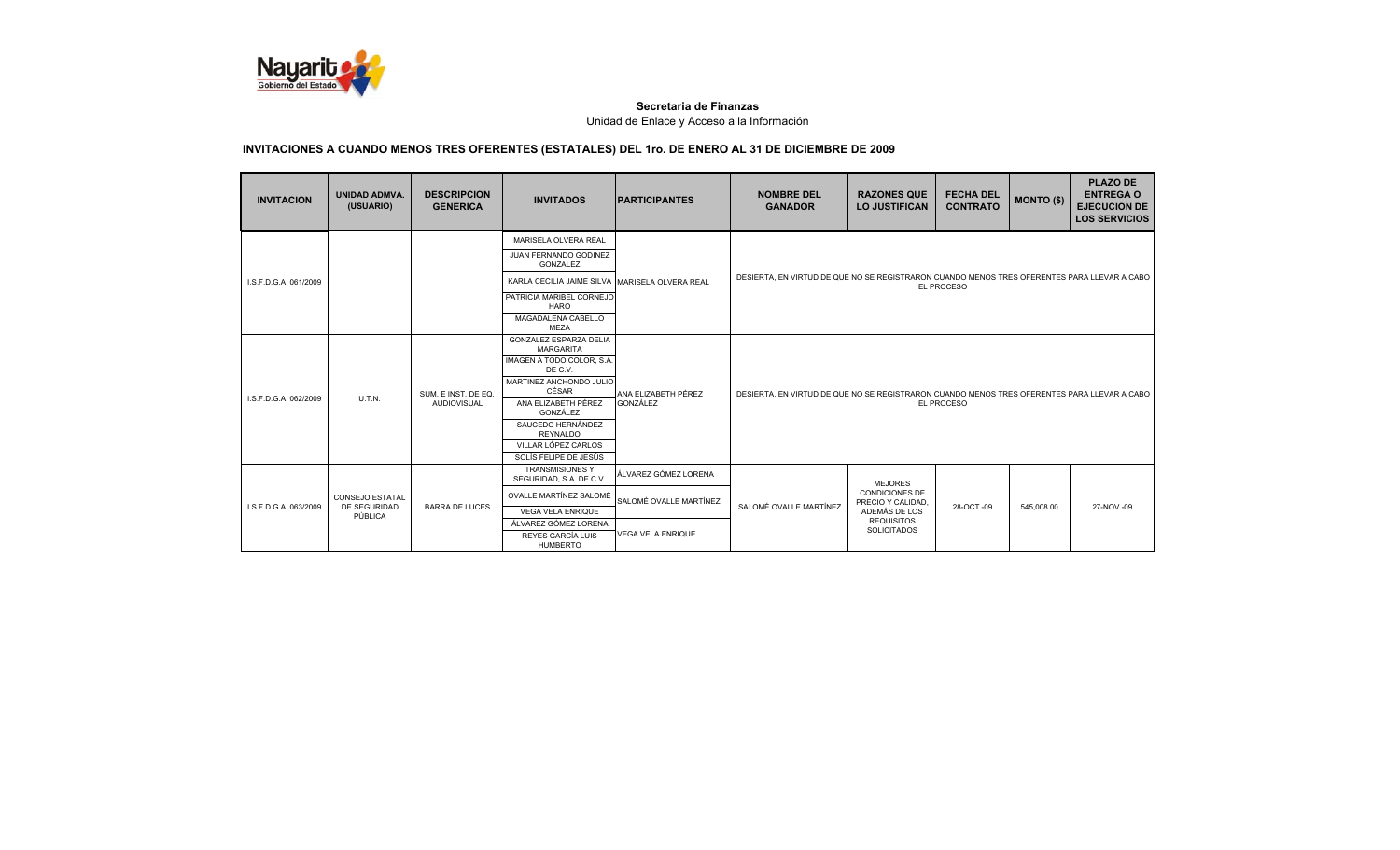

| <b>INVITACION</b>     | <b>UNIDAD ADMVA.</b><br>(USUARIO)                 | <b>DESCRIPCION</b><br><b>GENERICA</b>            | <b>INVITADOS</b>                                                                                                                                                                                                                                                  | <b>PARTICIPANTES</b>                                                                                                                                                    | <b>NOMBRE DEL</b><br><b>GANADOR</b>                                                                                                         | <b>RAZONES QUE</b><br><b>LO JUSTIFICAN</b>                                                                              | <b>FECHA DEL</b><br><b>CONTRATO</b> | <b>MONTO (\$)</b> | <b>PLAZO DE</b><br><b>ENTREGA O</b><br><b>EJECUCION DE</b><br><b>LOS SERVICIOS</b> |  |
|-----------------------|---------------------------------------------------|--------------------------------------------------|-------------------------------------------------------------------------------------------------------------------------------------------------------------------------------------------------------------------------------------------------------------------|-------------------------------------------------------------------------------------------------------------------------------------------------------------------------|---------------------------------------------------------------------------------------------------------------------------------------------|-------------------------------------------------------------------------------------------------------------------------|-------------------------------------|-------------------|------------------------------------------------------------------------------------|--|
|                       |                                                   | SUM. E INST. DE EQ.                              | <b>GONZALEZ ESPARZA DELIA</b><br><b>MARGARITA</b><br>IMAGEN A TODO COLOR, S.A.<br>DE C.V.<br>MARTINEZ ANCHONDO JULIO<br>CÉSAR                                                                                                                                     | ANA ELIZABETH PÉREZ<br>GONZÁLEZ                                                                                                                                         | DESIERTA, EN VIRTUD DE QUE NO SE REGISTRARON CUANDO MENOS TRES OFERENTES PARA LLEVAR A CABO                                                 |                                                                                                                         |                                     |                   |                                                                                    |  |
| I.S.F.D.G.A. 064/2009 | <b>U.T.N.</b>                                     | <b>AUDIOVISUAL</b>                               | ANA ELIZABETH PÉREZ<br>GONZÁLEZ<br>SAUCEDO HERNÁNDEZ<br><b>REYNALDO</b><br>VILLAR LÓPEZ CARLOS<br>SOLÍS FELIPE DE JESÚS                                                                                                                                           | SAUCEDO HERNÁNDEZ JOSÉ<br><b>REYNALDO</b>                                                                                                                               |                                                                                                                                             | <b>EL PROCESO</b>                                                                                                       |                                     |                   |                                                                                    |  |
| I.S.F.D.G.A. 065/2009 | SECRETARÍA DE<br>EDUCACIÓN BÁSICA<br>(USO R.T.N.) | EQUIPO ELECTRÓNICO<br>PARA PRODUCCIÓN DE<br>T.V. | COLOR CASSETTES, S.A. DE<br>C.V.<br>DICIMEX, S.A. DE C.V.<br><b>EXCELENCIA EN</b><br><b>COMUNICACIONES Y</b><br>TECNOLOGÍA, S.A. DE C.V.<br>ENTELEQUIA, S.A DE C.V.                                                                                               | COLOR CASSETTES, S.A. DE<br>C.V.<br>DICIMEX, S.A. DE C.V.<br><b>EXCELENCIA EN</b><br><b>COMUNICACIONES Y</b><br>TECNOLOGÍA. S.A. DE C.V.                                | DESIERTA. EN VIRTUD DE QUE EN EL ACTO DE APERTURA DE OFERTAS NO SE REGISTRARON CUANDO MENOS<br>TRES OFERENTES PARA LLEVAR A CABO EL PROCESO |                                                                                                                         |                                     |                   |                                                                                    |  |
| I.S.F.D.G.A. 066/2009 | SECRETARÍA DE<br>OBRAS PÚBLICAS                   | DEFENSA METÁLICAS                                | SALOMÉ OVALLE MARTINEZ<br>LORENA ÁLVAREZ GÓMEZ<br><b>ENRIQUE VEGA VELA</b><br><b>CACTUS TRAFICC DE</b><br>CHIHUAHUA, S.A. DE C.V.                                                                                                                                 | SALOMÉ OVALLE MARTINEZ<br>LORENA ÁLVAREZ GÓMEZ<br><b>ENRIQUE VEGA VELA</b><br><b>CACTUS TRAFICC DE</b><br>CHIHUAHUA, S.A. DE C.V.                                       | SALOMÉ OVALLE MARTÍNEZ                                                                                                                      | <b>MEJORES</b><br>CONDICIONES DE<br>PRECIO Y CALIDAD.<br>ADEMÁS DE LOS<br><b>REQUISITOS</b><br><b>SOLICITADOS</b>       | 09-NOV.-09                          | 273,757.50        | 11-NOV.-09                                                                         |  |
| I.S.F.D.G.A. 067/2009 | <b>SEDIF</b>                                      | <b>SILLAS Y TABLONES</b>                         | ROSAS VALENCIA JUAN<br><b>MANUEL</b><br>ARMANDO GONZALEZ<br><b>HERNANDEZ</b><br>MARÍA DE JESÚS DÍAZ<br>SÁNCHEZ<br><b>GONZALEZ LLAMAS ARIEL</b><br><b>ULISES</b><br>LORENA ÁLVAREZ GÓMEZ<br>EQUIPOS DE OFICINA GB, S.A<br>DE C.V.<br>LUIS ARTURO MORENO<br>RAMÍREZ | <b>JUAN MANUEL ROSAS</b><br><b>VALENCIA</b><br>ARIEL ULISES GONZALEZ<br><b>LLAMAS</b><br>ARMANDO GONZALEZ<br><b>HERNANDEZ</b><br>EQUIPOS DE OFICINA GB. S.A.<br>DE C.V. | ARMANDO GONZALEZ<br><b>HERNANDEZ</b>                                                                                                        | <b>MEJORES</b><br><b>CONDICIONES DE</b><br>PRECIO Y CALIDAD<br>ADEMÁS DE LOS<br><b>REQUISITOS</b><br><b>SOLICITADOS</b> | 11-NOV.-2009                        | 537,562.90        | 50% 15-NOV.09 50%<br>20-NOV.09                                                     |  |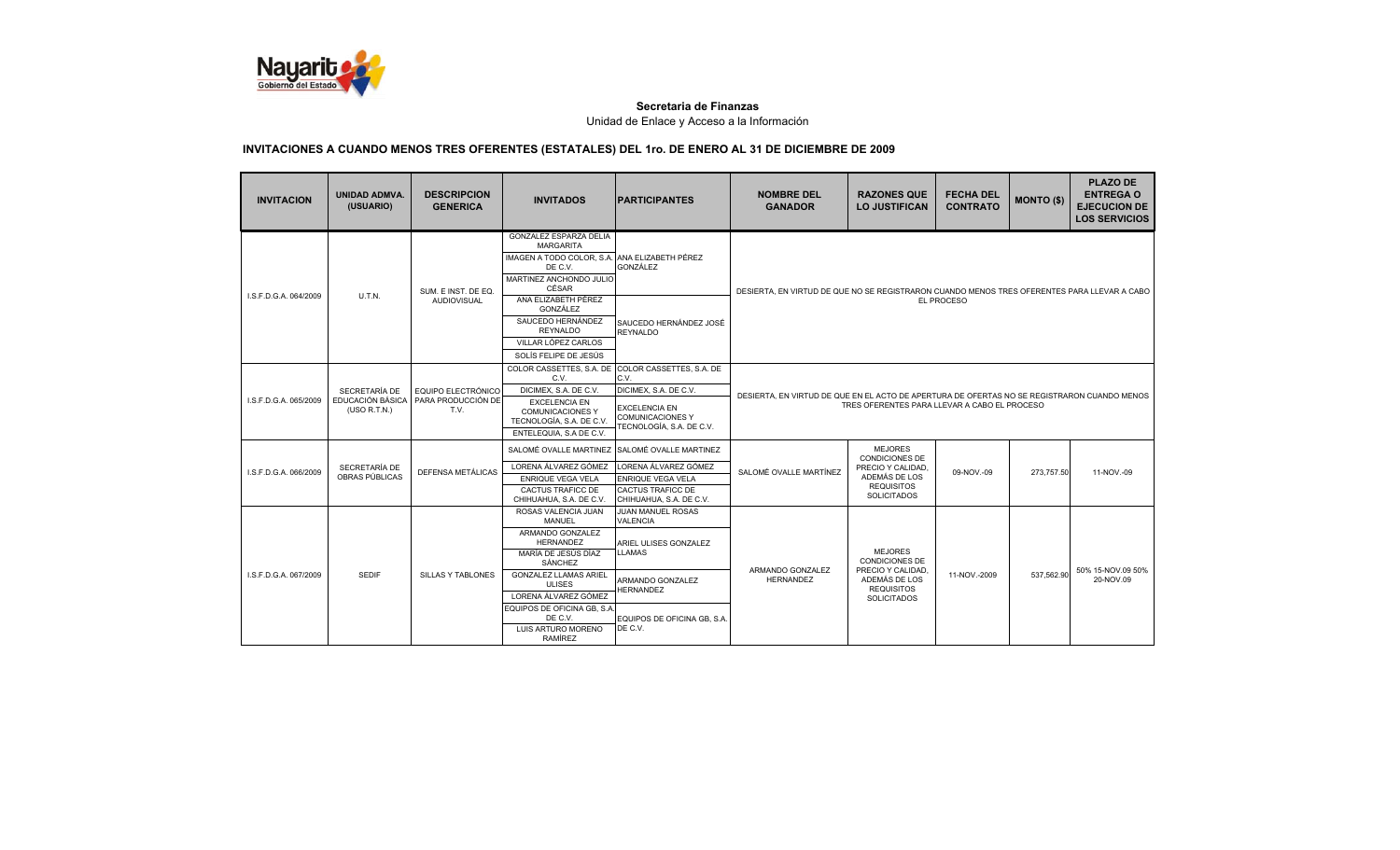

| <b>INVITACION</b>     | UNIDAD ADMVA.<br>(USUARIO)      | <b>DESCRIPCION</b><br><b>GENERICA</b> | <b>INVITADOS</b>                                                                                                                        | <b>PARTICIPANTES</b>                                                                   | <b>NOMBRE DEL</b><br><b>GANADOR</b>                                                                                                                                                                                 | <b>RAZONES QUE</b><br><b>LO JUSTIFICAN</b>    | <b>FECHA DEL</b><br><b>CONTRATO</b> | <b>MONTO (\$)</b> | <b>PLAZO DE</b><br><b>ENTREGA O</b><br><b>EJECUCION DE</b><br><b>LOS SERVICIOS</b> |  |  |
|-----------------------|---------------------------------|---------------------------------------|-----------------------------------------------------------------------------------------------------------------------------------------|----------------------------------------------------------------------------------------|---------------------------------------------------------------------------------------------------------------------------------------------------------------------------------------------------------------------|-----------------------------------------------|-------------------------------------|-------------------|------------------------------------------------------------------------------------|--|--|
|                       |                                 |                                       | INFORMÁTICA OPCYÓN, S.A.<br>DE C.V.                                                                                                     | <b>CONSULTORES ASOCIADOS</b><br>EN TECNOLOGÍA Y<br>TELECOMUNICACIONES, S.A.<br>DE C.V. |                                                                                                                                                                                                                     |                                               |                                     |                   |                                                                                    |  |  |
| I.S.F.D.G.A. 068/2009 | <b>CONSEJO ESTATAL</b>          | SERVICIO DE                           | MARTÍNEZ PARRA VICTOR                                                                                                                   |                                                                                        |                                                                                                                                                                                                                     |                                               |                                     |                   |                                                                                    |  |  |
|                       | DE SEGURIDAD<br>PÚBLICA         | MANTENIMIENTO DE<br><b>CÁMARAS</b>    | <b>GONZALEZ RAMIREZ SERGIO</b>                                                                                                          |                                                                                        | DESIERTA, EN VIRTUD DE QUE EN EL ACTO DE APERTURA DE OFERTAS, NO SE REGISTRARON CUANDO MENOS                                                                                                                        | TRES OFERENTES PARA LLEVAR A CABO EL PROCESO. |                                     |                   |                                                                                    |  |  |
|                       |                                 |                                       | CONSULTORES ASOCIADOS<br>EN TECNOLOGÍA Y<br>TELECOMUNICACIONES, S.A.<br>DE C.V.                                                         | INFORMÁTICA OPCYÓN, S.A.<br>DE C.V.                                                    |                                                                                                                                                                                                                     |                                               |                                     |                   |                                                                                    |  |  |
|                       |                                 |                                       | SOLUCIONES INTEGRALES<br>YDOSK, S.A. DE C.V.                                                                                            | SOLUCIONES INTEGRALES<br>YDOSK, S.A. DE C.V.                                           |                                                                                                                                                                                                                     |                                               |                                     |                   |                                                                                    |  |  |
|                       |                                 |                                       | MOBILIARIO FUNCIONAL, S.A.<br>DE C.V.<br>PRODUCTOS METÁLICOS<br>STEELE, S.A. DE C.V.<br><b>ERGONOMIA</b><br>PRODUCTIVIDAD, S.A. DE C.V. | EQUIPOS DE OFICINA GB, S.A.<br>DE C.V.                                                 |                                                                                                                                                                                                                     |                                               |                                     |                   |                                                                                    |  |  |
| I.S.F.D.G.A. 069/2009 | U.T.C.                          | <b>MAMPARAS</b>                       | LUIS ARTURO MORENO<br><b>RAMIREZ</b><br><b>GONZALEZ LLAMAS ARIEL</b><br><b>ULISES</b><br>EQUIPOS DE OFICINA GB, S.A.<br>DE C.V.         | PRODUCTOS METALICOS<br>STEELE, S.A. DE C.V.                                            | DESIERTO, EN VIRTUD DE QUE EN EL ACTO DE APERTURA DE OFERTAS ÚNICAMENTE ÚNICAMENTE NO SE<br>REGISTRARON CUANDO MENOS TRES OFERENTES PARA LLEVAR A CABO EL PROCESO.                                                  |                                               |                                     |                   |                                                                                    |  |  |
|                       |                                 |                                       | MUEBLERÍA BLANQUITA, S.A.<br>DE C.V.<br>ROSAS VALENCIA JUAN<br><b>MANUEL</b>                                                            | ERGONOMIA PRODUCTIVIDAD<br>S.A. DE C.V.                                                |                                                                                                                                                                                                                     |                                               |                                     |                   |                                                                                    |  |  |
|                       |                                 |                                       | ABASTECEDORA DE ACEROS PETREOS Y RENTA DE<br>DE NAYARIT, S.A. DE C.V.                                                                   | MAQUINARIA, S.A. DE C.V.                                                               |                                                                                                                                                                                                                     |                                               |                                     |                   |                                                                                    |  |  |
| I.S.F.D.G.A. 070/2009 | SECRETARÍA DE<br>OBRAS PÚBLICAS | MATERIAL PÉTREO                       | EL CAMINERO<br>CONSTRUCCIONES, S.A. DE<br>C.V.<br>PETREOS Y RENTA DE<br>MAQUINARIA, S.A. DE C.V.                                        | SICNAY, S.A. DE C.V.                                                                   | DESIERTA, EN VIRTUD DE QUE EN EL ACTO DE APERTURA DE OFERTAS SE LE DESCALIFICÓ A UN OFERENTE,<br>POR TAL MOTIVO YA NO SE CUENTA CON TRES OFERTAS QUE CUMPLAN CON TODOS LOS REQUISITOS<br>SEÑALADOS EN LA INVITACIÓN |                                               |                                     |                   |                                                                                    |  |  |
|                       |                                 |                                       | COPANAY, S.A. DE C.V.<br>SICNAY, S.A. DE C.V.<br><b>GRUPO ASFALTOS</b><br>PROCESADOS, S.A. DE C.V.                                      | COPANAY, S.A. DE C.V.                                                                  |                                                                                                                                                                                                                     |                                               |                                     |                   |                                                                                    |  |  |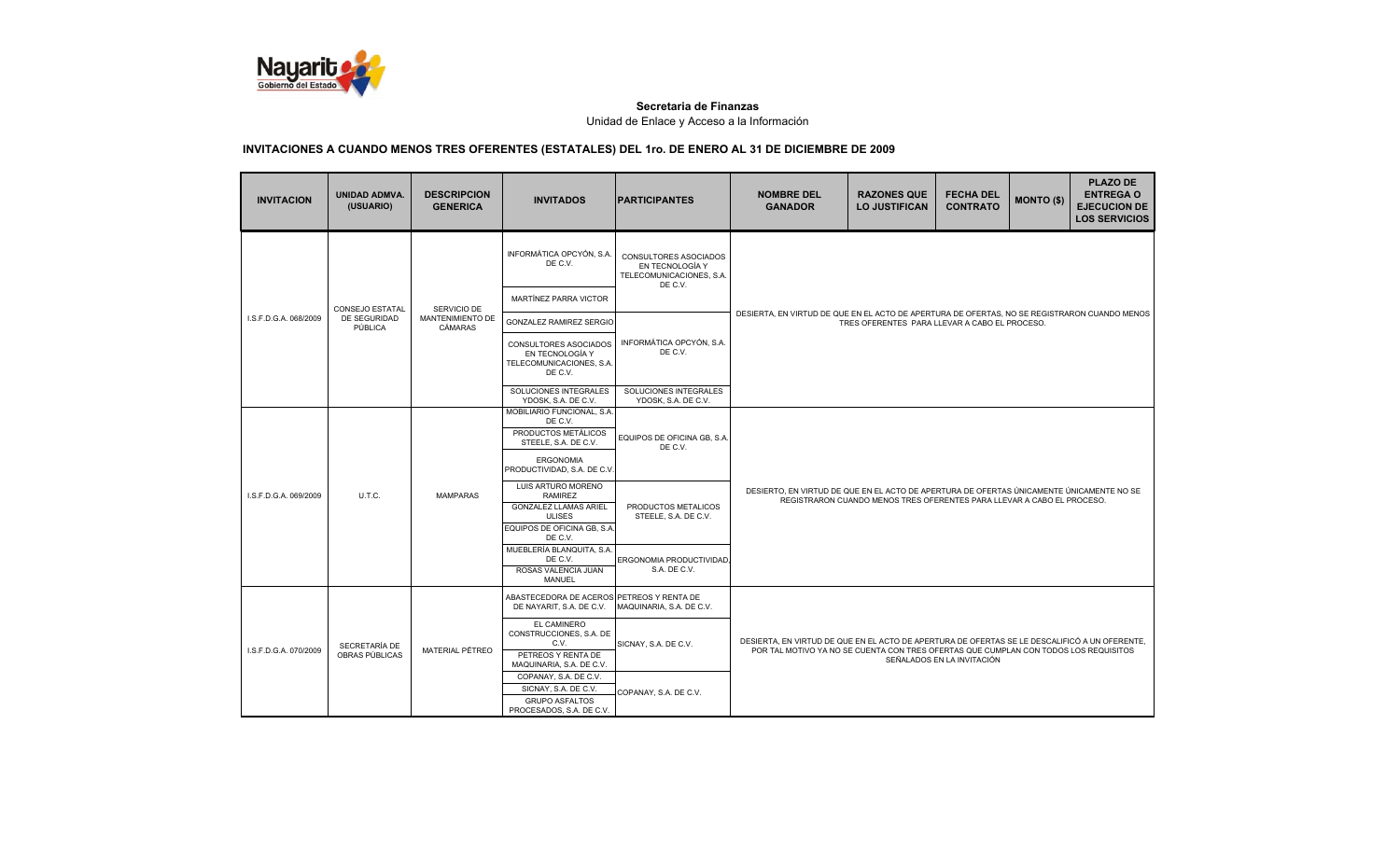

| <b>INVITACION</b>     | <b>UNIDAD ADMVA.</b><br>(USUARIO)                        | <b>DESCRIPCION</b><br><b>GENERICA</b>            | <b>INVITADOS</b>                                                                                      | <b>IPARTICIPANTES</b>                                        | <b>NOMBRE DEL</b><br><b>GANADOR</b>                                                                                                                                                                             | <b>RAZONES QUE</b><br><b>LO JUSTIFICAN</b> | <b>FECHA DEL</b><br><b>CONTRATO</b> | <b>MONTO (\$)</b> | <b>PLAZO DE</b><br><b>ENTREGA O</b><br><b>EJECUCION DE</b><br><b>LOS SERVICIOS</b> |  |
|-----------------------|----------------------------------------------------------|--------------------------------------------------|-------------------------------------------------------------------------------------------------------|--------------------------------------------------------------|-----------------------------------------------------------------------------------------------------------------------------------------------------------------------------------------------------------------|--------------------------------------------|-------------------------------------|-------------------|------------------------------------------------------------------------------------|--|
|                       |                                                          |                                                  | CARLOS VAZQUEZ PELAEZ                                                                                 |                                                              |                                                                                                                                                                                                                 |                                            |                                     |                   |                                                                                    |  |
|                       |                                                          |                                                  | FAX MÉXICO, S.A. DE C.V.                                                                              | CARLOS VAZQUEZ PELAEZ                                        |                                                                                                                                                                                                                 |                                            |                                     |                   |                                                                                    |  |
| I.S.F.D.G.A. 071/2009 | COFONAY                                                  | <b>INSUMOS PARA</b><br>PLANTAS DE PINO           | MAGAÑA CARDENAS JAVIER<br><b>COMPOSTA MASVI</b>                                                       | FAX MÉXICO, S.A. DE C.V.                                     | DESIERTA, EN VIRTUD DE QUE NO SE REGISTRARON CUANDO MENOS TRES OFERENTES PARA LLEVAR A CABO<br>EL PROCESO                                                                                                       |                                            |                                     |                   |                                                                                    |  |
|                       |                                                          |                                                  | CEPRAF CENTRO DE<br>PRODUCCIÓN DE ÁRBOLES<br>FORESTALES S.P.R. DE R.L.                                |                                                              |                                                                                                                                                                                                                 |                                            |                                     |                   |                                                                                    |  |
|                       | <b>CONSEJO ESTATAL</b>                                   |                                                  | NEOLOGY S. DE R.L. DE C.V.                                                                            |                                                              |                                                                                                                                                                                                                 |                                            |                                     |                   |                                                                                    |  |
| I.S.F.D.G.A. 072/2009 | DE SEGURIDAD<br>PÚBLICA                                  | <b>EQUIPO SISTEMA</b><br><b>GRABADOR DE CHIP</b> | APPLI-K, S.A. DE C.V.<br>CARLOS ISRAEL CEREZERO<br>CANTU                                              |                                                              | DESIERTA, EN VIRTUD DE QUE NO SE REGISTRARON CUANDO MENOS TRES PERSONAS PARA LLEVAR A CABO EL PROCESO                                                                                                           |                                            |                                     |                   |                                                                                    |  |
|                       |                                                          |                                                  | INFORMÁTICA OPCYÓN, S.A. EN TECNOLOGÍA Y<br>DE C.V.                                                   | CONSULTORES ASOCIADOS<br>TELECOMUNICACIONES, S.A.<br>DE C.V. |                                                                                                                                                                                                                 |                                            |                                     |                   |                                                                                    |  |
|                       | <b>CONSEJO ESTATAL</b><br><b>DE SEGURIDAD</b><br>PÚBLICA | SERVICIO DE<br>MANTENIMIENTO DE<br>CÁMARAS       | MARTÍNEZ PARRA VICTOR                                                                                 |                                                              |                                                                                                                                                                                                                 |                                            |                                     |                   |                                                                                    |  |
| I.S.F.D.G.A. 073/2009 |                                                          |                                                  | GONZÁLEZ RAMIREZ SERGIO                                                                               | INFORMÁTICA OPCYÓN, S.A.<br>DE C.V.                          | DESIERTA. EN VIRTUD DE QUE EN EL ACTO DE APERTURA DE OFERTAS. SE DESCALIFICÓ A UN OFERENTE. POR<br>TAL MOTIVO YA NO SE CUENTA CON TRES PROPUESTAS SUSCEPTIBLES DE ANALIZARSE TÉCNICA Y<br><b>ECONÓMICAMENTE</b> |                                            |                                     |                   |                                                                                    |  |
|                       |                                                          |                                                  | CONSULTORES ASOCIADOS<br>EN TECNOLOGÍA Y<br>TELECOMUNICACIONES, S.A. SOLUCIONES INTEGRALES<br>DE C.V. | YDOSK, S.A. DE C.V.                                          |                                                                                                                                                                                                                 |                                            |                                     |                   |                                                                                    |  |
|                       |                                                          |                                                  | SOLUCIONES INTEGRALES<br>YDOSK, S.A. DE C.V.                                                          |                                                              |                                                                                                                                                                                                                 |                                            |                                     |                   |                                                                                    |  |
|                       |                                                          |                                                  | CARLOS VAZQUEZ PELAEZ                                                                                 |                                                              |                                                                                                                                                                                                                 |                                            |                                     |                   |                                                                                    |  |
|                       |                                                          |                                                  | FAX MÉXICO, S.A. DE C.V.                                                                              | CARLOS VAZQUEZ PELAEZ                                        |                                                                                                                                                                                                                 |                                            |                                     |                   |                                                                                    |  |
| I.S.F.D.G.A. 074/2009 | COFONAY                                                  | <b>INSUMOS PARA</b><br>PLANTAS DE PINO           | MAGAÑA CARDENAS JAVIER<br><b>COMPOSTA MASVI</b>                                                       |                                                              | DESIERTO, EN VIRTUD DE QUE NO SE REGISTRARON CUANDO MENOS TRES OFERENTES, PARA LLEVAR A CABO<br>EL PROCESO                                                                                                      |                                            |                                     |                   |                                                                                    |  |
|                       |                                                          |                                                  | CEPRAF CENTRO DE<br>PRODUCCIÓN DE ÁRBOLES<br>FORESTALES S.P.R. DE R.L.                                | FAX MÉXICO, S.A. DE C.V.                                     |                                                                                                                                                                                                                 |                                            |                                     |                   |                                                                                    |  |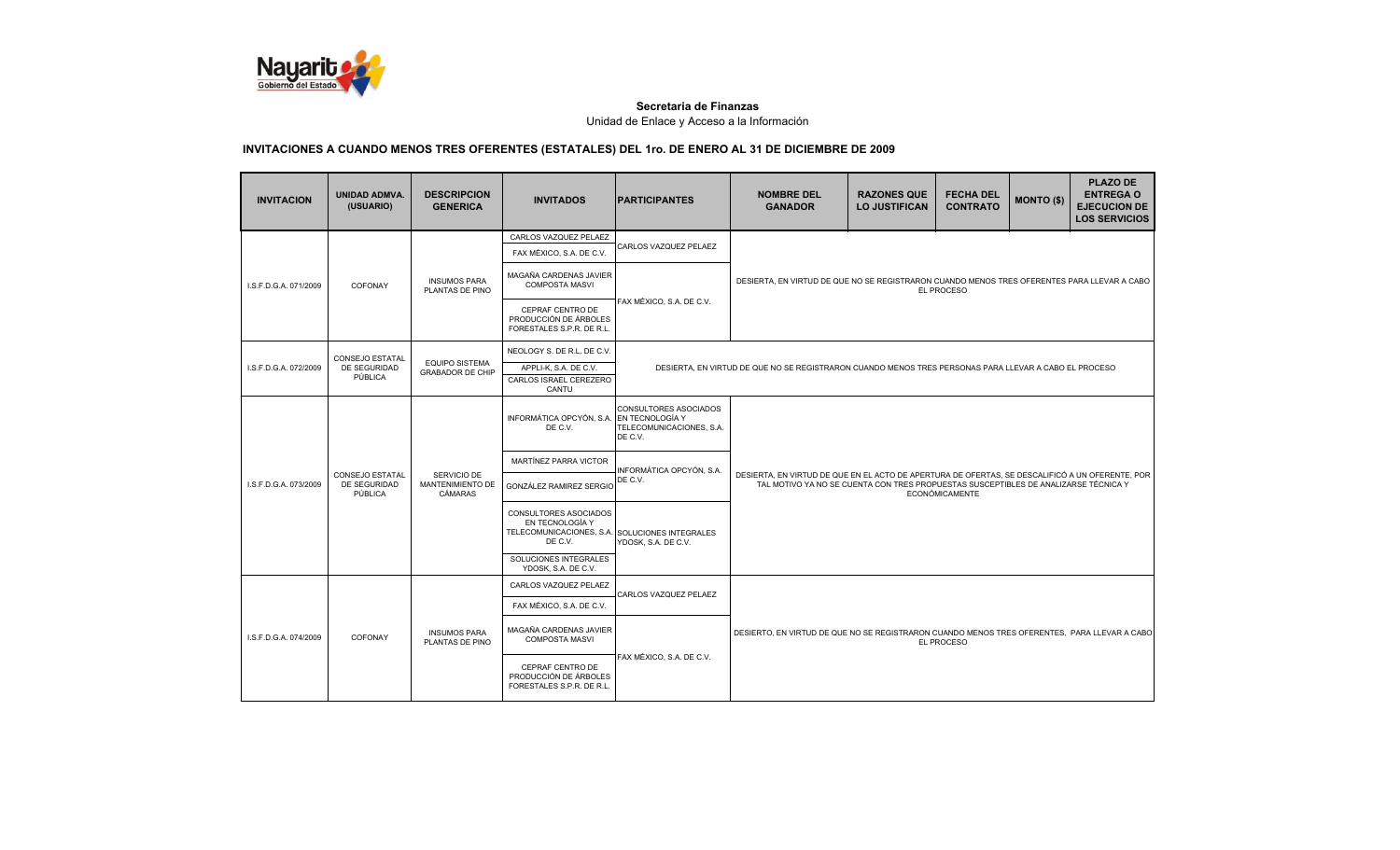

| <b>INVITACION</b>               | UNIDAD ADMVA.<br>(USUARIO)                 | <b>DESCRIPCION</b><br><b>GENERICA</b>            | <b>INVITADOS</b>                                                                | <b>PARTICIPANTES</b>                                                      | <b>NOMBRE DEL</b><br><b>GANADOR</b>                                                                                                                                | <b>RAZONES QUE</b><br><b>LO JUSTIFICAN</b> | <b>FECHA DEL</b><br><b>CONTRATO</b> | <b>MONTO (\$)</b> | <b>PLAZO DE</b><br><b>ENTREGA O</b><br><b>EJECUCION DE</b><br><b>LOS SERVICIOS</b> |  |
|---------------------------------|--------------------------------------------|--------------------------------------------------|---------------------------------------------------------------------------------|---------------------------------------------------------------------------|--------------------------------------------------------------------------------------------------------------------------------------------------------------------|--------------------------------------------|-------------------------------------|-------------------|------------------------------------------------------------------------------------|--|
|                                 |                                            |                                                  | NEOLOGY S. DE R.L. DE C.V.                                                      |                                                                           |                                                                                                                                                                    |                                            |                                     |                   |                                                                                    |  |
| I.S.F.D.G.A. 075/2009           | CONSEJO ESTATAL<br>DE SEGURIDAD<br>PÚBLICA | <b>EQUIPO SISTEMA</b><br><b>GRABADOR DE CHIP</b> | APPLI-K, S.A. DE C.V.                                                           | NEOLOGY S. DE R.L. DE C.V.                                                | DESIERTO, EN VIRTUD DE QUE NO SE REGISTRARON CUANDO MENOS TRES OFERENTES, PARA LLEVAR A CABO                                                                       |                                            | EL PROCESO                          |                   |                                                                                    |  |
|                                 |                                            |                                                  | CARLOS ISRAEL CEREZERO<br>CANTU                                                 |                                                                           |                                                                                                                                                                    |                                            |                                     |                   |                                                                                    |  |
|                                 |                                            |                                                  | MUEBLERÍA BLANQUITA, S.A.<br>DE C.V.                                            |                                                                           |                                                                                                                                                                    |                                            |                                     |                   |                                                                                    |  |
|                                 |                                            |                                                  | EQUIPOS DE OFICINA GB, S.A.<br>DE C.V.                                          | EQUIPOS DE OFICINA GB, S.A                                                |                                                                                                                                                                    |                                            |                                     |                   |                                                                                    |  |
|                                 |                                            |                                                  | MOBILIARIO FUNCIONAL, S.A.<br>DE C.V.                                           | DE C.V.                                                                   |                                                                                                                                                                    |                                            |                                     |                   |                                                                                    |  |
| I.S.F.D.G.A. 076/2009<br>U.T.C. |                                            | <b>MAMPARAS</b>                                  | PRODUCTOS METÁLICOS<br>STEELE, S.A. DE C.V.                                     | ERGONOMIA PRODUCTIVIDAD,<br>S.A. DE C.V.                                  |                                                                                                                                                                    |                                            |                                     |                   |                                                                                    |  |
|                                 |                                            |                                                  | ROSAS VALENCIA JUAN<br>MANUEL<br><b>GONZALEZ LLAMAS ARIEL</b><br><b>ULISES</b>  |                                                                           | DESIERTO, EN VIRTUD DE QUE EN EL ACTO DE APERTURA DE OFERTAS ÚNICAMENTE ÚNICAMENTE NO SE<br>REGISTRARON CUANDO MENOS TRES OFERENTES PARA LLEVAR A CABO EL PROCESO. |                                            |                                     |                   |                                                                                    |  |
|                                 |                                            |                                                  | <b>ERGONOMIA</b><br>PRODUCTIVIDAD, S.A. DE C.V.                                 |                                                                           |                                                                                                                                                                    |                                            |                                     |                   |                                                                                    |  |
|                                 |                                            |                                                  | LUIS ARTURO MORENO<br><b>RAMIREZ</b>                                            | GRUPO COMERCIALIZADOR<br>GRUPO COMERCIALIZADOR DE GAMA DIDÁCTICA, S.A. DE |                                                                                                                                                                    |                                            |                                     |                   |                                                                                    |  |
|                                 |                                            |                                                  | DE GAMA DIDÁCTICA, S.A. DE C.V.<br>C.V.                                         |                                                                           |                                                                                                                                                                    |                                            |                                     |                   |                                                                                    |  |
|                                 |                                            |                                                  | SANDOVAL CABELLO PABLO<br><b>ANTONIO</b>                                        |                                                                           |                                                                                                                                                                    |                                            |                                     |                   |                                                                                    |  |
|                                 |                                            |                                                  | CASTILLO CRUZ JAVIER                                                            |                                                                           |                                                                                                                                                                    |                                            |                                     |                   |                                                                                    |  |
|                                 |                                            |                                                  | SANDOVAL ACOSTA LUIS<br><b>ALONSO</b>                                           | <b>SYDEC EQUIPOS</b><br>INDUSTRIALES, S.A. DE C.V.                        |                                                                                                                                                                    |                                            |                                     |                   |                                                                                    |  |
| I.S.F.D.G.A. 077/2009           | U.T.B.B.                                   | <b>EQUIPAMIENTO PARA</b><br>MEDICIÓN ELÉCTRICA   | CONSULTORES ASOCIADOS<br>EN TECNOLOGÍA Y<br>TELECOMUNICACIONES, S.A.<br>DE C.V. |                                                                           | DESIERTA, EN VIRTUD DE QUE NO REGISTRARON CUANDO MENOS TRES OFERENTES                                                                                              |                                            |                                     |                   |                                                                                    |  |
|                                 |                                            |                                                  | TRANSFORMACIÓN Y<br>DISTRIBUCIÓN, S. DE R.L. MI                                 | <b>CONSULTORES ASOCIADOS</b><br>EN TECNOLOGÍA Y                           |                                                                                                                                                                    |                                            |                                     |                   |                                                                                    |  |
|                                 |                                            |                                                  | <b>SYDEC EQUIPOS</b><br>INDUSTRIALES, S.A. DE C.V.                              | TELECOMUNICACIONES, S.A.<br>DE C.V.                                       |                                                                                                                                                                    |                                            |                                     |                   |                                                                                    |  |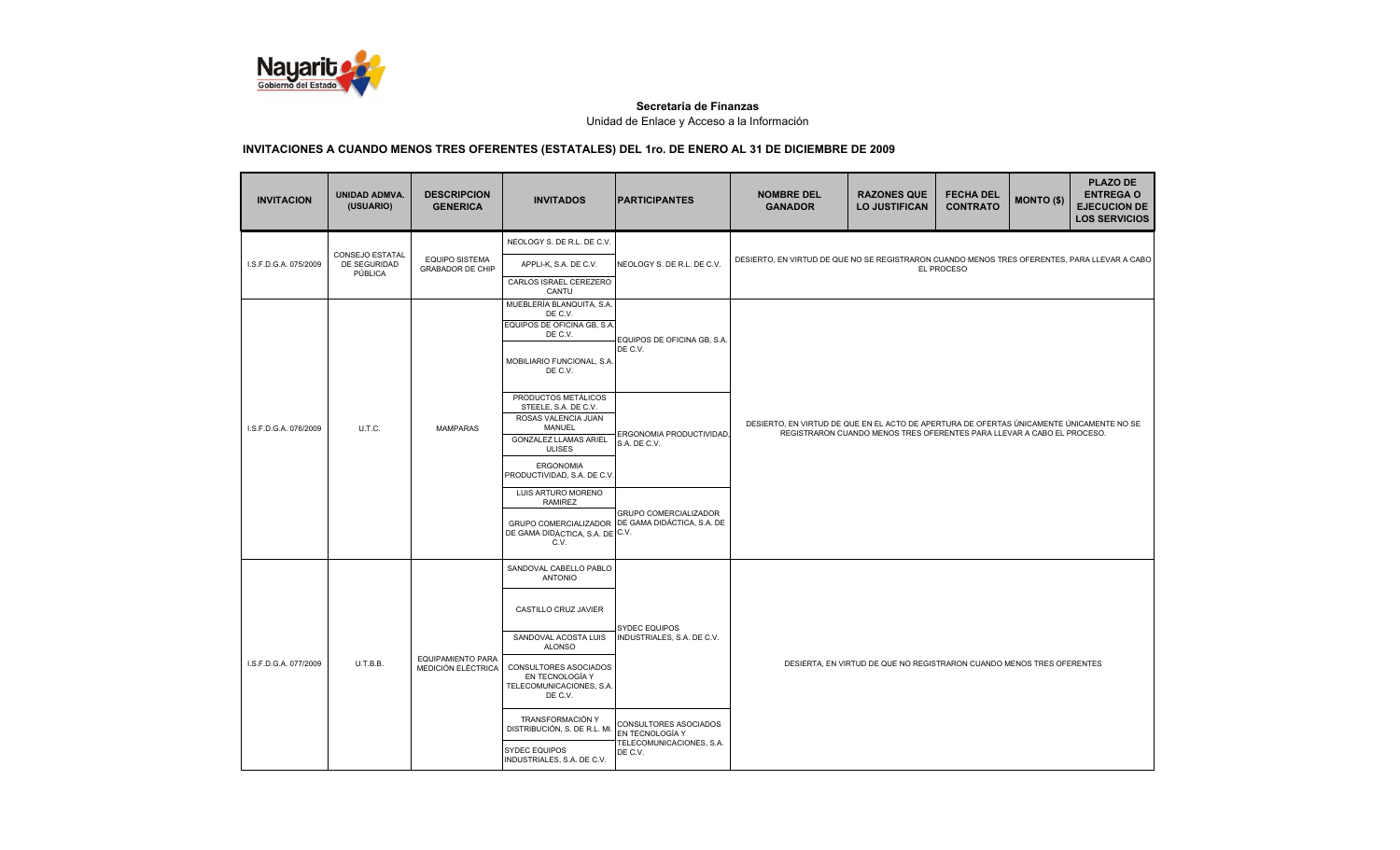

| <b>INVITACION</b>     | <b>UNIDAD ADMVA.</b><br>(USUARIO) | <b>DESCRIPCION</b><br><b>GENERICA</b>                                             | <b>INVITADOS</b>                                                   | <b>IPARTICIPANTES</b>                                                 | <b>NOMBRE DEL</b><br><b>GANADOR</b>                                      | <b>RAZONES QUE</b><br><b>LO JUSTIFICAN</b>                                                   | <b>FECHA DEL</b><br><b>CONTRATO</b> | <b>MONTO (\$)</b> | <b>PLAZO DE</b><br><b>ENTREGA O</b><br><b>EJECUCION DE</b><br><b>LOS SERVICIOS</b> |  |
|-----------------------|-----------------------------------|-----------------------------------------------------------------------------------|--------------------------------------------------------------------|-----------------------------------------------------------------------|--------------------------------------------------------------------------|----------------------------------------------------------------------------------------------|-------------------------------------|-------------------|------------------------------------------------------------------------------------|--|
|                       |                                   | <b>EQUIPAMIENTO PARA</b>                                                          | MGG, S.A. DE C.V.                                                  |                                                                       |                                                                          |                                                                                              |                                     |                   |                                                                                    |  |
| I.S.F.D.G.A. 078/2009 |                                   |                                                                                   | DISTRIBUIDORA COMERCIAL<br>ZOGBI, S.A. DE C.V.                     | CRIME-LAB, S.A. DE C.V.                                               |                                                                          |                                                                                              |                                     |                   |                                                                                    |  |
|                       | U.T.B.B.                          | SISTEMA DE<br><b>INFORMACIÓN</b><br><b>GEOGRÁFICA</b>                             | CRIME-LAB, S.A. DE C.V.                                            |                                                                       |                                                                          | DESIERTO, EN VIRTUD DE QUE NO SE REGISTRARON CUANDO MENOS TRES OFERENTES                     |                                     |                   |                                                                                    |  |
|                       |                                   |                                                                                   | QUIMILAB, S.A. DE C.V.                                             |                                                                       |                                                                          |                                                                                              |                                     |                   |                                                                                    |  |
|                       |                                   |                                                                                   | INDUKERN DE MÉXICO, S.A.<br>DE C.V.                                |                                                                       |                                                                          |                                                                                              |                                     |                   |                                                                                    |  |
|                       |                                   |                                                                                   | MGG, S.A. DE C.V.                                                  |                                                                       |                                                                          |                                                                                              |                                     |                   |                                                                                    |  |
| I.S.F.D.G.A. 079/2009 |                                   | <b>EQUIPAMIENTO PARA</b><br>SISTEMA DE<br><b>INFORMACIÓN</b><br><b>GEOGRÁFICA</b> | INDUKERN DE MÉXICO, S.A.<br>DE C.V.                                | DESIERTA, EN VIRTUD DE QUE NO REGISTRARON CUANDO MENOS TRES OFERENTES |                                                                          |                                                                                              |                                     |                   |                                                                                    |  |
|                       | FOSPEN (P.G.J.)                   |                                                                                   | DISTRIBUIDORA COMERCIAL<br>ZOGBI, S.A. DE C.V.                     |                                                                       |                                                                          |                                                                                              |                                     |                   |                                                                                    |  |
|                       |                                   |                                                                                   | CRIME-LAB, S.A. DE C.V.                                            |                                                                       |                                                                          |                                                                                              |                                     |                   |                                                                                    |  |
|                       | DIRECCIÓN GENERAL                 | DE ADMINISTRACIÓN DESPENSAS INTERNOS                                              | <b>HARO</b>                                                        | PATRICIA MARIBEL CORNEJO PATRICIA MARIBEL CORNEJO<br><b>HARO</b>      |                                                                          |                                                                                              |                                     |                   |                                                                                    |  |
| I.S.F.D.G.A. 080/2009 |                                   |                                                                                   | COMERCIALIZADORA<br>NAYARITA DE PRODUCTOS<br>BÁSICOS, S.A. DE C.V. | MARISELA OLVERA REAL                                                  |                                                                          | DESIERTO, EN VIRTUD DE QUE EN EL ACTO DE APERTURA DE OFERTAS NO SE PRESENTÓ NIINGÚN OFERENTE |                                     |                   |                                                                                    |  |
|                       | (USO SEDIF)                       |                                                                                   | SOCORRO ESPARZA URIBE                                              | <b>COMERCIALIZADORA</b>                                               |                                                                          |                                                                                              |                                     |                   |                                                                                    |  |
|                       |                                   |                                                                                   | MAGDALENA CABELLO MEZA                                             | NAYARITA DE PRODUCTOS<br>BÁSICOS, S.A. DE C.V.                        |                                                                          |                                                                                              |                                     |                   |                                                                                    |  |
|                       |                                   |                                                                                   | MARISELA OLVERA REAL                                               |                                                                       |                                                                          |                                                                                              |                                     |                   |                                                                                    |  |
|                       |                                   |                                                                                   | MAGDALENA CABELLO MEZA                                             |                                                                       |                                                                          |                                                                                              |                                     |                   |                                                                                    |  |
|                       |                                   |                                                                                   | PATRICIA MARIBEL CORNEJO<br><b>HARO</b>                            |                                                                       |                                                                          |                                                                                              |                                     |                   |                                                                                    |  |
| I.S.F.D.G.A. 081/2009 | DIRECCIÓN GENERAL<br>(USO SEDIF)  | DE ADMINISTRACIÓN DESPENSAS INTERNOS                                              | COMERCIALIZADORA<br>NAYARITA DE PRODUCTOS<br>BÁSICOS, S.A. DE C.V. | MARISELA OLVERA REAL                                                  | DESIERTO. EN VIRTUD DE QUE NO SE REGISTRARON CUANDO MENOS TRES OFERENTES |                                                                                              |                                     |                   |                                                                                    |  |
|                       |                                   |                                                                                   | MARISELA OLVERA REAL                                               |                                                                       |                                                                          |                                                                                              |                                     |                   |                                                                                    |  |
|                       |                                   |                                                                                   | SOCORRO ESPARZA URIBE                                              |                                                                       |                                                                          |                                                                                              |                                     |                   |                                                                                    |  |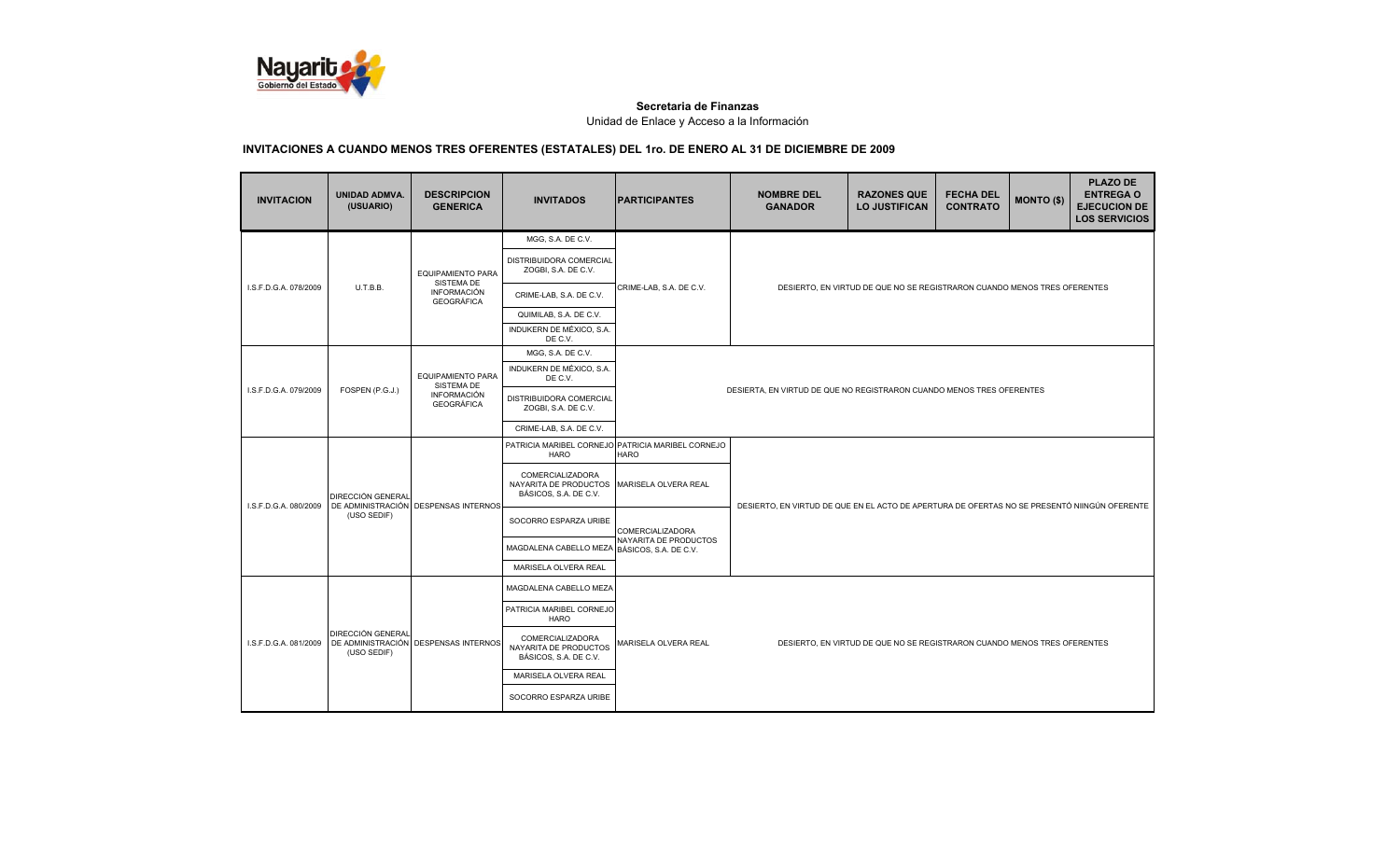

| <b>INVITACION</b>     | <b>UNIDAD ADMVA.</b><br>(USUARIO)      | <b>DESCRIPCION</b><br><b>GENERICA</b> | <b>INVITADOS</b>                                                                | <b>PARTICIPANTES</b>                                 | <b>NOMBRE DEL</b><br><b>GANADOR</b>                  | <b>RAZONES QUE</b><br><b>LO JUSTIFICAN</b>           | <b>FECHA DEL</b><br><b>CONTRATO</b> | <b>MONTO (\$)</b> | <b>PLAZO DE</b><br><b>ENTREGA O</b><br><b>EJECUCION DE</b><br><b>LOS SERVICIOS</b> |
|-----------------------|----------------------------------------|---------------------------------------|---------------------------------------------------------------------------------|------------------------------------------------------|------------------------------------------------------|------------------------------------------------------|-------------------------------------|-------------------|------------------------------------------------------------------------------------|
|                       |                                        |                                       | LUIS GUILLERMO DE DIOS<br>ARROYO                                                | INFORMATICA Y SISTEMAS DE<br>NAYARIT, S.A. DE C.V.   |                                                      |                                                      |                                     |                   |                                                                                    |
|                       |                                        |                                       | ENLACES INFORMMÁTICOS<br>DE NAYARIT, S.A. DE C.V.                               |                                                      |                                                      |                                                      |                                     |                   |                                                                                    |
|                       |                                        |                                       | OLIVARES JIMÉNEZ DOLORES<br><b>JOSEFINA</b>                                     | EXPERTIS, S.A. DE C.V.                               |                                                      |                                                      |                                     |                   |                                                                                    |
|                       |                                        | EQUIPO DE CÓMPUTO                     | <b>GONZALEZ RAMIREZ SERGIO</b>                                                  |                                                      |                                                      |                                                      |                                     |                   |                                                                                    |
|                       |                                        |                                       | CECEÑA BALANZA ROBERTO<br><b>ALVARO</b>                                         | COMPUTACIÓN, EXPERIENCIA<br>Y SERVICIO, S.A. DE C.V. |                                                      |                                                      |                                     |                   |                                                                                    |
|                       |                                        |                                       | INFORMATICA OPCYÓN, S.A.<br>DE C.V.                                             |                                                      |                                                      |                                                      |                                     |                   |                                                                                    |
|                       |                                        |                                       | ABAD COMPUTACIÓN, S.A. DE<br>C.V.                                               | ENLACES INFORMÁTICOS DE<br>NAYARIT, S.A. DE C.V.     | COMPUTACIÓN, EXPERIENCIA<br>Y SERVICIO, S.A. DE C.V. | <b>MEJORES</b>                                       |                                     |                   |                                                                                    |
| I.S.F.D.G.A. 082/2009 | <b>CONSEJO ESTATAL</b><br>DE SEGURIDAD |                                       | EXPERTIS, S.A. DE C.V.                                                          |                                                      |                                                      | CONDICIONES DE<br>PRECIO Y CALIDAD.<br>ADEMÁS DE LOS | 05-ENE-2010                         | 318,435.00        | 24-ENE-2010                                                                        |
|                       | PÚBLICA (USO C-4)                      |                                       | FLORES ANDRADE OCTAVIO                                                          |                                                      |                                                      | <b>REQUISITOS</b><br><b>SOLICITADOS</b>              |                                     |                   |                                                                                    |
|                       |                                        |                                       | CONSULTORES ASOCIADOS<br>EN TECNOLOGÍA Y<br>TELECOMUNICACIONES, S.A.<br>DE C.V. | INFORMÁTICA OPCYÓN, S.A.<br>DE C.V.                  |                                                      |                                                      |                                     |                   |                                                                                    |
|                       |                                        |                                       | SANDOVAL ACOSTA LUIS<br><b>ALONSO</b>                                           |                                                      |                                                      |                                                      |                                     |                   |                                                                                    |
|                       |                                        |                                       | SOLUCIONES INTEGRALES<br>YDOSK, S.A. DE C.V.                                    | SERGIO GONZALEZ RAMIREZ                              |                                                      |                                                      |                                     |                   |                                                                                    |
|                       |                                        |                                       | <b>INFORMATICA Y SISTEMAS</b><br>DE NAYARIT, S.A. DE C.V.                       |                                                      |                                                      |                                                      |                                     |                   |                                                                                    |
|                       |                                        |                                       | COMPUTACIÓN, EXPERIENCIA<br>Y SERVICIO, S.A. DE C.V.                            |                                                      |                                                      |                                                      |                                     |                   |                                                                                    |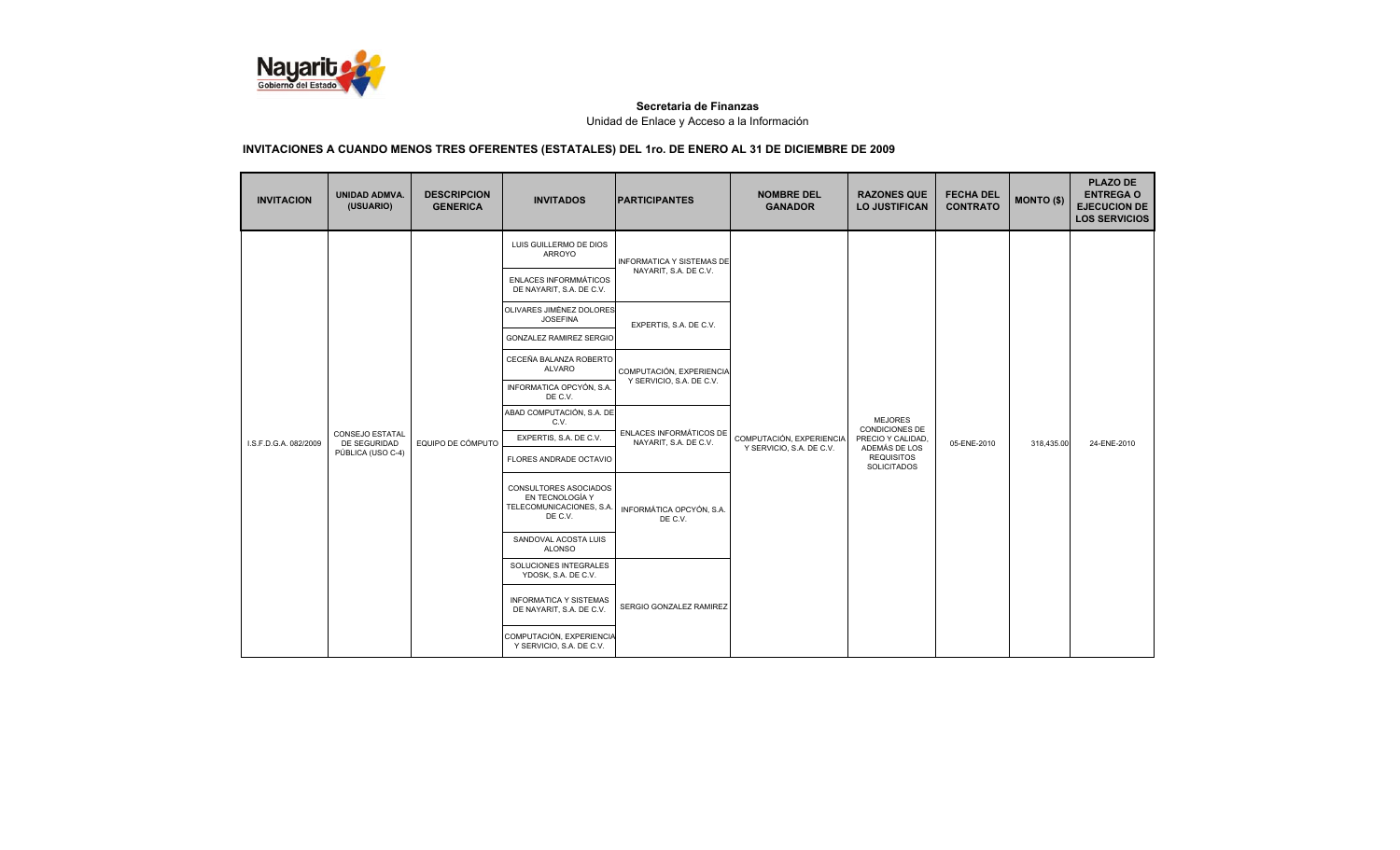

| <b>INVITACION</b>                 | UNIDAD ADMVA.<br>(USUARIO) | <b>DESCRIPCION</b><br><b>GENERICA</b>          | <b>INVITADOS</b>                                                                | <b>PARTICIPANTES</b>                                                            | <b>NOMBRE DEL</b><br><b>GANADOR</b>                                      | <b>RAZONES QUE</b><br><b>LO JUSTIFICAN</b> | <b>FECHA DEL</b><br><b>CONTRATO</b> | <b>MONTO (\$)</b> | <b>PLAZO DE</b><br><b>ENTREGA O</b><br><b>EJECUCION DE</b><br><b>LOS SERVICIOS</b> |  |
|-----------------------------------|----------------------------|------------------------------------------------|---------------------------------------------------------------------------------|---------------------------------------------------------------------------------|--------------------------------------------------------------------------|--------------------------------------------|-------------------------------------|-------------------|------------------------------------------------------------------------------------|--|
|                                   |                            |                                                | CASTILLO CRUZ JAVIER                                                            |                                                                                 | DESIERTA, EN VIRTUD DE QUE NO SE REGISTRARON CUANDO MENOS TRES OFERENTES |                                            |                                     |                   |                                                                                    |  |
| U.T.B.B.<br>I.S.F.D.G.A. 083/2009 |                            |                                                | SANDOVAL ACOSTA LUIS<br><b>ALONSO</b>                                           | <b>SYDEC EQUIPOS</b><br>INDUSTRIALES, S.A. DE C.V.                              |                                                                          |                                            |                                     |                   |                                                                                    |  |
|                                   |                            | <b>EQUIPAMIENTO PARA</b><br>MEDICIÓN ELÉCTRICA | CONSULTORES ASOCIADOS<br>EN TECNOLOGÍA Y<br>TELECOMUNICACIONES, S.A.<br>DE C.V. |                                                                                 |                                                                          |                                            |                                     |                   |                                                                                    |  |
|                                   |                            |                                                | TRANSFORMACIÓN Y<br>DISTRIBUCIÓN, S. DE R.L. MI.                                | CONSULTORES ASOCIADOS<br>EN TECNOLOGÍA Y<br>TELECOMUNICACIONES, S.A.<br>DE C.V. |                                                                          |                                            |                                     |                   |                                                                                    |  |
|                                   |                            |                                                | <b>SYDEC EQUIPOS</b><br>INDUSTRIALES, S.A. DE C.V.                              |                                                                                 |                                                                          |                                            |                                     |                   |                                                                                    |  |
|                                   |                            |                                                | <b>GUERRERO GUTIERREZ AXEL</b>                                                  |                                                                                 |                                                                          |                                            |                                     |                   |                                                                                    |  |
|                                   |                            |                                                | ELECTRICA AB, S.A. DE C.V.                                                      |                                                                                 |                                                                          |                                            |                                     |                   |                                                                                    |  |
|                                   |                            |                                                | SALOMÉ OVALLE MARTÍNEZ                                                          |                                                                                 |                                                                          |                                            |                                     |                   |                                                                                    |  |
| I.S.F.D.G.A. 084/2009             |                            | SUMINISTRO E                                   | LUIS EDUARDO CHÁVEZ<br><b>BUSTOS</b>                                            | LUIS EDUARDO CHÁVES<br><b>BUSTOS</b>                                            | DESIERTO, EN VIRTUD DE QUE NO SE REGISTRARON CUANDO MENOS TRES OFERENTES |                                            |                                     |                   |                                                                                    |  |
|                                   | S.E.B.                     | INSTALACIÓN DE<br>MATERIAL ELÉCTRICO           | AXEL GUERRERO MARTÍNEZ                                                          |                                                                                 |                                                                          |                                            |                                     |                   |                                                                                    |  |
|                                   |                            |                                                | JESÚS ANTONIO PARTIDA GIL                                                       |                                                                                 |                                                                          |                                            |                                     |                   |                                                                                    |  |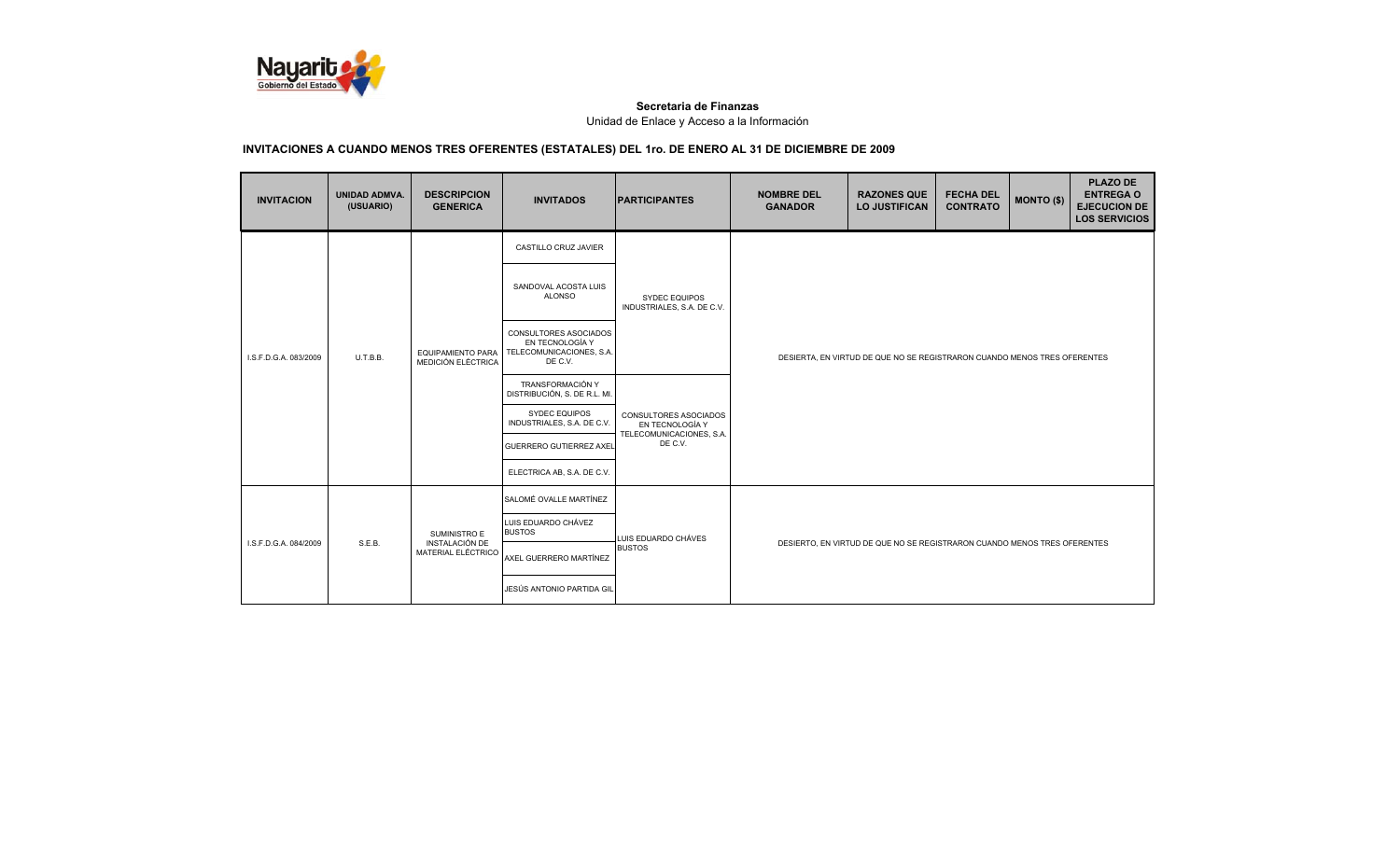

| <b>INVITACION</b>     | UNIDAD ADMVA.<br>(USUARIO)                                 | <b>DESCRIPCION</b><br><b>GENERICA</b>                | <b>INVITADOS</b>                                                                | <b>IPARTICIPANTES</b>                | <b>NOMBRE DEL</b><br><b>GANADOR</b>                                      | <b>RAZONES QUE</b><br><b>LO JUSTIFICAN</b> | <b>FECHA DEL</b><br><b>CONTRATO</b> | <b>MONTO (\$)</b> | <b>PLAZO DE</b><br><b>ENTREGA O</b><br><b>EJECUCION DE</b><br><b>LOS SERVICIOS</b> |  |
|-----------------------|------------------------------------------------------------|------------------------------------------------------|---------------------------------------------------------------------------------|--------------------------------------|--------------------------------------------------------------------------|--------------------------------------------|-------------------------------------|-------------------|------------------------------------------------------------------------------------|--|
|                       |                                                            |                                                      | DIGITAL WORLD, S.A. DE C.V.                                                     |                                      |                                                                          |                                            |                                     |                   |                                                                                    |  |
|                       |                                                            |                                                      | DE DIOS ARROYO LUIS<br><b>GUILLERMO</b>                                         |                                      |                                                                          |                                            |                                     |                   |                                                                                    |  |
|                       |                                                            |                                                      | COMPUTACIÓN, EXPERIENCIA<br>Y SERVICIO, S.A. DE C.V.                            |                                      |                                                                          |                                            |                                     |                   |                                                                                    |  |
| I.S.F.D.G.A. 085/2009 |                                                            | EQUIPO DE CÓMPUTO                                    | ENLACES INFORMMÁTICOS<br>DE NAYARIT, S.A. DE C.V.                               |                                      |                                                                          |                                            |                                     |                   |                                                                                    |  |
|                       | <b>CONSEJO ESTATAL</b><br>DE SEGURIDAD<br>PÚBLICA (P.G.J.) |                                                      | ABAD COMPUTACIÓN, S.A. DE<br>C.V.                                               |                                      |                                                                          |                                            |                                     |                   |                                                                                    |  |
|                       |                                                            |                                                      | CECEÑA BALANZA ROBERTO<br><b>ALVARO</b>                                         | INFORMÁTICA OPCYÓN, S.A.<br>DE C.V.  |                                                                          |                                            |                                     |                   |                                                                                    |  |
|                       |                                                            |                                                      | SERGIO GONZALEZ RAMIREZ                                                         |                                      | DESIERTA, EN VIRTUD DE QUE NO SE REGISTRARON CUANDO MENOS TRES OFERENTES |                                            |                                     |                   |                                                                                    |  |
|                       |                                                            |                                                      | INFORMÁTICA OPCYÓN, S.A.<br>DE C.V.                                             |                                      |                                                                          |                                            |                                     |                   |                                                                                    |  |
|                       |                                                            |                                                      | CONSULTORES ASOCIADOS<br>EN TECNOLOGÍA Y<br>TELECOMUNICACIONES, S.A.<br>DE C.V. |                                      |                                                                          |                                            |                                     |                   |                                                                                    |  |
|                       |                                                            |                                                      | <b>INFORMATICA Y SISTEMAS</b><br>DE NAYARIT, S.A. DE C.V.                       |                                      |                                                                          |                                            |                                     |                   |                                                                                    |  |
|                       |                                                            |                                                      | EXPERTIS, S.A. DE C.V.                                                          |                                      |                                                                          |                                            |                                     |                   |                                                                                    |  |
|                       |                                                            |                                                      | PARTES Y ACCESORIOS DE<br>COMPUTACIÓN DE TEPIC,<br>S.A. DE C.V.                 |                                      |                                                                          |                                            |                                     |                   |                                                                                    |  |
|                       |                                                            |                                                      | SALOMÉ OVALLE MARTÍNEZ                                                          |                                      |                                                                          |                                            |                                     |                   |                                                                                    |  |
|                       |                                                            | SUMINISTRO E<br>INSTALACIÓN DE<br>MATERIAL ELÉCTRICO | LUIS EDUARDO CHÁVEZ<br><b>BUSTOS</b>                                            | LUIS EDUARDO CHÁVES<br><b>BUSTOS</b> |                                                                          |                                            |                                     |                   |                                                                                    |  |
| I.S.F.D.G.A. 086/2009 | S.E.B.                                                     |                                                      | AXEL GUERRERO MARTÍNEZ                                                          |                                      | DESIERTO, EN VIRTUD DE QUE NO SE REGISTRARON CUANDO MENOS TRES OFERENTES |                                            |                                     |                   |                                                                                    |  |
|                       |                                                            |                                                      | JESÚS ANTONIO PARTIDA GIL                                                       |                                      |                                                                          |                                            |                                     |                   |                                                                                    |  |